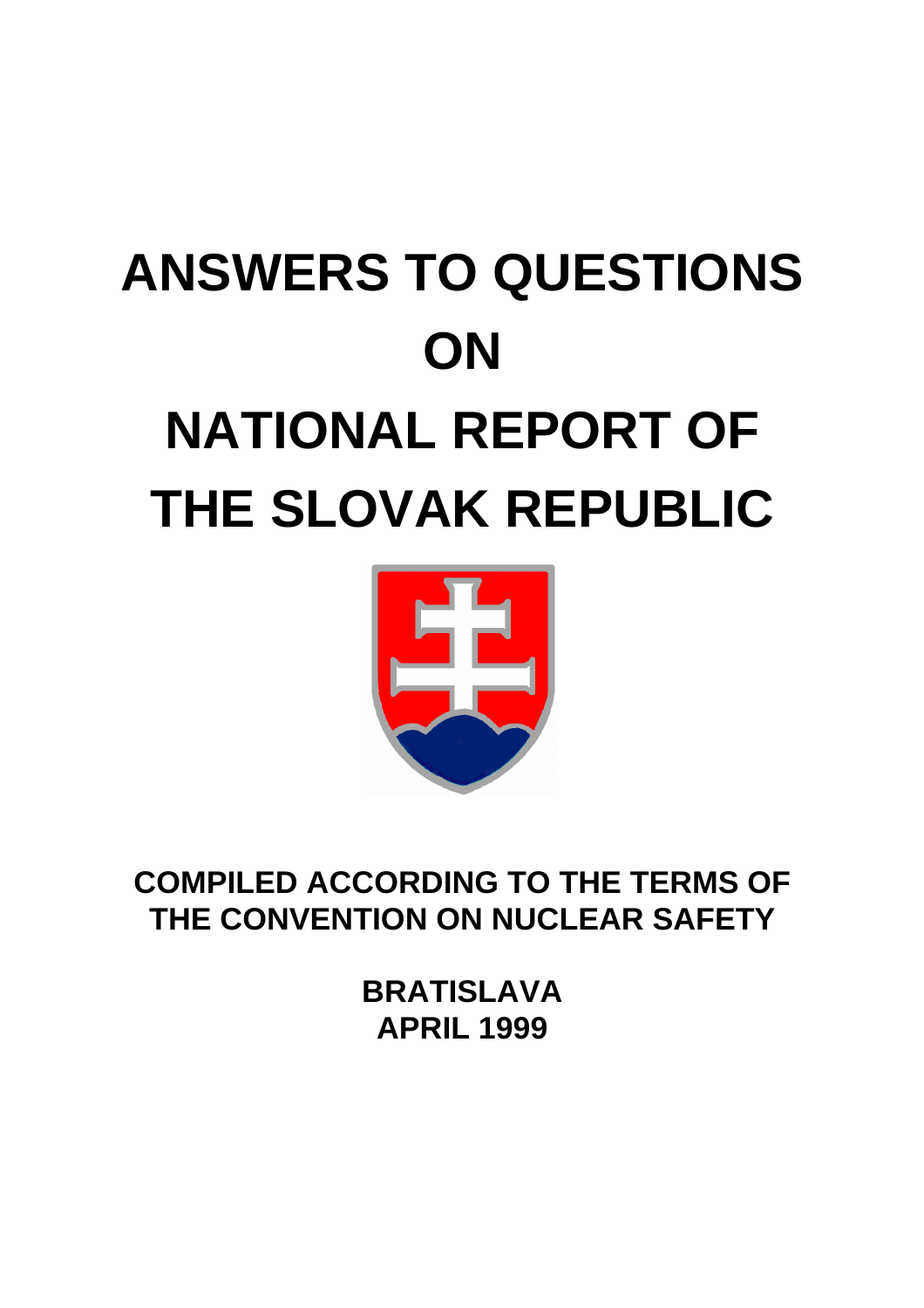## **GENERAL**

In the text of the Report there are no references to the Article of the Convention which the given part of the text (chapter, section, paragraph) belongs to, and the Table, given in page 9, on correspondence between sections of the Report and Articles of the Convention is incorrect almost completely. There are no conclusions in the Report on meeting the requirements of the Convention both on the whole, and by separate Articles. All this makes the reading and assessment of the Report extremely difficult with respect to fulfillment of the requirements of the Convention. **[RF]** 

## **Answer:**

The revised table of references is as follows:

| <b>Convention on Nuclear Safety</b><br><b>Article</b>                                | <b>National Report</b><br><b>Chapter</b> |
|--------------------------------------------------------------------------------------|------------------------------------------|
| Article 6                                                                            | Chapter 2                                |
| Article 7                                                                            | Chapter 3                                |
| Article 8                                                                            | Chapter 3.1.3.                           |
| Article 9                                                                            | Chapter 3.2.                             |
| Article 10                                                                           | Chapter 4.1.                             |
| Article 11                                                                           | Chapter 4.2.                             |
| Article 12                                                                           | Chapter 4.3.                             |
| Article 13                                                                           | Chapter 4.4                              |
| Article 14                                                                           | Chapter 4.5.                             |
| Article 15                                                                           | Chapter 4.6.                             |
| Article 16                                                                           | Chapter 4.7.                             |
| Article 17                                                                           | Chapter 5.1.                             |
| Article 18                                                                           | Chapter 5.2.                             |
| Article 19                                                                           | Chapter 5.3                              |
| Planned safety improvement activities                                                | Chapter 5.4.                             |
| List of nuclear installations, their technical and Annex 6.1.<br>economic parameters |                                          |
| Selected generally binding legal regulations                                         | Annex 6.2.                               |
| List of international documents                                                      | Annex 6.3.                               |
| Act No. 130/1998 Coll.II.                                                            | Annex 6.6                                |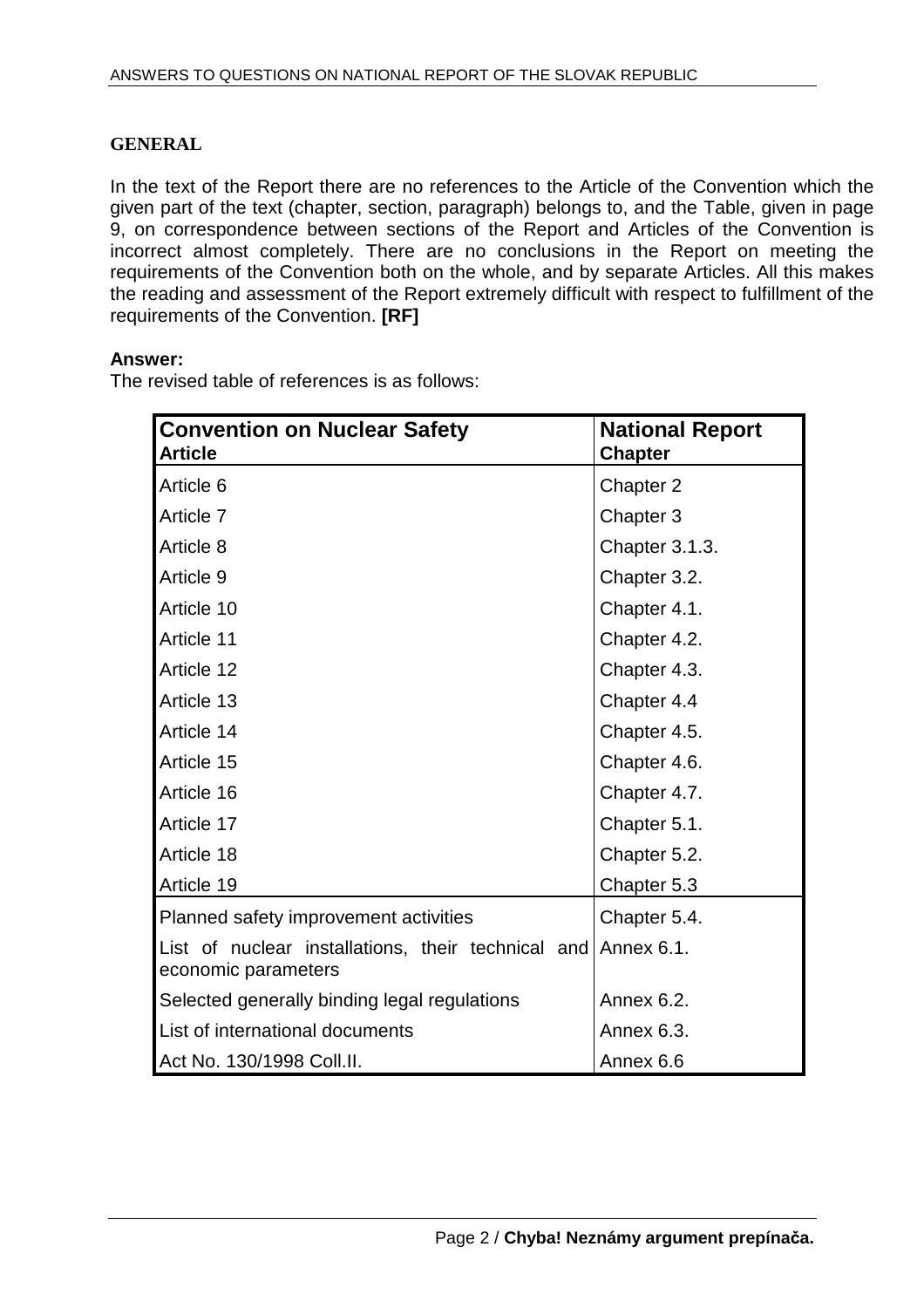## **Article 6 – Existing Nuclear Installations**

**1.** It is indicated that the Gradual Reconstruction Programme (Bohunice V-1) was based on the safety report developed for the Small Reconstruction. Which organisation was in charge of this safety report ? Was it the plant operator ? **[Franc.]** 

## **Answer:**

- The safety report after the Small Reconstruction was developed by Nuclear Power Plant Research Institute VÚJE. The Gradual Reconstruction was based on Preliminary Safety Analyses Report which was developed after the small reconstruction, but was focused on comparison of actual status of the plant with the requirements for the plant built according to earlier standards. The report was developed in cooperation of VUJE and Bohunice NPP.
- **2.** Can this safety report (Bohunice V-1) be considered as a safety review using deterministic and probabilistic approaches as defined in INSAG 8 ? **[Franc.]**

## **Answer:**

- The safety report was issued in 1993 and INSAG 8 was issued in 1995 so we could not consider it as a safety review according to INSAG 8, but most of the requirements were fulfilled. Deterministic and probabilistic safety evaluation was done to set the reconstruction program requirements. The results of national and international safety evaluations of WWER V-230 plants have been taken into account.
- **3.** More information should be given in order to establish a link between the results of the safety evaluations and the planned measures defined in the Gradual Reconstruction Programme (Bohunice V-1). In particular, does the Gradual Reconstruction Programme include the reconstruction of a safety auxiliary feedwater system ? **[Franc.]**

## **Answer:**

A lot of measures is implemented during the gradual reconstruction of the Bohunice V1 to achieve acceptable level of safety. The most important are listed in the national report. Emergency feedwater system was also upgraded. New building was built up outside the turbine hall close to the old one. Two new pumps were added to original two ones and new supply line was added to feed water trough the bottom of the SGs. Original line into feedwater line was replaced by new one leading outside the high energy lines area. **(Ref.6/21, 6/22)** 

**4.** At present, annual licences are granted based on the progress of plant upgrading (Bohunice V-1). Is it planned, after the end of the Gradual Reconstruction Programme to grant a licence based on the results of a review by the Regulatory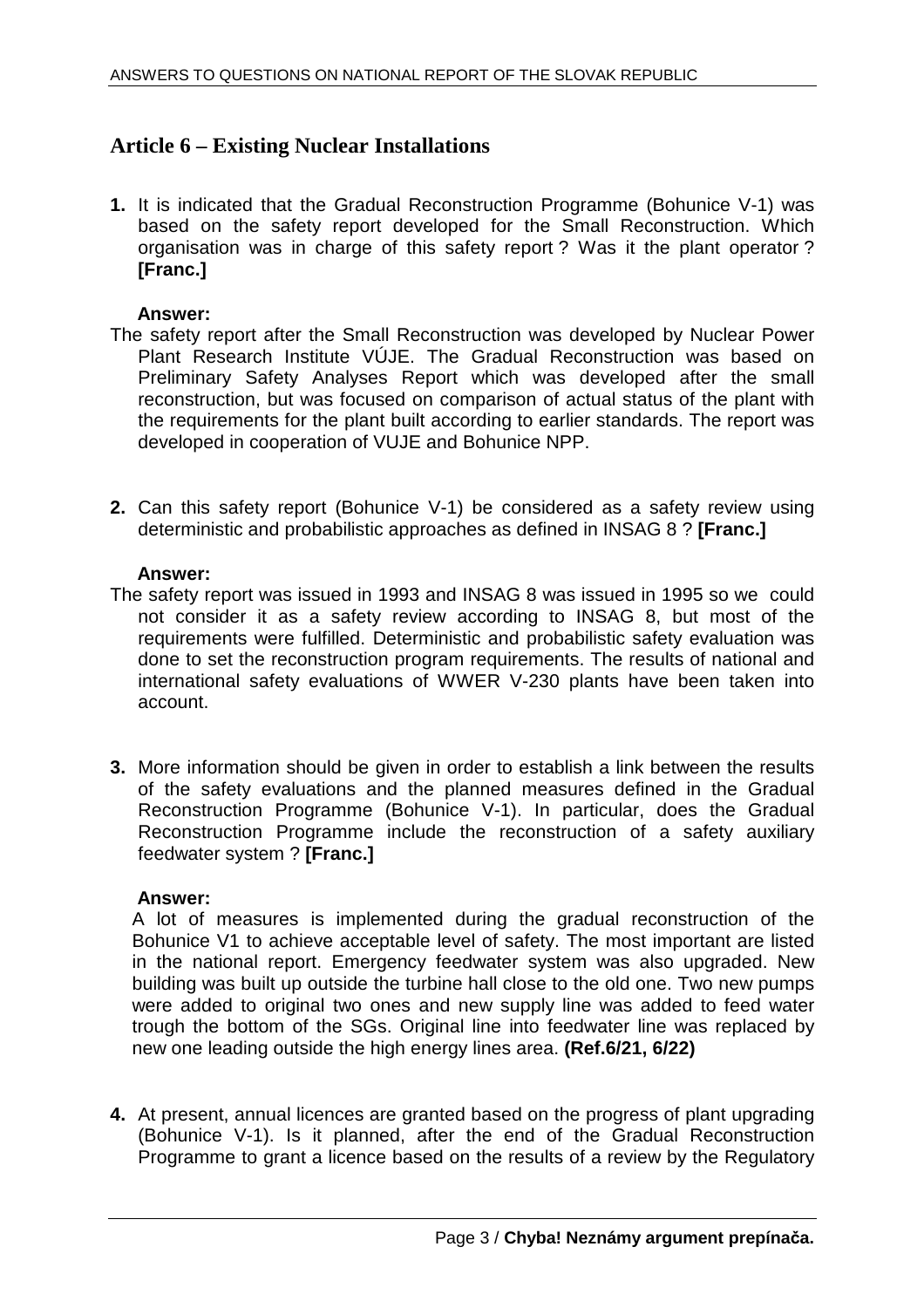Body of a complete safety report taking into account the status of the plant including all the modifications ? **[Franc.]** 

## **Answer:**

In the decision of UJDSR No. 1/1994 and No. 110/1994 there is a requirement of annual licences granted based on the progress of Bohunice V-1 plant upgrading. After completion of the Gradual Reconstruction Program, UJD SR plans to grant a licence based on the results of reviewing the complete Safety Analysis Report considering the new status of the plant in which all the modifications implemented have to be included. Anticipated service time is five years. Afterwards, Periodic Safety Review Report has to be reviewed by UJD SR again and positive results of the reviewing process will be the condition for further five years of service time. This scheme means an exception of ten year's periodicity of safety reviewing applied to other units in Slovakia. **(Ref.14/5, 17/5)** 

**5.** It is mentioned that an Operation safety report for Bohunice Units 3 and 4 after 10 years of operation was drafted in 1993 (updated in 1996) by VUJE. Was it at the request of Slovaquia Elektrania ? VUJE is known to be the technical support of the Regulatory Body. How is the separation of roles achieved ? **[Franc.]** 

## **Answer:**

The Operational Safety Analysis Report (OSAR) was written in two steps: Rev.1 reflecting Bohunice V-2 status as of 9/1993 and Rev.2 reflecting NPP status as of 12/1996. It follows from this that Rev.2 has incorporated all design changes realized between 9/1993 and 12/1996. The OSAR after 10 years of operation was produced based on a decision of Czechoslovak Atomic Energy Commission from 1991 and completion and presentation of OSAR (plant status as of 9/1993) was a precondition for continued operation of Unit No.3 after 1995. The OSAR was contracted to VÚJE and it's subcontractors. VÚJE is the main technical support company to SE which, in some areas, is the only supplier of information in Slovak republic working for SE as well as Regulatory body. In the last two years the Regulatory body has developed it's own computational capacities, mainly using codes RELAP and MELCOR. Separation of roles is achieved in such a way that staff from VÚJE participating in creating of analysis for Slovenské elektrárne does not participate in commenting for Regulatory body. In general, reports from VÚJE presented by SE to Regulatory body are assessed and commented by the internal staff of Regulatory body. Moreover VUJE Institute was not requested by UJD SR to provide support at the review and assessment of Bohunice V-2 OSAR (final). **(Ref.8/2 )** 

**6.** Can the Operation Safety Report of Bohunice V2 after 10 years of operation (updated in 96) be considered as a complete safety review ? If it is the case, more information would be appreciated in order to establish a link between the results of this safety review and the planned measures defined in the Modernisation and Safety Upgrade. **[Franc.]**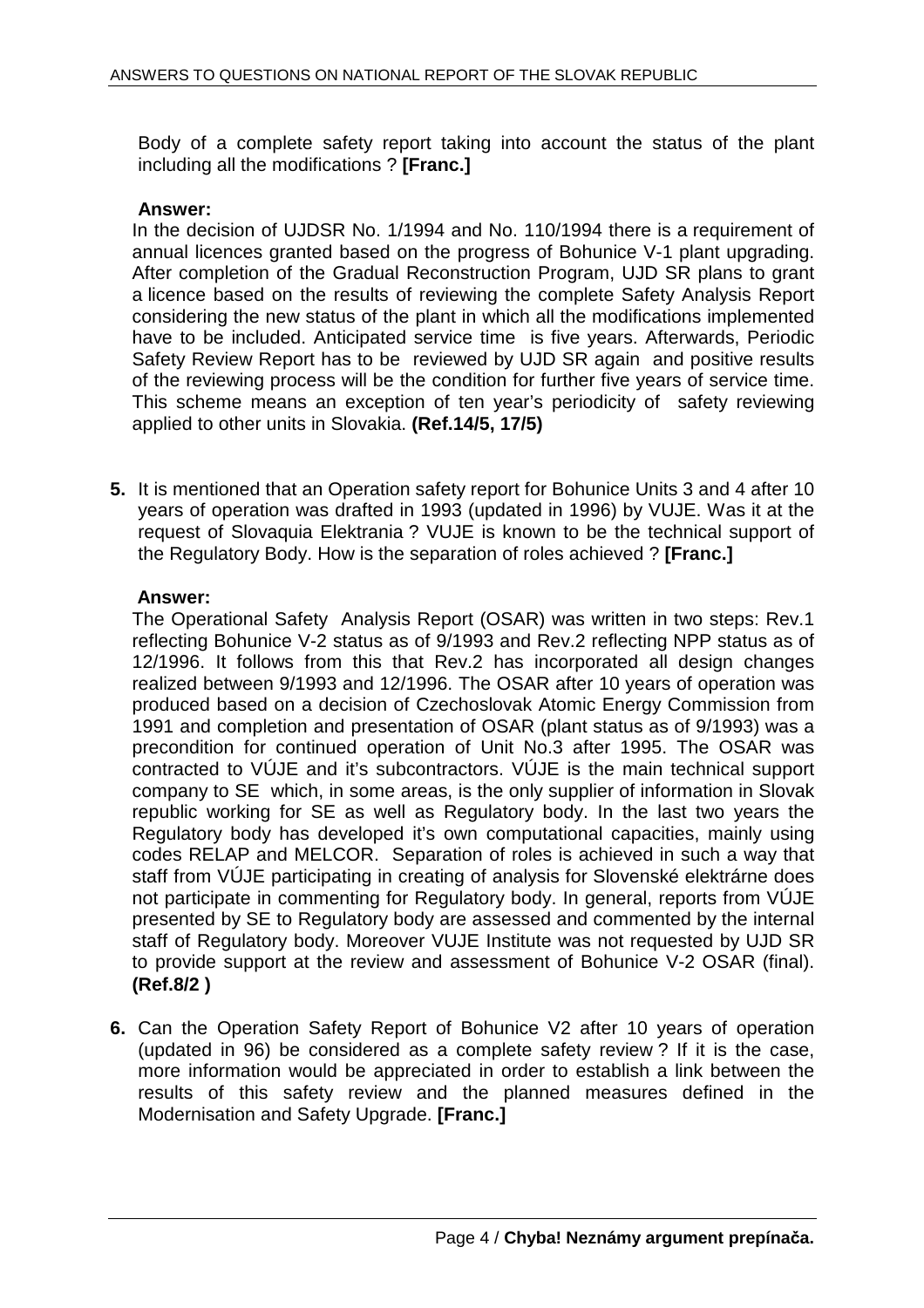## **Answer:**

Yes, the Operational Safety Analysis Report of Bohunice V2 after 10 years of operation (updated in 96) is a complete safety review.

Modernization and safety upgrading program of V2 units is being realized on a "Safety concept" basis. The sources for development of "Safety concept" beside others are:

- recommendations resulting from OSAR V2 after 10 years of operation (updated in 1996), which are included in ÚJD SR Decision from 1996,
- safety issues defined in IAEA document EBP-WWER-03 updated for current V2 units conditions.
- **7.** Although the defense-in-depth principle is better respected at Bohunice V2 than at Bohunice V1, PSA results are not improved (even somewhat worse). Could Slovakia explain this surprising result ? **[Franc.]**

## **Answer:**

- Original PSA results (figures) are better for Bohunice V2 than Bohunice V1. At the present time, our attention is focused on increasing the safety of Bohunice V1 units. Dominant contributors to CDF ware taken into account during preparation of the reconstruction of the plant so logically PSA results after reconstruction of the plant should be better. Very extensive reconstruction program of Bohunice V1 plant is focused on improvement of defense in depth concept to achieve internationally acceptable level of safety. Certain modification have been implemented on Bohunice V2 units, however the main reconstruction program is under preparation. **(Ref.6/9, 6/13, 6/19)**
- **8.** Could Slovakia indicate what are the measures included in the modernisation measures between 2002 and 2010 ? **[Franc.]**

## **Answer:**

- At present, there is a "Safety Concept for V2 units" under development, results of which will represent a basis for elaboration of design for modernization and safety upgrading.
- **9.** It is indicated that the objective of the safety improvement at Mochovce is to reach a core melt frequency lower than  $10^{-5}/y$ ear. Does this value include the risks associated with the shutdown situations and with internal and external hazards ? **[Franc.]**

## **Answer:**

PSA studies made within the safety improvement program include also shutdown PSA and internal and external hazards. **(Ref.6/7, 6/20, 17/4 )**

10. Is VUJE involved in the pre-operation safety report (POSR) as it was involved in the safety report of Bohunice ? **[Franc.]** 

## 11. **Answer:**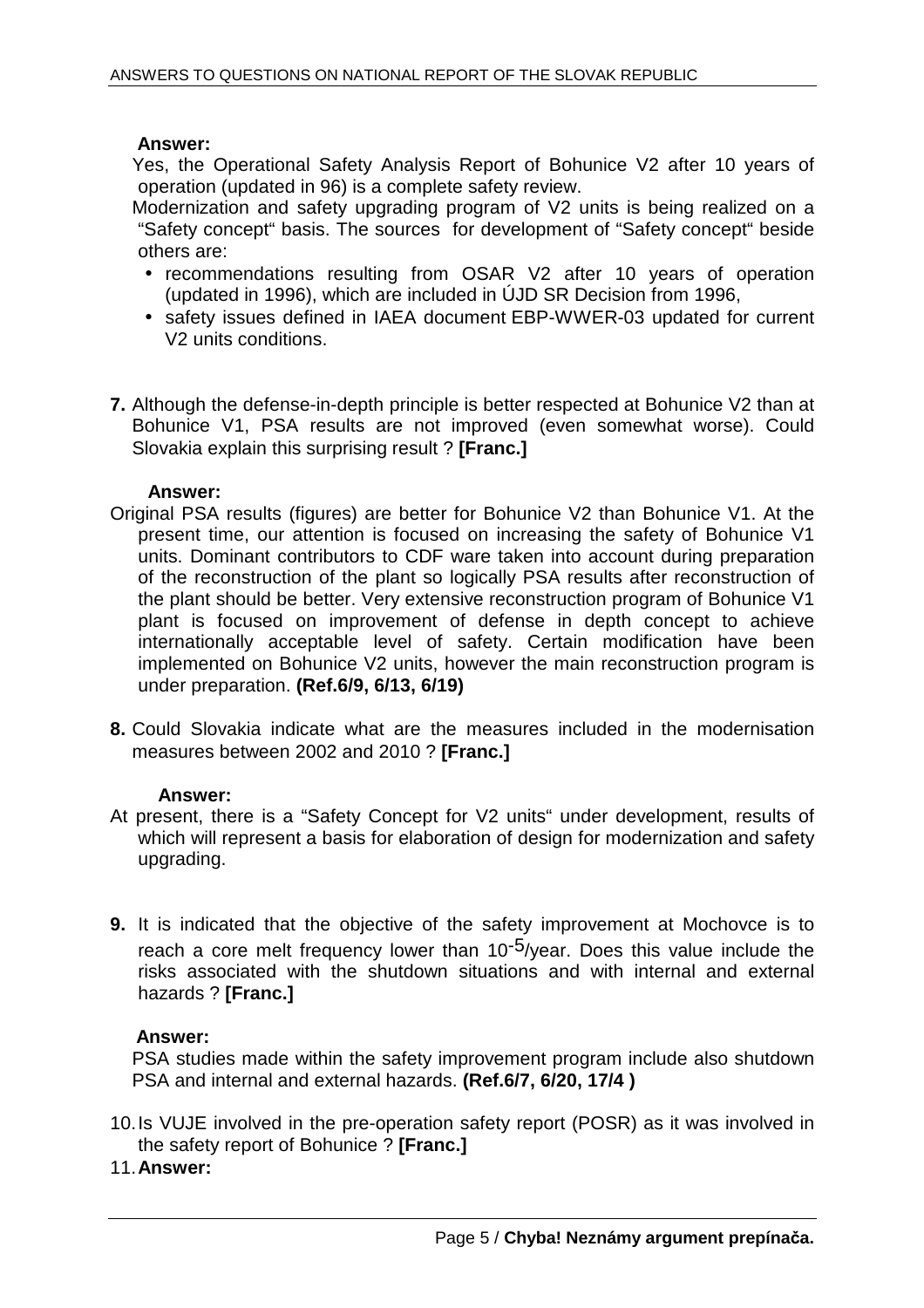POSAR is supplied by the general contractor SKODA Praha. VUJE participated also on some of its chapters. The EUCOM consortium (SIEMENS+FRAMATOM) prepared emergency analyses.

**12.** How does Slovakia ensure that the licensee has an adequate strategy and action plan in place to deal with the year 2000 safety issue ? **[Franc.]** 

## **Answer:**

In early summer 1998 - after approval of the "Year 2000" project the Director General of SE, a.s. issued Direction 9/98 "Project of the year 2000", which determine an individual managers of all the organisational units and their responsibility in this project. Projects managers were appointed, being responsible for co-ordination and informing the top management on the course of a project. Problem areas considering Y2K are identified as follows:

## **devices**

- communication system of a company (IIS SE)
- communication technique in operation (progr. control and safety systems)
- security systems (inc. fire protection, emergency and civil defence systems)
- ancillary systems (lifts, air-conditioning, timing switches,....)

## **business partners**

- contractors (investments, services, spare parts supplies)
- customers (consumption, earnings, ability to pay,...)
- banks (transactions arrangement)

## **technology**

- Hardware: servers, user's working stations, closed control systems
- Standard software:
- operating systems
- databases
- system software
- standard software
- ancillary software
- development environment
- Application software
- user software IIS
- control systems
- safety systems
- monitoring systems
- Archived data

SE, a.s. will also conduct audit series towards its partners to ask them to declare preparedness to cope with problems of the year 2000 and their ability to carry out the contractual and partner obligations after January 1, 2000 and not later than June 30, 1999.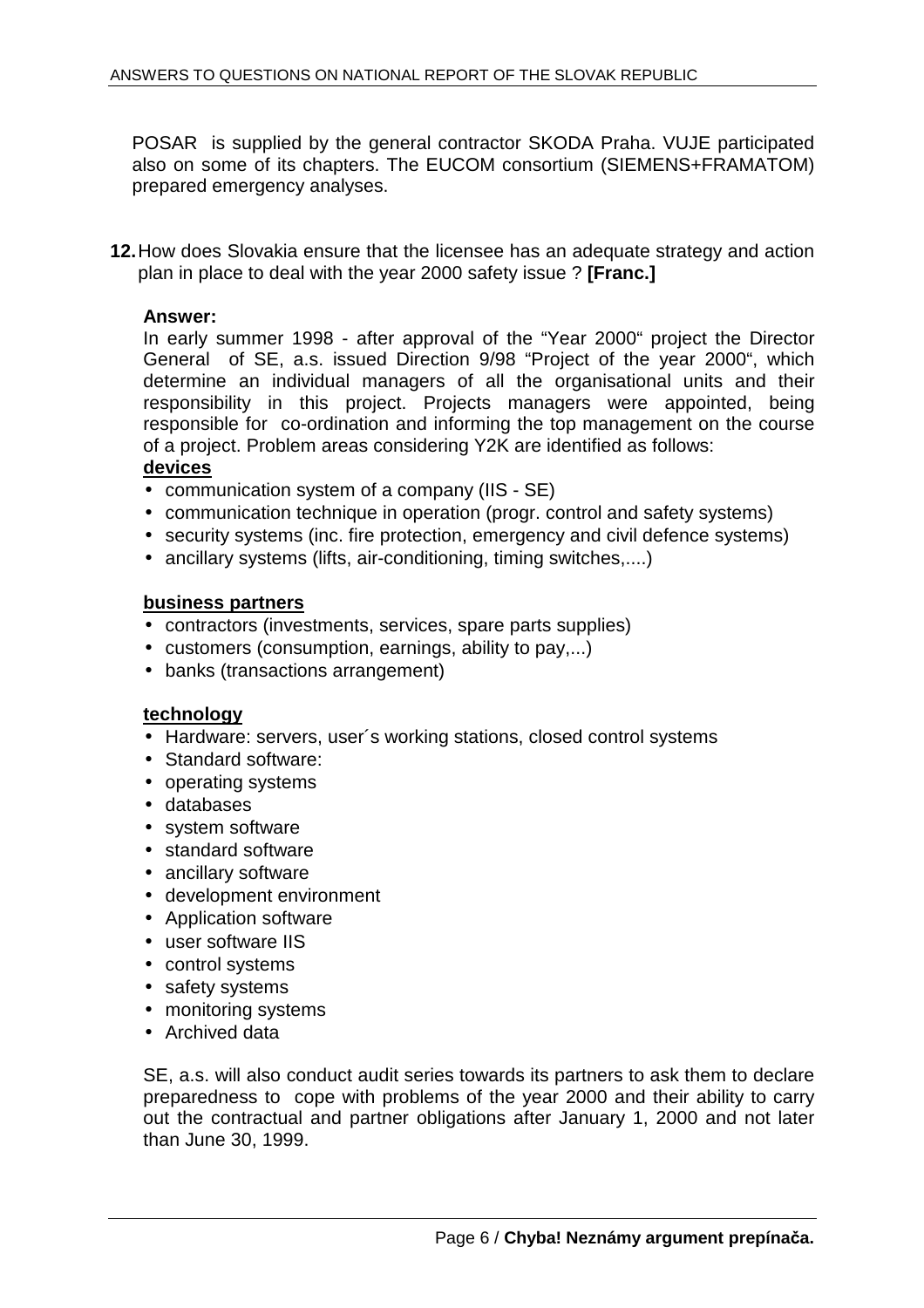The project is also planned to be conducted in co-operation with Pacific Northwest National Laboratory and Argonne National Laboratory (USA). The whole process is under supervision of the regulatory body - ÚJD SR

**12.** Whether these curves from time to time are revised due to increase of integrated dose of fast neutrons (fluence) in the reactor pressure vessel wall and the possibilities of vessel brittle fracture? If yes, which methodology is used for the revision of these curves? **[Croatia]** 

## **Answer:**

- Yes, curves are revised every year. There are detectors placed on outside surface of the reactor pressure vessel (RPV) to measure fluence of the fast neutrons on RPV. These detectors are evaluated every year during an outage and curve is corrected according to the results of the fluence. A prediction of the brittle fracture temperature is done for the next campaign.
- **13.** Has the CDF value of 5.39 E-05 for V1 plant already been achieved? How the number could be calculated before the development of Symptom Oriented Emergency Procedures (SOEP). **[Brazil]**

## **Answer:**

- The figure shown in the National report is expected to be achieved after implementation of all proposed measures and after implementation of symptom based EOP. The figure for CDF after development and implementation of SB EOP is based on sensitivity analyses. Figures for human reliability assessment (HRA) were calculated based on Time Reliability Correlation method. Our probabilistic goal is to achieve CDF< 10 E-4. Nowadays an updated PSA study is being performed considering safety improvements and modifications realized up to now. **(Ref.6/7, 6/9, 6/20 )**
- **14.** Is it an explicit goal to meet the full set of IAEA NUSS Code and Guides, plus a set of internationally accepted industrial codes and standards (ASME, IEEE, KTA, etc.), either in fact or intentionally? Or some other defined set of regulations (e.g. US Code of Federal Regulations, USNRC Reg. Guides, German regulations) plus the appropriate industrial standards? **(Nether.)**

## **Answer:**

 In the former Czechoslovakia the "licensing basis" for construction of each design type of WWER NPPs was determined by the decision of Federal Ministry of Fuel and Energy. For example, for WWER 440-V213 reactor type such decision (issued on January 19, 1981) stipulated to use:

- 50 acts and regulations valid at that time in Czechoslovakia
- 71 Regulations and standards coming from former Soviet Union
- 77 Czechoslovak standards for design of important systems in NPPs
- 132 Czechoslovak industrial standards
- 231 additional Czechoslovak industrial standards were used, based on contract agreements with suppliers.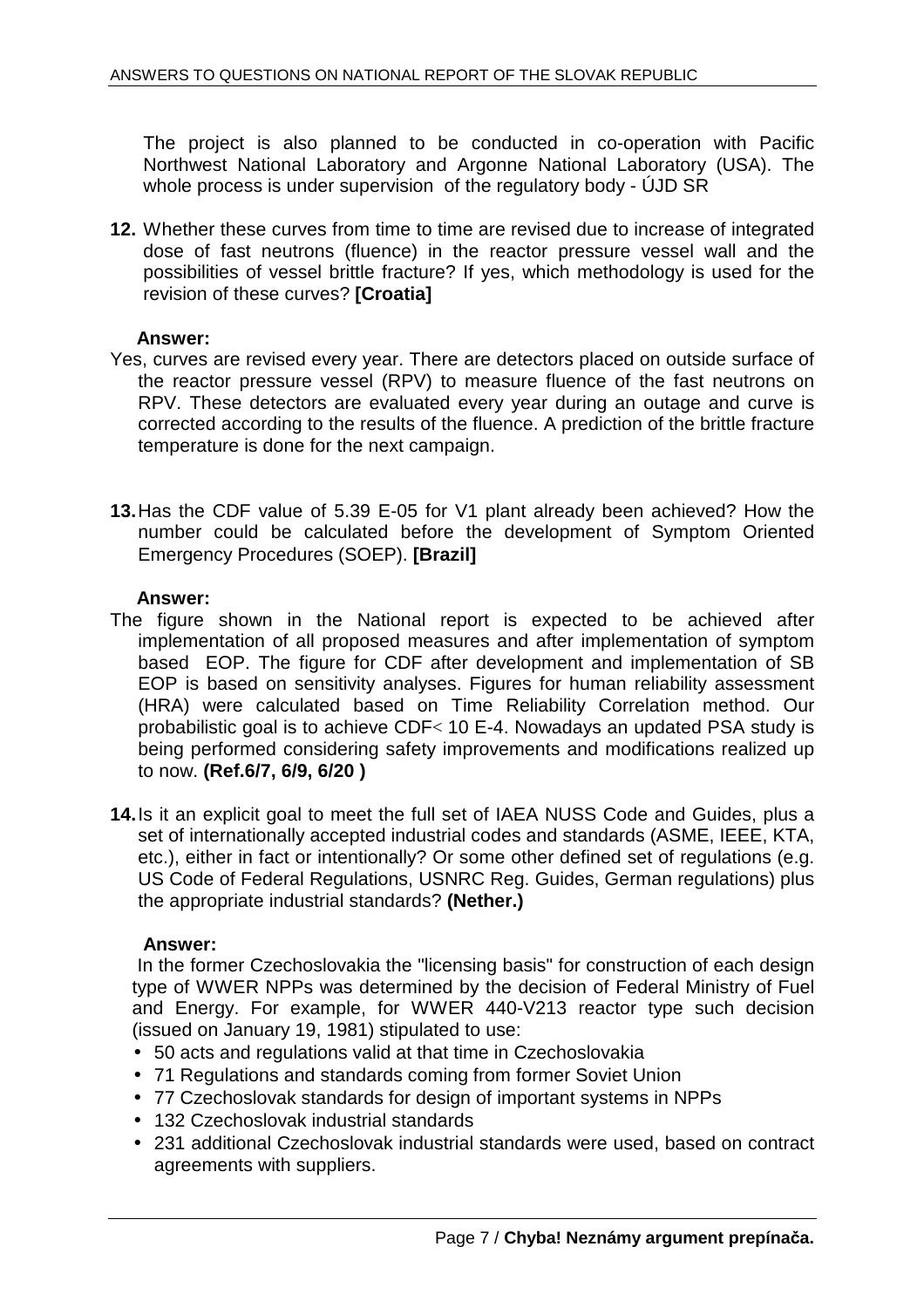Safety re-assessment after some period of NPP operation is accepted principle in Slovakia, recently included also in a new "atomic law". Due to lack of codified rules and standards issued for review, assessment and upgrading process, safety requirements of regulatory authority are imposed to the upgrading programme of a specific reactor unit on the case by case basis.

"Present codes and standard" used for assessment and safety enhancement of particular reactor unit are defined in a very early stage of backfitting project. List of them is elaborated by utility (in co-operation with main contractor) and after formal application this package is reviewed and approved by the regulator. IAEA safety standards, IEC standards and codes and standards applied in Western countries are general basis for safety re-assessment and development of upgrading goals. Compliance with above mentioned list of present codes and standard "as far as reasonable achievable" is required by the regulatory body at the development of upgrading programmes. Modifications of safety important systems elaborated in this way shall be reviewed and approved by the regulatory body prior their implementation.

As far as new equipment of foreign origin installed it is permitted to adopt those codes and standards which are valid in the country where components are manufactured.

For example list of present codes and standards (for gradual safety upgrading of V-1 NPP - WWER 440-V230 elaborated by Siemens/KWU in I996) and which was accepted by the regulatory authority consisted of:

19 general requirements for nuclear safety (laws, regulations, rules and regulatory decisions)

- 87 Slovak standards for Nuclear Technological Equipment
- 6 groups of Slovak standards for electrical equipment
- 17 IAEA NUSS standards (codes and guidelines)
- 43 KTA standards
- 1 RSK guidelines
- 7 ISO standards
- 24 IEEE standards
- 22 IEC standards
- 4 Interatomenergo NTD standards
- 2 ANSI standards
- 2 NUREG documents
- 1 ASME code, Sect. III, Div. 2,
- Div. 1 of US NRC Reg. Guides

(**Ref.: 6/16, 7/2 )** 

**15.**In this respect, do the small and gradual reconstruction programmes also address safety issues such as redundancy, reliability and physical separation (which are important items of such regulation)? Note that such aspects could imply very expensive modifications, as it may include the design and construction of additional safety trains, replacement of piping, additional diesels, etc. **(Nether.)** 

## **Answer:**

The `gradual safety upgrading" is being conducted in two phases: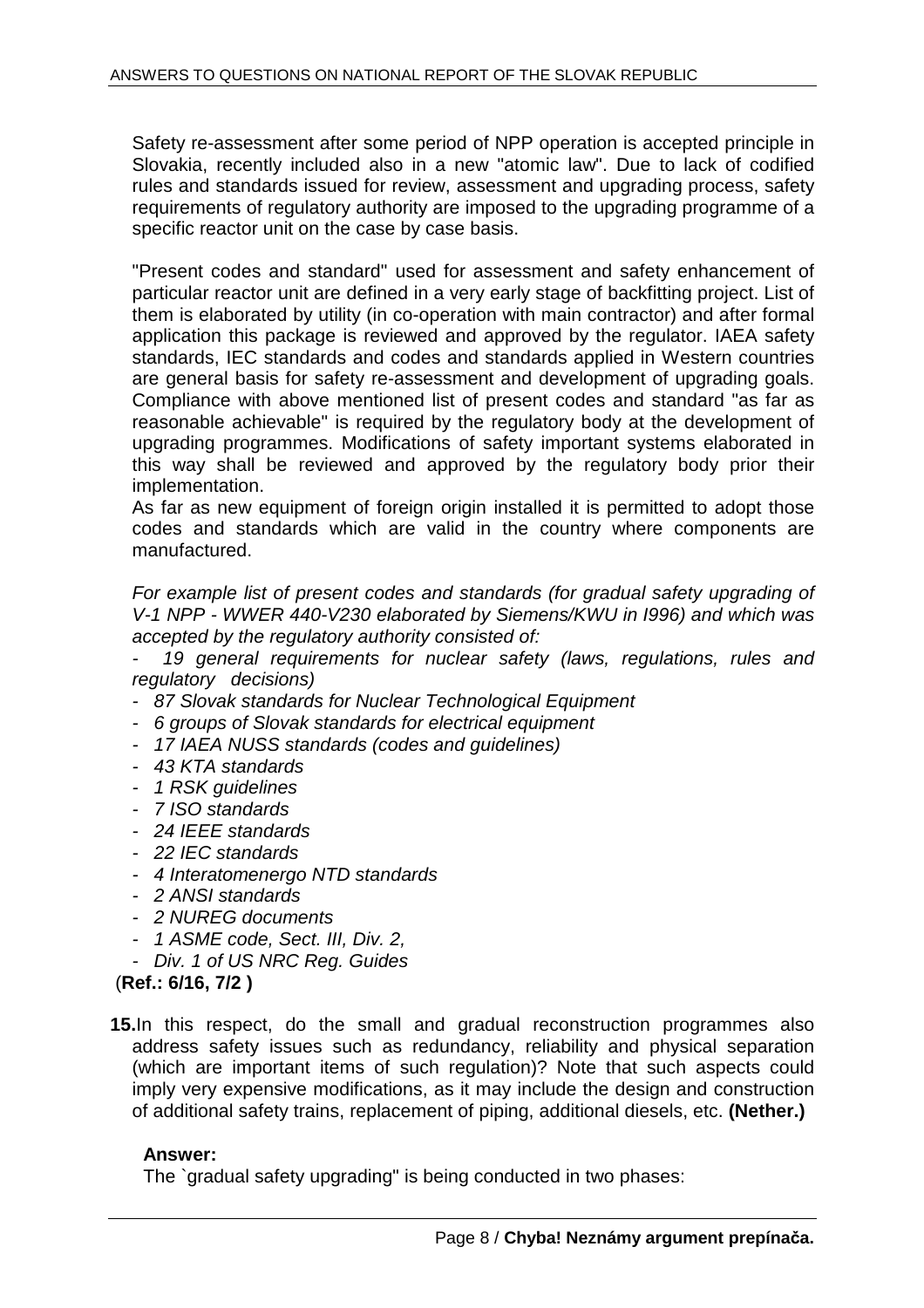- a) stipulation of conceptual solutions and basic design of systems and equipment
- b) detailed design and erection or modification of systems and equipment.

During the first phase (basic design) the requirements concentrate on the general project conditions such as:

- degree of redundancy
- scope of design basis conditions (design basis events)
- single failure concept
- reaction time of operators
- pipe break and leak assumptions
- safety and acceptance criteria for accident analyses.

Those conditions were - in addition to Appendix II of the Decision 1/94 of UJD and its reference document "Contract Award Safety Analysis Report for the Gradual Safety Upgrading of the V-1 Plant " issued l993 - basically derived from the IAEA Series 50 Code and Safety Guides on design. Using these guides the general requirements for nuclear safety were defined and approved by the regulatory body.

In second phase of upgrading the designers of the new or improved systems and structures may use the requirements of one of the optional foreign codes and standards, but they should also consider the original plant concept. When detailed design of individual systems and structures was completed safety important modification for each of systems was reviewed and approved by the regulatory body.

The same approach at the utilising of internationally accepted codes and standards was used at review assessment and the development of safety enhancement programmes for Bohunice V-2 NPP and for Mochovce NPP.

Some examples of extensive modifications performed or planned at Unit 1 and 2 in Bohunice:

- new dieselgenerator has been installed, replacement and realignment of cabling and reconstruction of 6 kV and 0,4 kV buses,
- full reconstruction of the HP ECCS systems were performed and new LP ECCS system was installed,
- full reconstruction of the spray systems.
- large reconstruction of emergency feedwater system,
- completely new digital RPS, ESFAS and reactor power limitation system,
- **16.**Please clarify what licensing basis is defined, if any, and how non-compliance is treated. **(Nether.)**

## **(Ref.: 6/14)**

**17.**What is your plant life extension policy in connection with Bohunice V-213 type units? **[Hung.]** 

 **Answer:**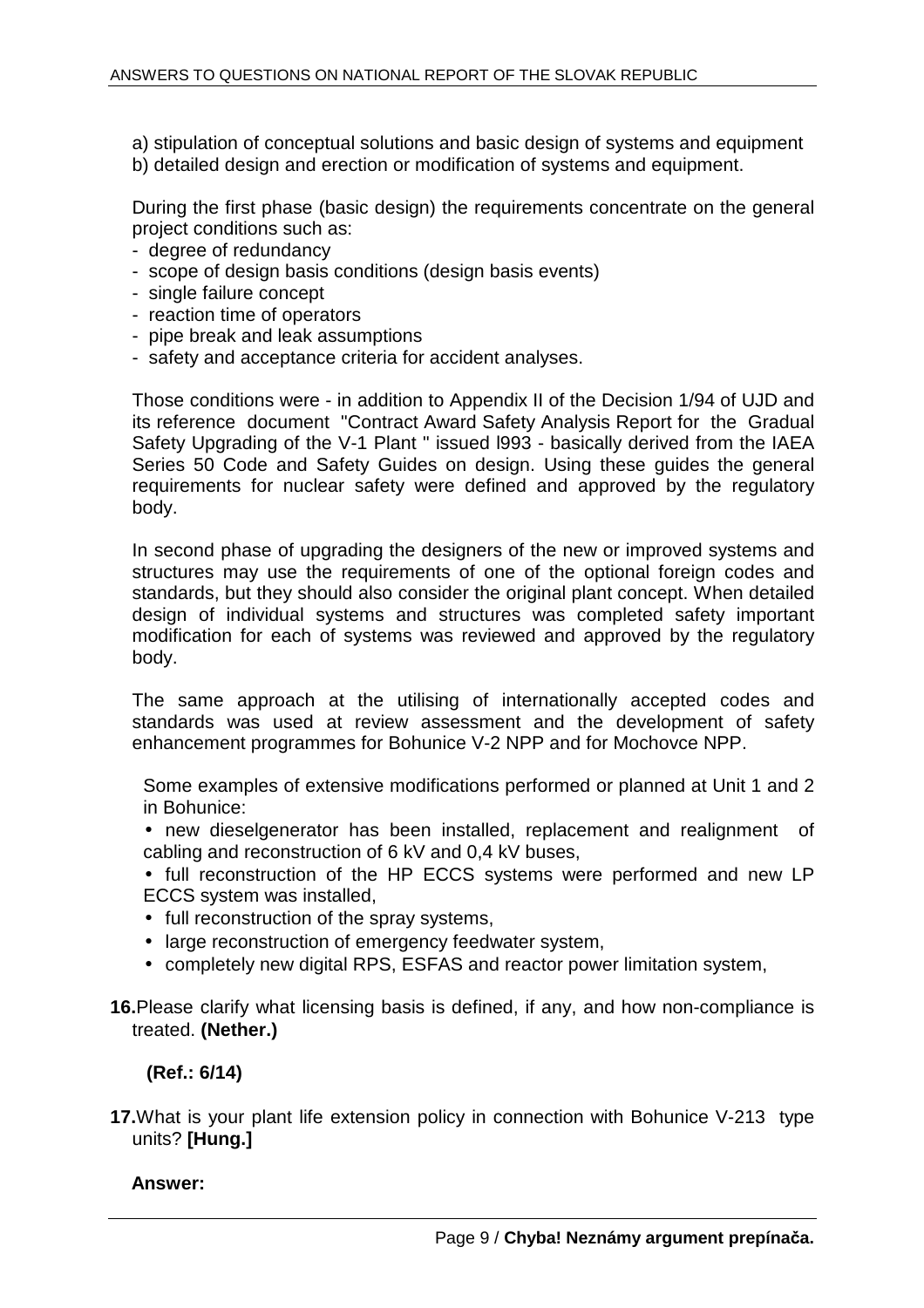- A program is running for monitoring of the lifetime and degradation of the main plant components. Present results of this evaluation are very positive. We expect to extend the life cycle of both Bohunice V-213 units to 40 years. According to the Act No 130/1998 the Authority may extend the license for the operation of a nuclear installation on the basis of an assessment of the current state of the installation and on the basis of supplementary safety documentation.
- **18.** Could you specify the current implementation status of Category II and III tasks from IAEA-EBP-WWER-03, "Safety Issues and Their Ranking for WWER-440 Model 213 Nuclear Power Plants" (April 1996) for Bohunice Units 3 & 4 and Mochovce Units 1 & 2? **[Austria]**

## **Answer:**

SE EBO prepared a material "Updated safety improvements on NPP V-2 and proposal for their solution", which contained recommendations of the IAEA from EBP-WWER-03 applied for the conditions of NPP V-2. This material includes safety issues of I, II, III category and it is the supporting material for the Safety concept of NPP V2, which is being developed at present. The safety concept shall determine the scope of the upgrading program and safety improvement of NPP V-2.

All safety issues of Category III and some safety issues of category II were forwarded before the upgrading program itself.

Status of safety issues of category III:

G02 – Qualification of installations, in realization phase

CI02 – Non-destructive tests, in realization phase

S05 – Risk of blocking the filters of suction pit SAOZ, in the realization phase according to the project documentation in 1999

S13 – Vulnerability of SG feeding, in the phase of project implementation

Kont.1 – Strength behavior of the bubbler system at the maximum pressure difference at LOCA, in the realization phase

IH2 – Fire prevention, in the realization phase

IH07 – Internal risks evoked by cracking of the high-energy line, in the realization phase

EH01 – Seismic project, in the realization phase

Status of safety issues of category II:

SKR07 – Diagnostic systems for PO: two independent systems have been primary circuit completed, the third independent system in the realization phase of the project in 1999

E06 – Stable fire extinction equipment for the MCP deck, completed project preparation, realization to be started in 1999

E09 – Reconstruction of the air systems in the BD and ND rooms, the first phase realized – insulation of rooms, project preparation for the second phase of air system reconstruction continues.

E11 – Technical improvements for emergency regulations, phase of project preparation with the follow up realization of the safety improvement in 1999

At **SE-EMO** the measures of category III and II were primarily realized before commissioning of unit 1. In some cases when the safety measure was not finished completely, temporary measures were adopted.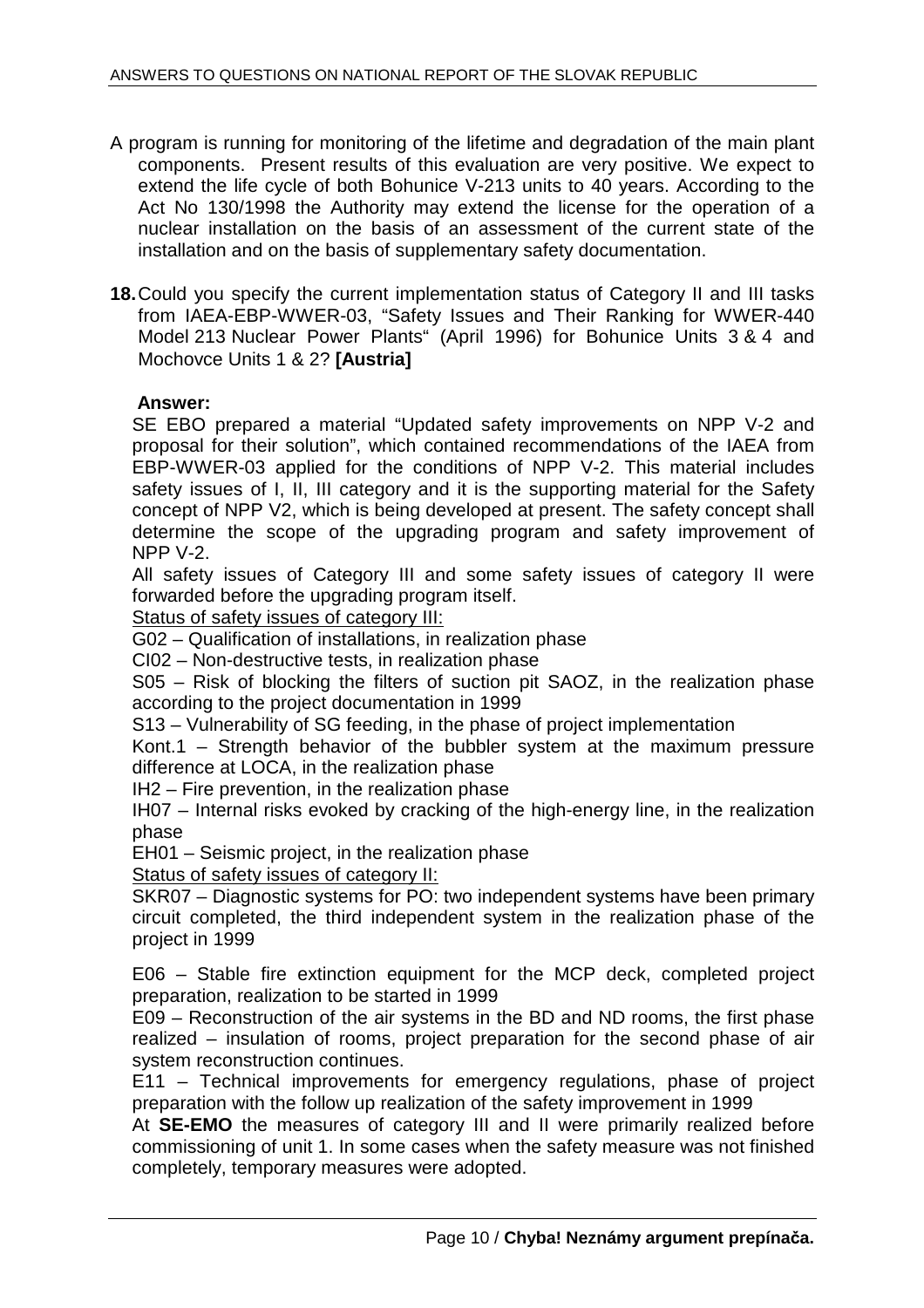**19.** Could you specify the current implementation status of Category II, III, and IV tasks from IAEA-TECDOC-640, "Ranking of Safety Issues for WWER-440 Model 230 Nuclear Power Plants" (February 1992) for Bohunice Units 1 & 2? **[Austria]** 

## **Answer:**

- The TecDoc 640 specifies totally 98 issues dealing with two basic problem areas 60 issues for design area and 38 issues for operation. Based on above document the plant has introduced a large programme to upgrade the operational safety of V-230 reactors as recommended by TecDoc 640.
- The progress of safety improvement is regularly monitored and evaluated by IAEA teams from 1992. According to the action plan, Unit 1 and Unit 2 are both expected to implement 92 issues related to Categories II, III and IV.

The status of the implementation of above recommendations is as follows:

| Design Area:           |                  |    |                        |          |           |
|------------------------|------------------|----|------------------------|----------|-----------|
| Resolved:              | Unit 2<br>Unit 1 |    | Under progress: Unit 1 |          | Unit 2    |
| category II            | 11<br>9          |    | category II            | 11       | 9         |
| category III           | 16               | 23 | category III           | 13       | 6         |
| category IV            |                  | 10 | category IV            | 4        |           |
| <b>TOTAL</b>           | 32<br>44 issues  |    | TOTAL                  | 28       | 16 issues |
| <b>Operation area:</b> |                  |    |                        |          |           |
| Resolved:              | Unit 1,2         |    | Under progress:        | Unit 1,2 |           |
| category II            | 4                |    | category II            |          |           |
| category III           | 6                |    | category III           |          | 11        |
| category IV            |                  |    | category IV            |          |           |
| <b>TOTAL</b>           | issues           |    | <b>TOTAL</b>           |          | 21 issues |

**20.** Has the improvement in safety resulting from backfitting been quantified for the Slovakian nuclear power plants? If so, please report the results of the quantification. **[Austria]** 

## **Answer:**

Every step of the reconstruction of V-1 units was also evaluated by probabilistic approach. First PSA model was developed for pre-small reconstruction status of the plant. Later on it was modified taking into account measures implemented during the small reconstruction. The basic design for the gradual reconstruction was also evaluated by probabilistic approach. Results of this evaluation were taken into account during detail engineering of the gradual reconstruction. The PSA model is updated annually after an outage of 1st unit taking into account measures implemented during the outage. Results are shown below:

| • Pre - small reconstruction status                                       | CDF - 1.7 E-3  |  |
|---------------------------------------------------------------------------|----------------|--|
| • Post - small reconstruction status                                      | CDF - 8.89 E-4 |  |
| • Evaluation of basic design                                              | CDF - 2,85 E-4 |  |
| • Evaluation of the measures implemented till the 31.05.97 CDF - 6.95 E-4 |                |  |
| • Evaluation of the measures implemented till the 31.05.98 CDF - 4.09 E-4 |                |  |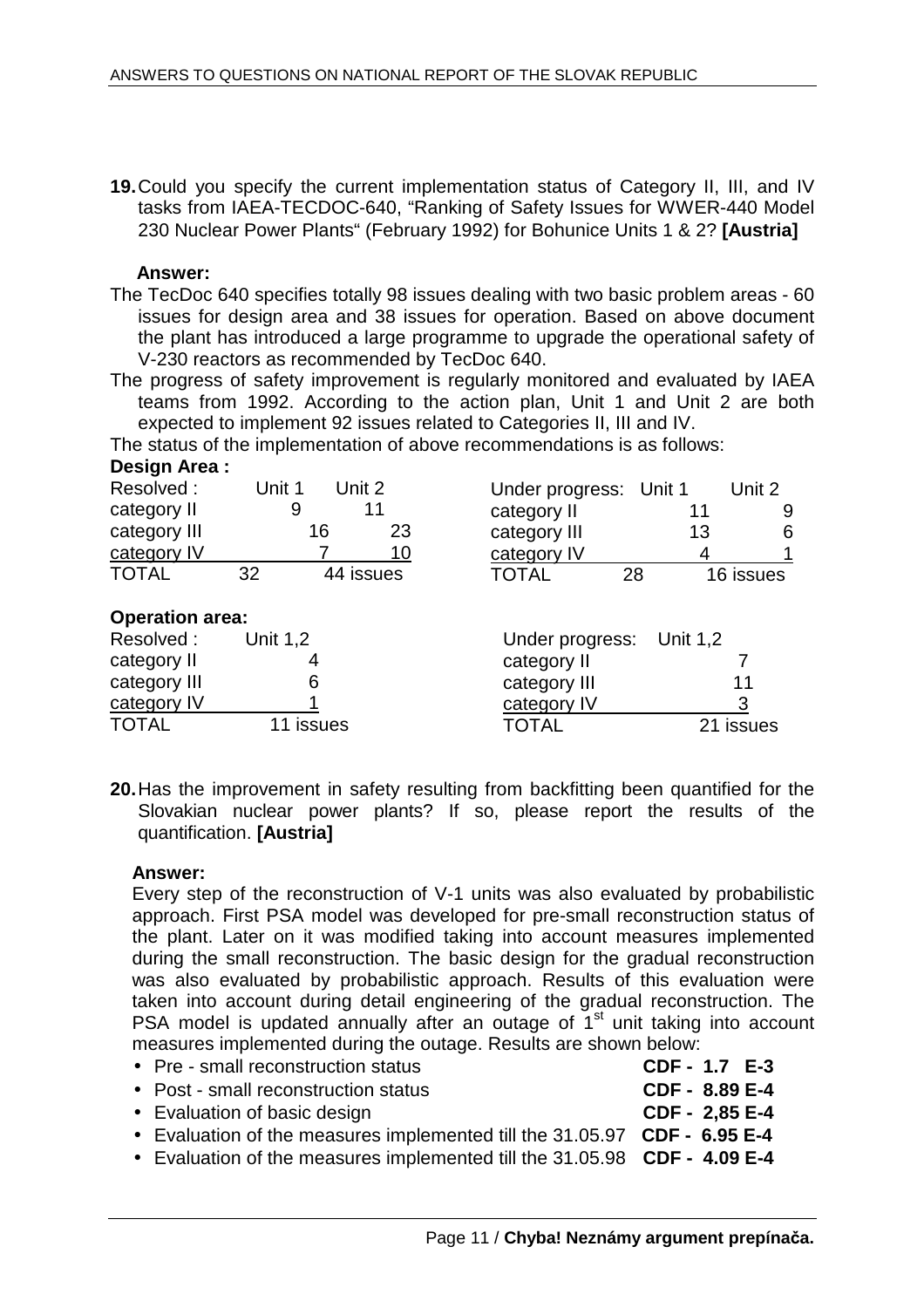In case of safety improvement of the NPP Mochovce the deterministic approach was opted for based on Safety Issues and their Ranking, which is based on the concept of protection in depth. This approach was selected because it is more conservative. However the benefit of safety measures was evaluated also from the probability aspect. **(Ref.6/7, 6/9, 6/13 )**

21.How was the function of bubbler condensers assessed in the past and what are future plans? **[Austria]** 

## **Answer:**

Within realization of safety measures great attention was paid to the issues of containment. Thorough strength and thermo-hydraulic calculations were made, complemented by experiments. Functionality of the system was fully confirmed. SE-EMO will naturally deal also with results of full-scope experiment (realized within PHARE project), however, we do not expect that it would bring significantly different results. **(Ref.14/3)** 

22. In section 2.1.3 of the Report (page 21) it is indicated that the programme on safety improvement for Bogunice V-1 has been developed in such a way that to cope with the break of 2x200 mm "conventional approach", and with the break of 2x500 mm using the best estimate method. What does the "conventional approach" mean in the given case? What are the acceptance criteria for the core cooling used in substantiating analyses for these accidents with application of the "conventional approach" and of the best estimate method? What are the modifications in the emergency core cooling system which provided for such considerable increase of the scale of maximum design basis accident with lossof-coolant in comparison with the original design (32 mm)? **[RF]** 

## **Answer:**

 Term "conventional approach" is an incorrect translation. Goal of the reconstruction of Bohunice V1 is to cope with LOCA 200 mm under "conservative assumptions" and to cope with LOCA 500 mm under "best estimate assumptions". In this case "conservative assumption" means that all requirements of IAEA guide EBP-WWER-01 for safety analyses (single failure, initial conditions, acceptance criteria) have to be fulfilled. To be able to achieve this goal new low pressure pumps (1+1) were installed with capacity cca 800  $m^3/n$  each and capacity of emergency power supply was increased to 3,2 MW for each redundancy by installation of new dieselgenerator. **(Ref.6/21, 6/3 )**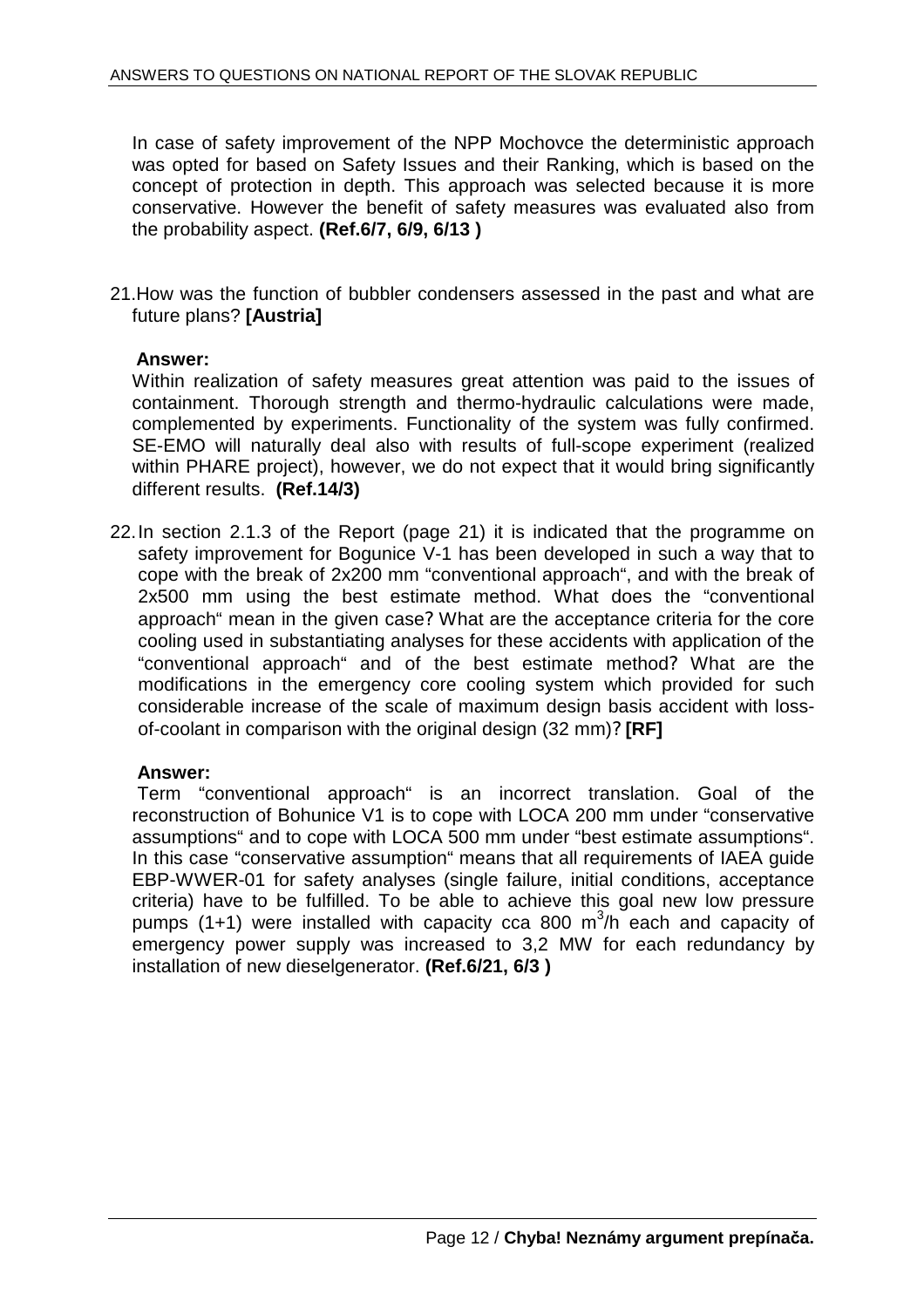## **Article 7 – Legislative and Regulatory Framework**

1. The report states that : "Environmental Offices of Regional offices issue licences concerning site selection, construction, commercial operation and decommissioning of nuclear installations based on approval issued by Nuclear Authority Ministry of Health agencies and other State administration bodies and organisations". Can the Regional Offices modify the safety conditions requested by the Regulatory Authorities for nuclear safety or radiation protection ? If no, is there a legislative disposition which prevents them from imposing such modifications ? **[Franc.]**

## **Answer: (Ref.7/5 )**

**2.** In addition to the question above, it appears that the IAEA NUSS is an important reference for Slovakian reactors (as is concluded from secs. 4.5.2 and 5.3.1, p. 99). It is, however, not clear whether these, or other similar regulations, have legal status. Please explain. **(Nether.)** 

## **Answer:**

IAEA NUSS, KTA, NRC Regulations and Guides, ANSI, ASME standards and NUREG documents generally have not legal status in Slovakia. IEC and ISO standards are being step by step adopted as Slovak national standards.

As it is explained in answers to article 6 of the National Report ,internationally accepted standards or codes and standards of foreign countries can be used for safety review and for safety upgrading process based on their acceptance by regulatory body.

Licensing process is divided in the following steps:

- acceptance of list of present codes and standards for safety review
- safety concept for up-grading project and its review and approval by regulatory
- review, assessment and approval of modifications of individual systems (based on detailed design).
- **3.** How does the general public participate in licensing processes? **[GERMANY]**

## **Answer:**

 General public participates on licensing process based on Act No.127/1994 Coll. and Act No. 50/1976 (Construction act) on environmental impact assessment. This act orders to make complete expert and public assessment of the environmental impact of constructions under preparation, including nuclear installations.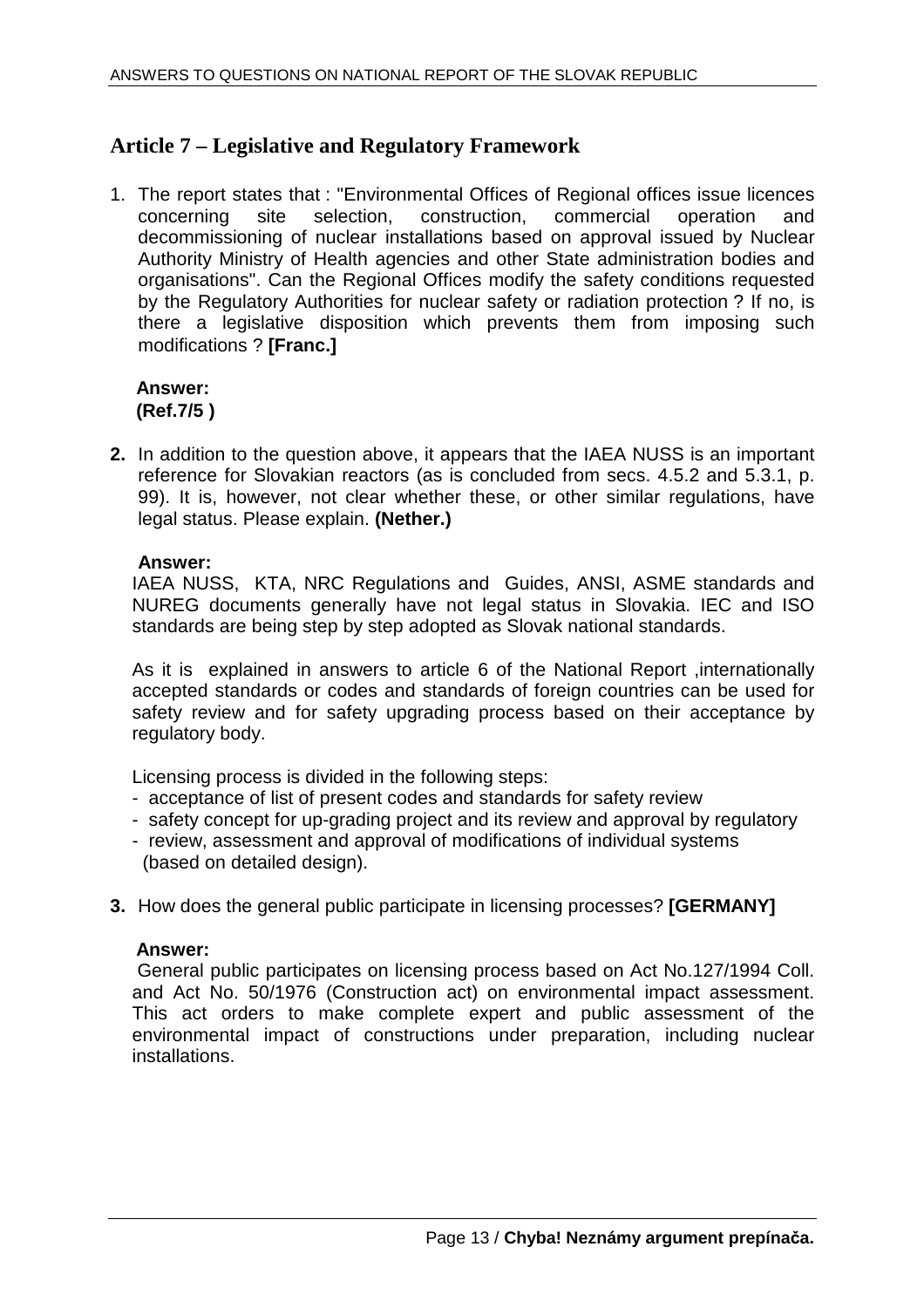**4.** Which influence does it have, and is there a possibility to take legal actions against decisions of the authority? **[GERMANY]** 

## **Answer:**

Majority of resolutions of UJD SR is issued according to the law on administrative proceeding , i.e. the proceeding participant may lodge appeal against the first level resolution of UJD SR to the chairman of UJD. The exeptions are defined by .§37 of Act No.:130/1998. The next step is to apply at the court.

Similar is the situation with regard to issuing resolutions within the competency of the Ministry of health of SR for ionizing source management there is a possibility to file an appeal according to the law on administrative proceeding.

**5.** From section 3.1.3.1 of the Report a conclusion can be made that the license for nuclear activities is issued not by the Nuclear Regulatory Authority, but by the Regional Office. In paragraphs 4-8 of Atomic Act No 130/1998 of 01.04.98, where the procedure of licensing the nuclear activities is established, the Regional Offices are not mentioned; in the Report nothing is also said about the status, functions and subordination of the Regional Offices. Therefore it is difficult to judge if the national practice of Slovakia meets the requirements of paragraph 2 of Article 8 under the Convention. **[RF]** 

## **Answer:**

According to Act No.50/1976 (Construction act) under section 6 "Protection of special interests" it is stated that:

§126 Prior to issuing decision on siting or decision about the protection zone, building permit and completion certificate related to the construction, part of which is also nuclear installation, the Construction Authority is obliged to apply at the Nuclear Regulatory Authority for approval, which can be tied to meeting certain conditions.

This results in that without approval of UJD SR no permit can be issued for site selection, construction and operation of nuclear installation. Regional authority cannot change conditions of UJD SR, under which the approval was issued. **(Ref.7/1 )**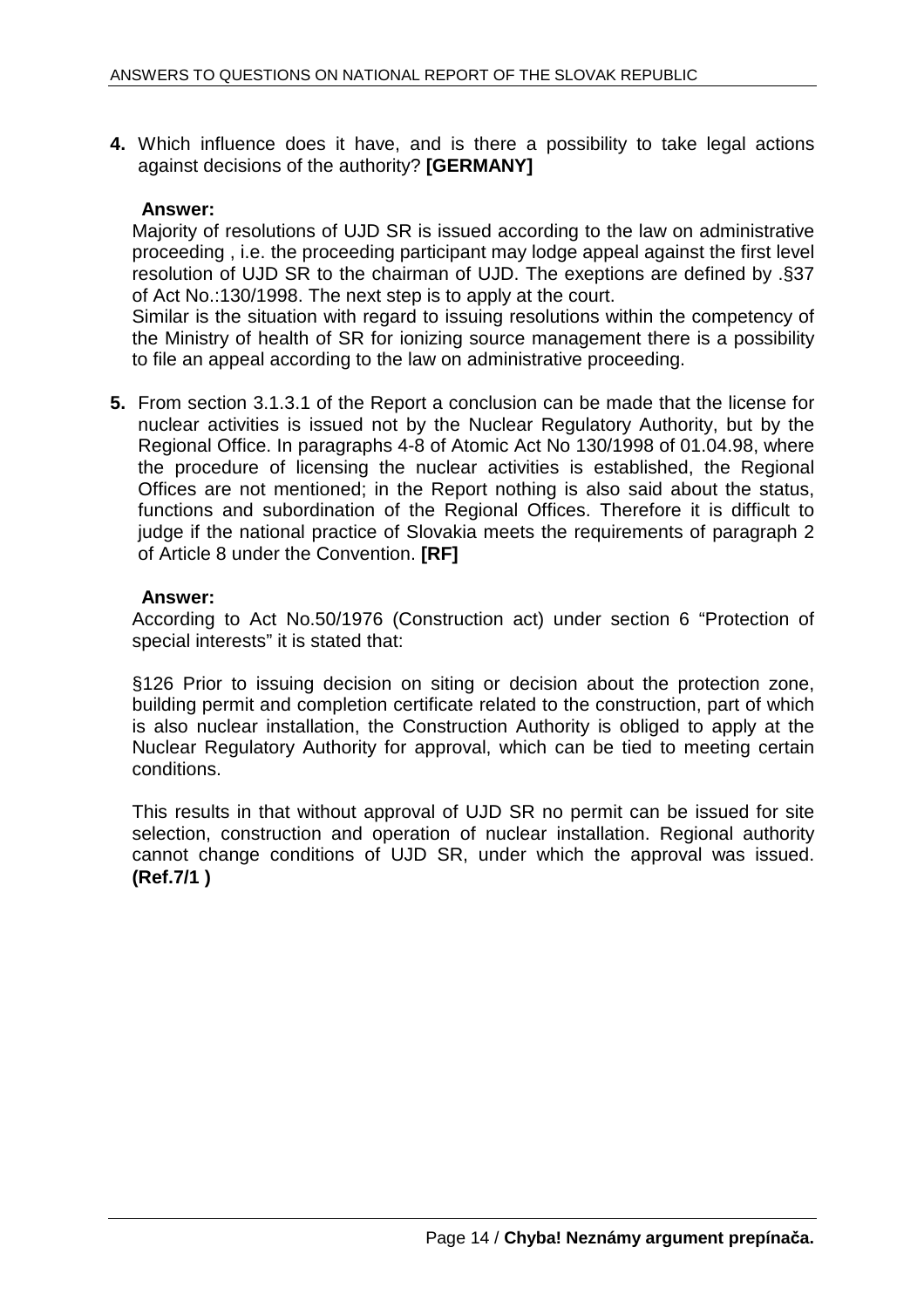## **Article 8 – Regulatory body**

**1.** Are the salaries of the Regulatory Body staff consistent with those of operators ? Does the Regulatory Body meet difficulties in recruiting skilled staff ? **[Franc.]** 

## **Answer:**

Official comparison of the average salary at UJD and the operators, where UJD performs supervision, according to data processed by the Statistical Office SR does not give a full picture, as reporting of the average wage is given under the sector classification: "Production and distribution of energy", and by that it does not reflect only wages of operators, but the whole energy sector. When respecting equal jobs of operators and regulators the results of comparison of average monthly salary would be higher at the operator side.

Salaries of the state health supervision employees (State Health Institutes) are lower than those in the energy sector are. Despite of that it is not very difficult to have highly qualified experts for radiation protection in the state health supervision authority. **(Ref.8/5, 8/4 )** 

**2.** What is the role of VUJE? In 3.2.2. VUJE appears as a support organization to the Licensee, and therefore subject to UJD inspections. In other parts of the report VUJE appears as a support organization for the Regulatory Body. Please, clarify. **[Brazil]** 

## **Answer:**

VUJE is a science and research organization part of which works also for UJD as a support in case of need of UJD and based on its requirements to make certain type of analyses or preparation of reviews, expertise, etc. Another part of VUJE works also for NPP operators. Based on that for some activities it has a license granted by UJD and therefore it is also supervised by the regulator. **(Ref.6/5, 8/6 )** 

**3.** How is UJD staff distributed among the several science and engineering fields? **[Brazil]** 

## **Answer:**

As of 31.12.1998 the total number of employees (including employees funded from the grant from the Swiss government) it was 79. The following table and chart give an overview of the education structure.

| Education                    | Number of employees |
|------------------------------|---------------------|
| Scientific degree            |                     |
| University degree            | 52                  |
| Complete secondary education | 19                  |
| Vocational education         |                     |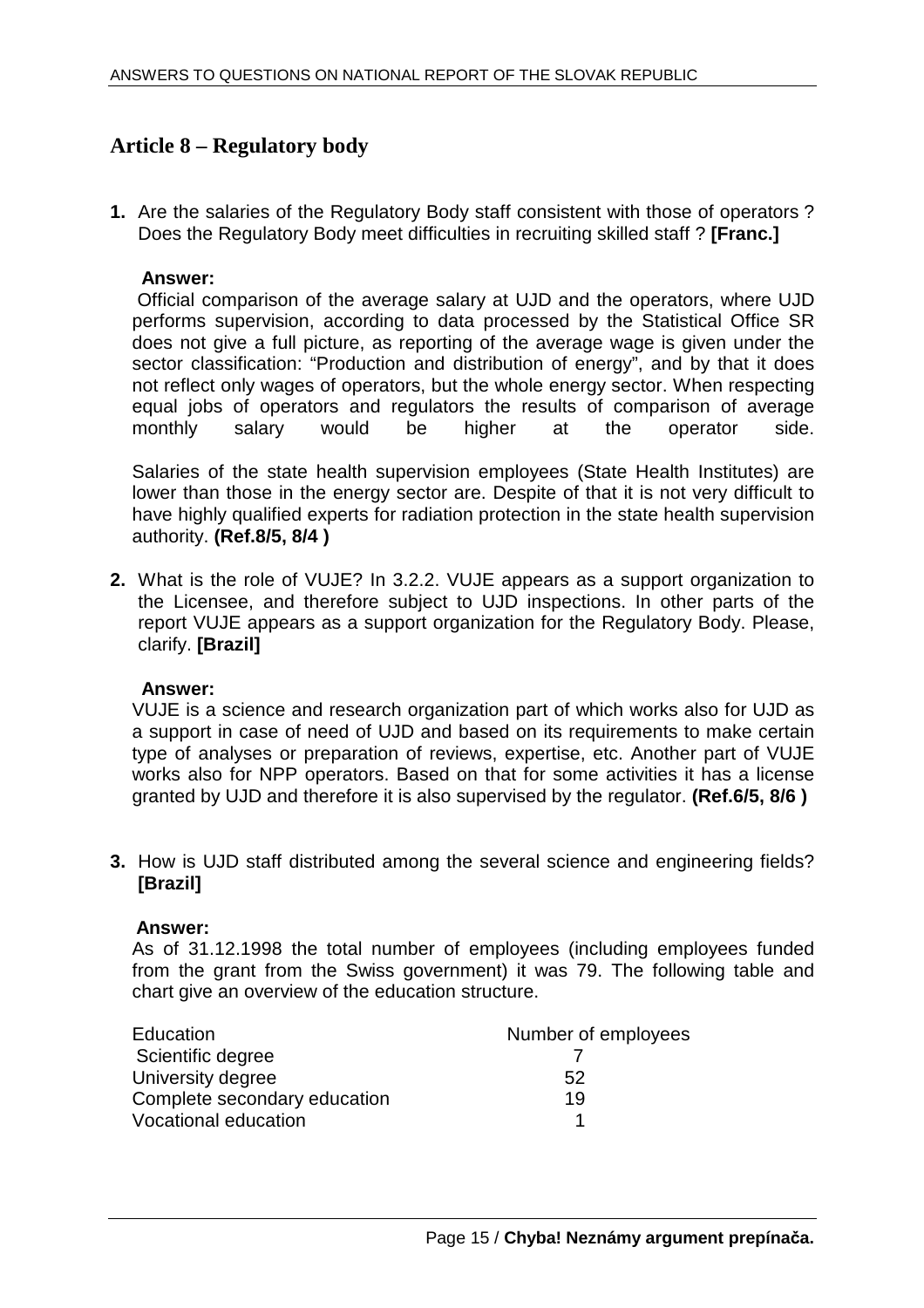**4.** Could you provide some information on the financial resources of the Regulatory Body? **(Nether.)** 

## **Answer:**

The expenditures of the UJD in different years are as follows:

|                               | 1996   | 1997   | 1998   | 1999   |
|-------------------------------|--------|--------|--------|--------|
| Total (thousand SKK)          | 42,947 | 42,128 | 41,870 | 70,524 |
| Non-investment                | 39,323 | 39,020 | 39,176 | 66,924 |
| Capital investment            | 3,625  | 3,108  | 2.694  | 3,600  |
| <b>Expert services</b>        | 1,932  | 985    | 1,305  | 2,700  |
| Scientific contracts          | 9,000  | 6,698  | 5,054  | 7,054  |
| Number of employees (average) | 75     | 78     | 79     | 82     |

**(Ref. 8/5, 8/1 )** 

**5.** How are the activities of the regulatory bodies, which regulate nuclear safety and radiation protection, are financed? **[CZECH REP.]** 

## **Answer:**

The authority performs state supervision within the scope of tasks stipulated in §32 par. 1a) to e) of Act No.130/1998 Coll. on peaceful use of nuclear energy .. Radiation protection belongs under the competency of Ministry of Health of SR. Supervisory activity is performed according to §32 of the act quoted and is funded from the state budget of SR. The budget of UJD SR is compiled for a relevant budget year in a form of draft budget, which is submitted to the Ministry of Finance SR. The Ministry, based on quantification of expected revenues and expenditures of the state budget prepares starting points for compiling the draft state budget for the relevant year and negotiates with the submitting entities, i.e. also with UJD SR. These starting points are then submitted for the negotiation of the Government of SR, where the frame quantification of basic expenditure categories is determined. When the Government of SR approves the draft state budget an obligation of UJD SR is established to submit draft budget to the relevant committee of NC SR, which by its resolution gives its position to the submitted draft budget chapter. The governmental bill on the state budget is discussed by the plenary session of NC SR and is adopted in a form of an act of NC SR. Ministry of Finance distributes binding tasks, indicators and limits also for the budget chapter of UJD SR according to the adopted law on state budget. **(Ref.8/6)** 

**6.** Does the UJD use an independent external technical support, for instance for an evaluation of the license applications or for verifying computations? **[CZECH REP.]**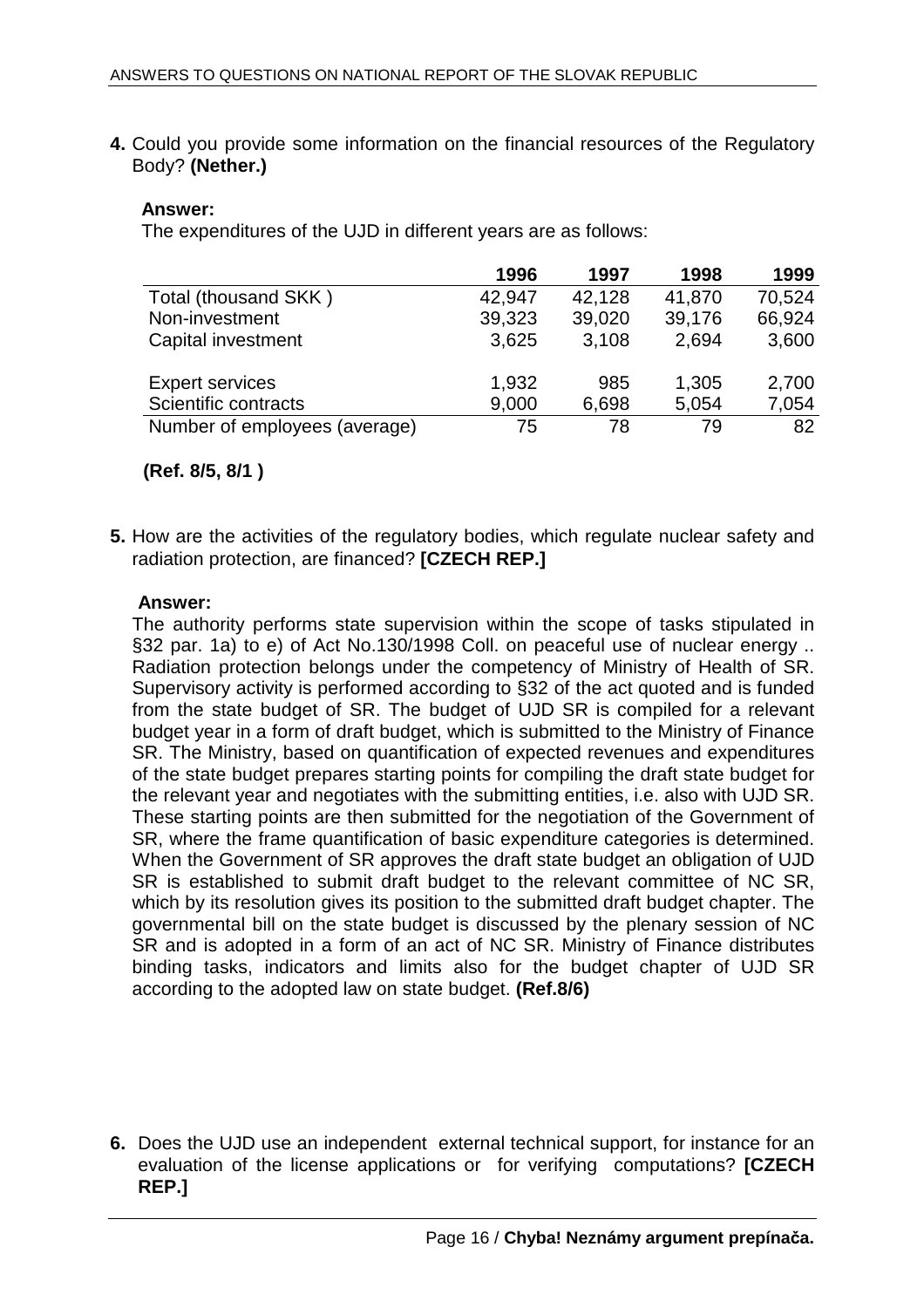## **Answer:**

UJD has a department of safety analyses, which provides an independent technical support for UJD. This allows to make its own analyses or to check analyses, which are submitted by the operator of nuclear installation. Besides that UJD has the possibility to give assignments to external organizations or to realize analyses with the support of the IAEA or partner regulators. **(Ref.: 8/2 )**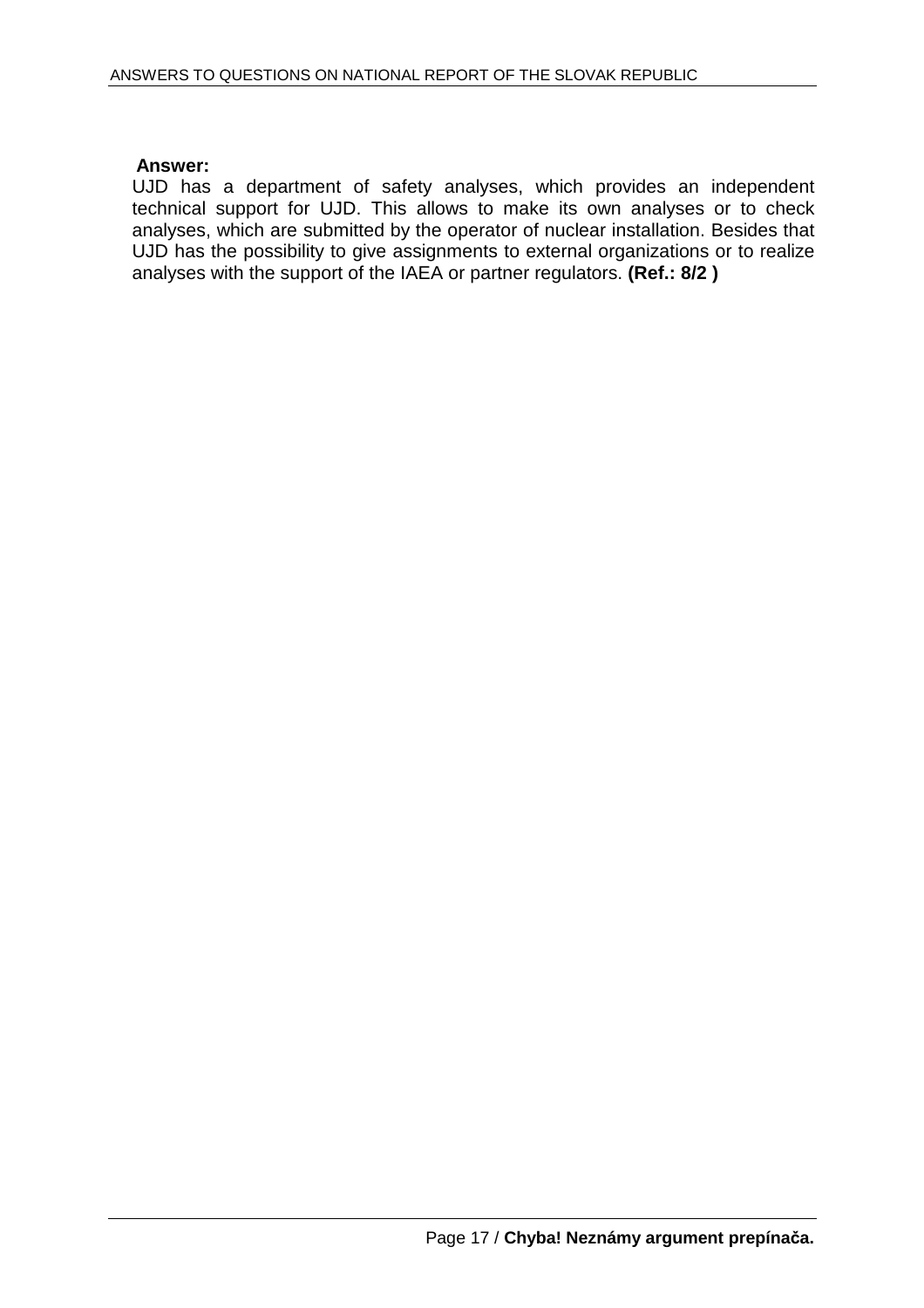## **Article 9 – Responsibility of the Licence Holder**

**1.** Has a Slovak licensee a right of recourse against his employees (in particular those in operational control) if they cause a nuclear damage either by their negligent behavior or with the intent to cause such damage ? If this the case is this right of recourse granted on the basis of the labour contracts entered into between the license holder and its employees or otherwise? **[Austria]** 

## **Answer:**

Sanctions for any damage which is caused by any employee of the operator of nuclear installations, regardless whether it was intentional or not – are imposed according to the Labor Code Nol.65/1965 Coll. (this act generally describes relations between the employer and employee in SR). Nuclear damage is subject to criminal liability and relevant provisions of the Vienna Convention. The Collective Agreement of SE (labor agreement between the employees and the company) does not deal with these issues. **(Ref. 9/3, 9/4 )**

**2.** Is it planned to increase the amount of the license holder's liability for nuclear damages? **[Austria]** 

## **Answer:**

Since 7 June 1995 the Slovak Republic is a contracting party to:

• Vienna Convention on civil liability for nuclear damage – notification of the Ministry of Foreign Affairs SR No.70/1996 Coll.l.;

• Joint Convention to the application of Vienna and Paris conventions notification of the Ministry of Foreign Affairs SR No.71/1996 Coll.l.;

Liabilities resulting for the Slovak Republic from these conventions are reflected in the act of NC SR No.130/1998 Coll.l. on peaceful use of nuclear energy and on changes and amendments to Act No.174/1968 Coll. on state supervision over labor safety in the wording of Act of NC SR No.256/1994 Coll.l. which entered into force on 1.6.1998. The issue of nuclear damage and its compensation is solved in §26 to §30 of Section 5 of this law. §28 par.1 gives limit of SK 2 bill. on the liability of the nuclear installation operator for nuclear damage in compliance with art. V. of the Vienna Convention.

The Slovak Republic is not considering an increase of this amount of operator´s liability in the near future.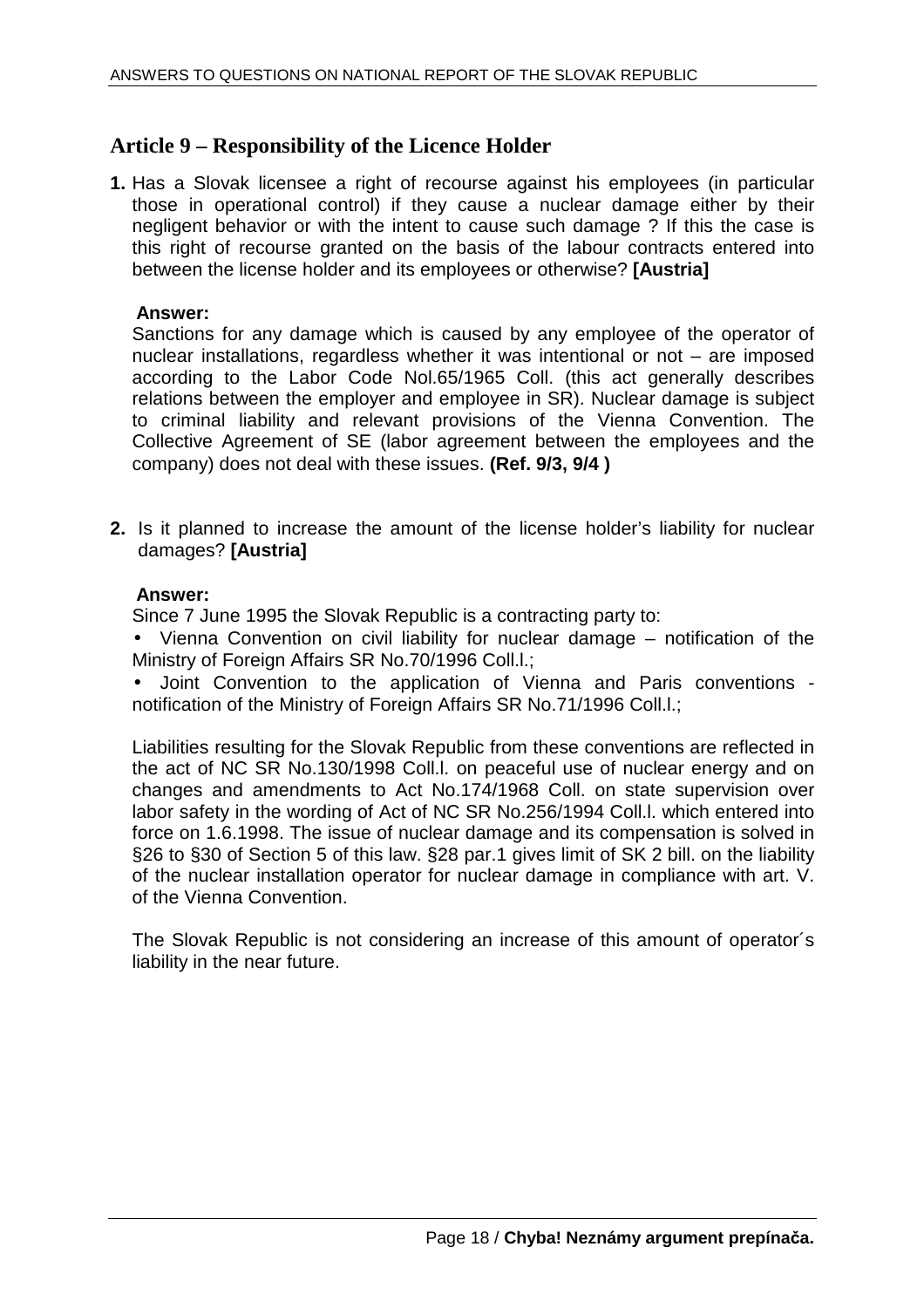**3.** Section 36 of the Atomic Act has introduced administrative sanctions against the license holder and its employees for cases of non-compliance with the provisions of this act. Has the Slovak Republic introduced a criminal responsibility of the licensee or of its employees which would have to be established by independent tribunals? If this is the case, what are the sanctions that can be imposed against the licensee or these employees? For what kind of offences? **[Austria]** 

## **Answer:**

The license holder or the employee can be placed before a court if he committed a criminal act according to the Penal Code.

Criminal responsibility, however, can be established only in relation to entity. If the license holder is a legal entity the criminal responsibility can be established only against specific employees of that legal entity – license holder, or against concrete members of the statutory body.

From the aspect of the Penal Code the action of the operator would meet the merit of the following criminal acts:

- § 97 sabotage
- § 118 unauthorized undertaking
- § 171 marring enforcement of an official resolution
- § 179 general threat
- § 181a) endangered environment
- § 187a) illegal production and holding of nuclear materials and high risk chemicals

For the above stated crimes the sanctions are mainly imprisonment (maximum a life sentence) or money penalty (from SK 5 000.- up to 5 000 000.-). If the court imposes a money penalty, it may consider the amount when imposing this penalty, if there was already a penalty imposed by the administrative authority. **(Ref. 9/1, 9/4 )**

**4.** Does the Slovak Republic intend to become a party to the Convention on the Protection of Environment through Criminal Law (European Treaty Series/172), opened for signature in Strasbourg on 4 November 1998, which deals, in particular, with intentional and negligent offences committed by means of nuclear substances or installations? **[Austria]** 

## **Answer:**

At present the responsible Slovak authorities (Ministry of Justice and Ministry of Environment) considering the text of the Convention in accordance with the Decision of the Slovak Government No.:615/1997. **(Ref.9/1, 9/3 )**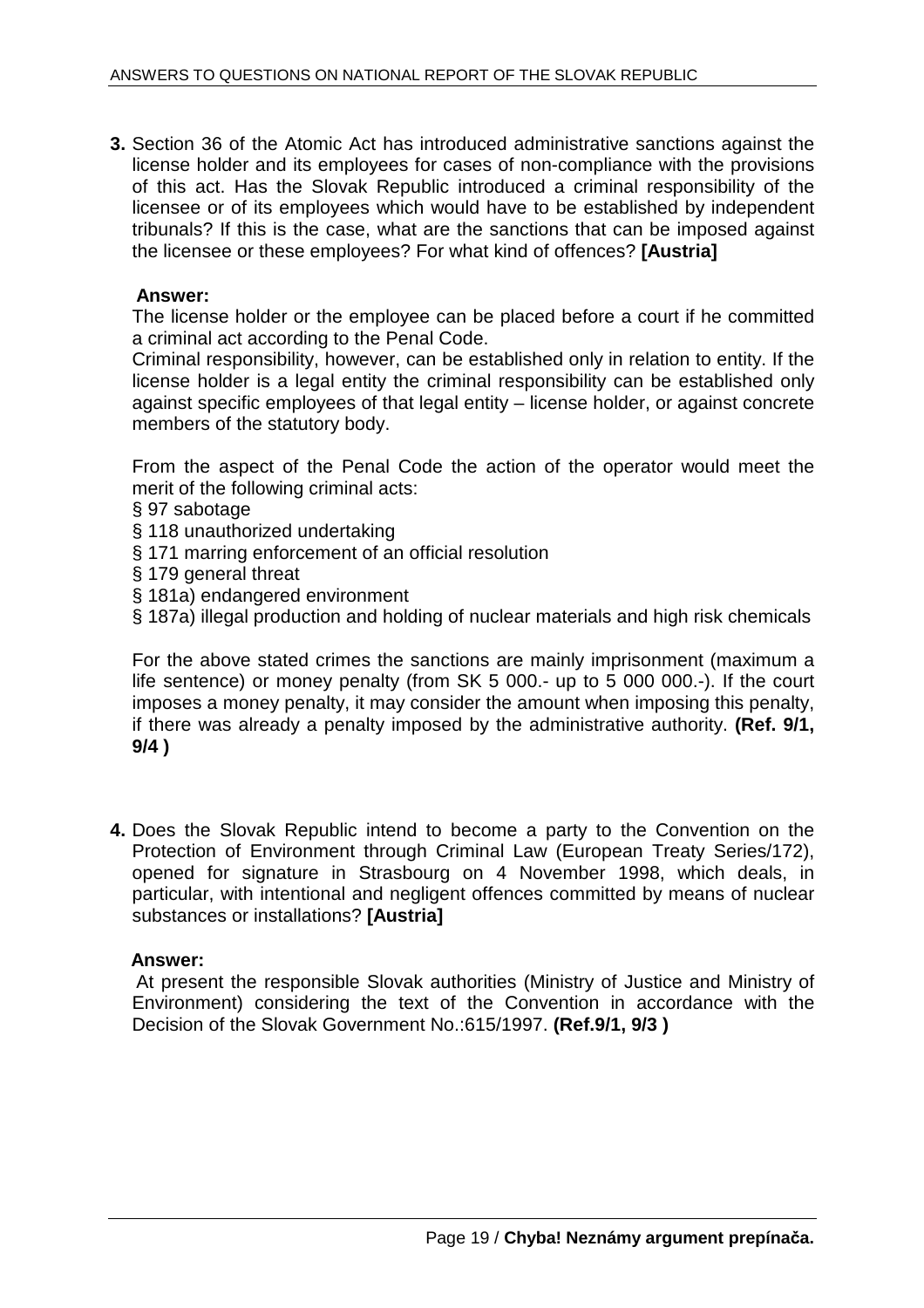## **Article 10 – Priority to safety**

**1.** In 4.1.2 the safety policy of the operating organisation, as adopted on November 17, 1997, is described. Was development of a safety policy requested by the regulatory authority, and did they assess and approve it? **(Nether.)** 

## **Answer:**

Nuclear safety has been secured primarily on the level of NPPs. Based on negotiations between the regulator and the management of the power company the board of directors of the electricity company significantly increased the attention paid to nuclear safety and prepared a safety policy which was published. The regulator appreciated this initiative, however, it was not subject to approval by the regulator.

**2.** Applying principles as 'In accordance with the state of the art' and 'ALARA', as declared in the Act No. 130/1998, is often difficult. Do you have (quantitative) guidelines for the application? When are e.g. modifications necessary to improve the safety level ? **(Nether.)** 

## **Answer:**

Both principles are generally declared in the Act No.130/1998, §3-(3).

Radiation protection limits are declared in the Act No. 272/1994 and its amendment the Act No. 290/1996 including personnel dose limits. Individual dose limits are based on recommendation ICRP 60. The existence of ALARAcommittee at each NPP is declared in QA documentation (required and approved by UJD) as well as the rules under which every activity what can lead to individual dose higher then 1 mSv and collective dose higher then 10 mSv (5 mSv in NPP Mochovce) is evaluated, inspect and approved by the ALARA- committee. UJD evaluates safety reports (cases) and requires confirmation of ALARA principle on the basis of site specific requirements.

The operating license is usually issued for a design life time period of nuclear installations on the basis of a comprehensive safety evaluation process. For the purpose of license a justification of safety is being made with respect to current safety codes and supporting calculation. As a consequence of an engineering development throughout years it is necessary to carry out safety reassessment to comply with new safety criteria and requirements. The meaning "state of the art" declared in the Act No.130/1998, §3-(3) should be understood as a principle of keeping the safety level as reasonably achievable with respect to the latest development in the area of nuclear safety. Also requirements for periodic safety review of nuclear installations is clearly defined in the mentioned Act No.130/1998,  $$20-(4).$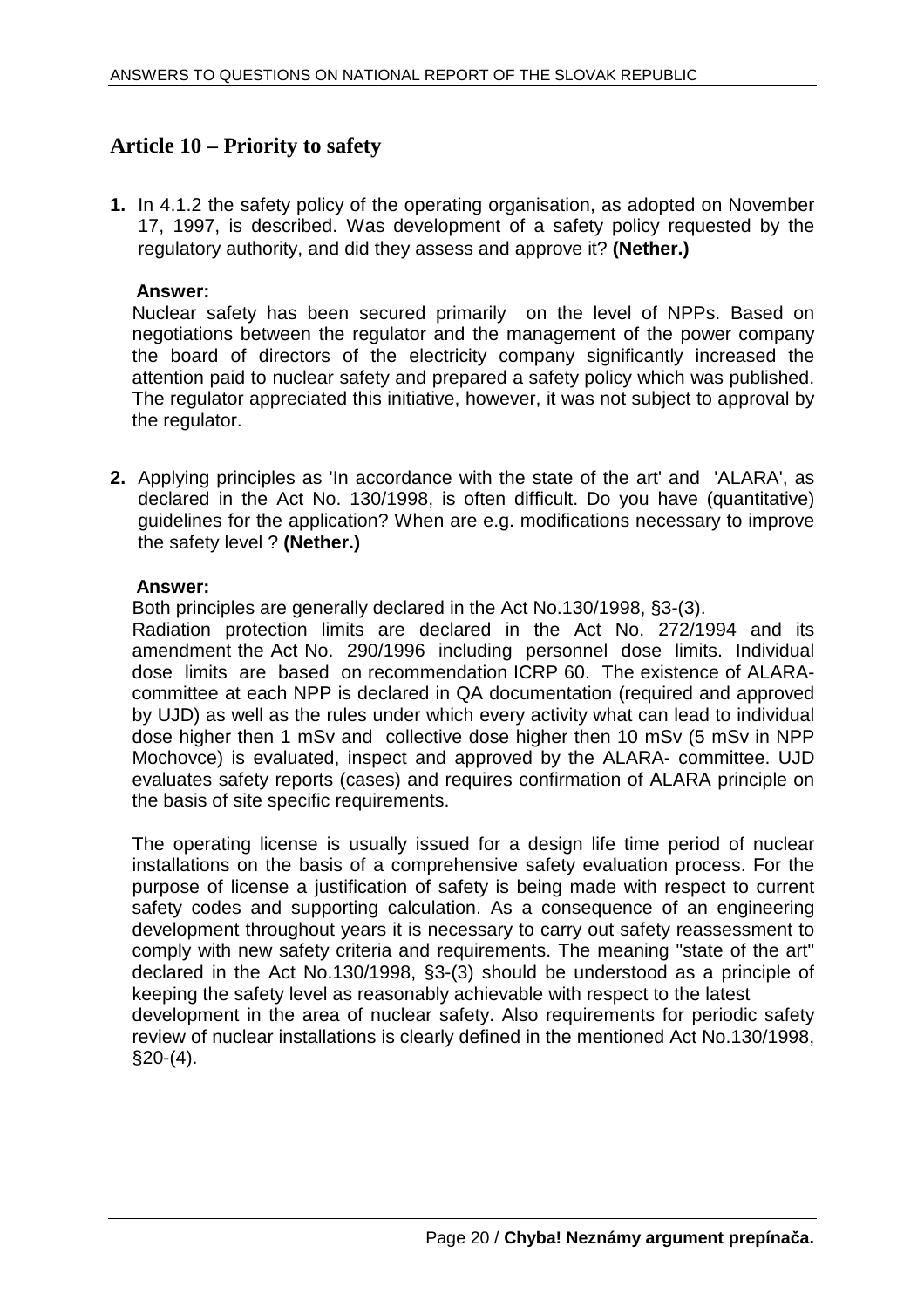**3.** In the section 4.1 (page 55-58), safety policies and roles of the regulatory authority are described. What activities do licensees implement in order to infiltrate the consciousness of 'priority to safety' among persons and organizations concerned? How does the regulatory authority participate in these activities? **(Jap.)** 

## **Answer:**

There is the Nuclear and Radiation Safety Policy of the licensee Slovenské elektrárne described in the section 4.1.2 of the National Report. This policy, which is obligatory to the management and all employees, is the top document of the Company QA program for the nuclear safety area, where is expressed the overriding priority of the nuclear safety above all other Company priorities. This priority is inseminated through the Company QA programme into all nuclear safety related activities for all stages of the nuclear installation life cycle, for example:

- operation,
- personnel recruitment and training,
- procurement,
- modifications and design changes,
- radiation protection,
- technical support,
- etc.

SE, a.s. and NPPs annually state their main goals for the specific year, where the priority of safety is stressed again and safety related goals are appointed (non permissibility of OLC violation, number of events INES 1, collective dose exposure, activity of the effluents...). These goals are widely spread among the personnel through the Company and NPP periodicals, posters, periodic training. A self checking program "SAMKO" (analogical to STAR program) was adopted to increase the safety culture in Bohunice.

Regulatory authority requested an unambiguous attitude of the power company towards setting priorities in safety. The Board of Directors has set safety as its priority.

Regulatory authority through its inspection activity controls safety of NPP and by that also fulfillment of declared priority. Through the IAEA the regulator secured also training for NPP on safety culture for the managers.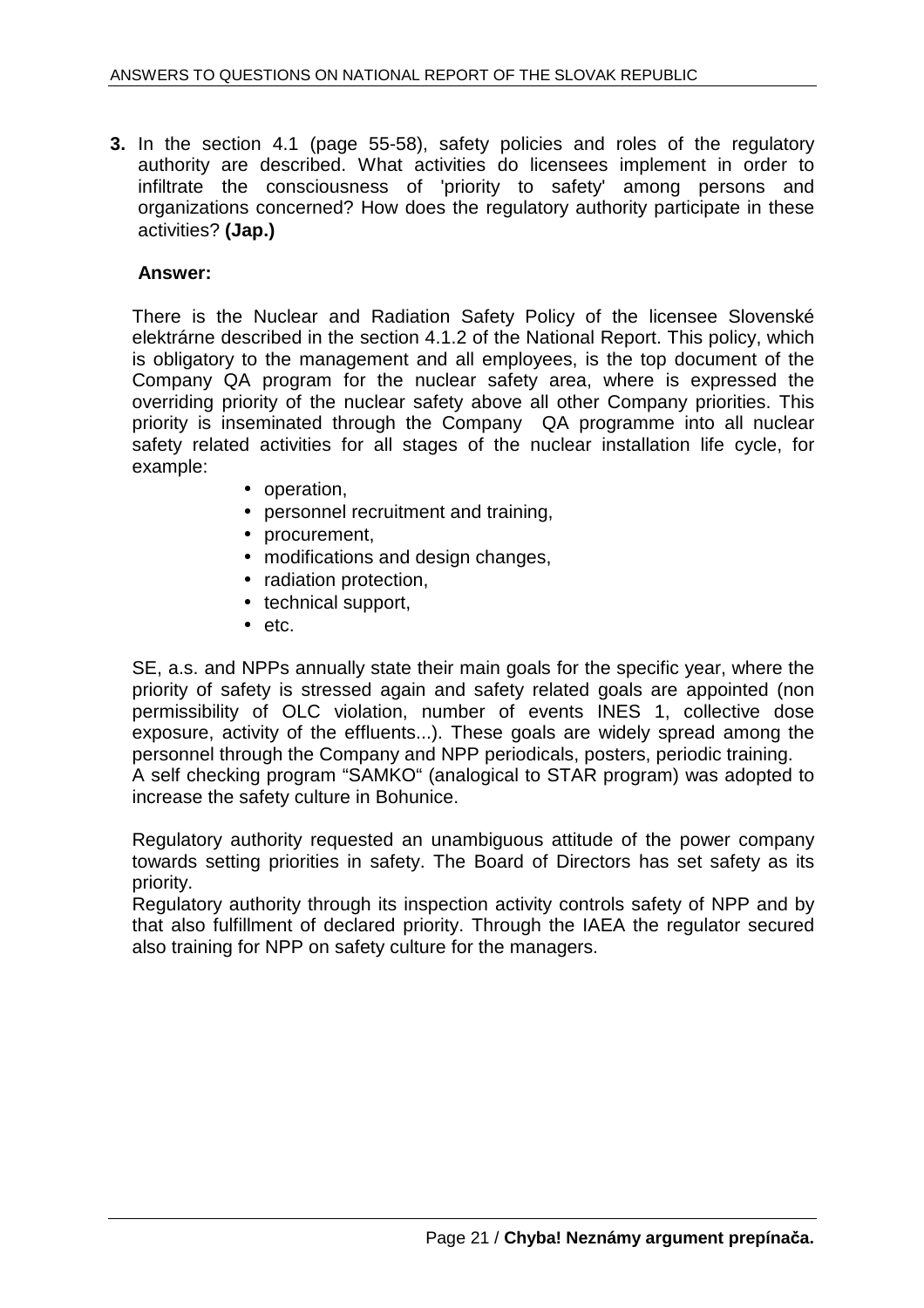## **Article 11 – Financial and Human Resources**

**1.** Is there a formal structure (or group) assigned to feedback operational experience in the retraining programme, and to recommend modifications in the retraining programme as a consequence of design or operational procedures modifications? **[Brazil]** 

## **Answer:**

Yes, there is a special department in Slovak NPPs structure assigned to operational experience feedback.

Preparation of the theoretical and simulator training, as well as preparation of operational training is prepared for individual NPP for operational, maintenance staff and personnel of technical support annually, semi-annually, or quarterly, according to the type of training. Training programs are prepared in cooperation with the specialist for training which is at each NPP and the direct supervisor of the trained employees which respect, besides the prescribed scope of training also operational requirements resulting from realization of changes on the technology equipment, failures on domestic and foreign NPPs.

Instructors from the Training center prepare the program of training. After that the representative of NPP approves the Program. Programs of theoretical and simulator training are approved by UJD SR, which has the possibility to apply its requirements at their creation.

Upon recommendation of the Event Evaluation Committee for analysis of operational events which is the advisory body for the power plant manager, the training programs may be modified and selected employees are re-trained and trained according to them. The personnel of the power plant is trained on changes and modifications and on feedback from the operational events at whole-shift training days, which are organized once in a quarter.

Training of main control room staff during the periodical training on the simulator includes scenarios which resulted as an experience from the feedback from operational events which have occurred at the power plant, or at another power plant with reactor type WWER 440 – V 230 and V 213.

**2.** Do the PSA studies contribute to the planning of reactor operators training and retraining activities? How? **[Brazil]** 

## **Answer:**

Dominating sequences and identified activities of the personnel resulting from the results of PSA studies are incorporated into the training programs for the staff of unit control rooms and exercised within the basic and periodical theoretical and simulator training. Based on the evaluation, which is done every six months, the programs for the next training period are modified.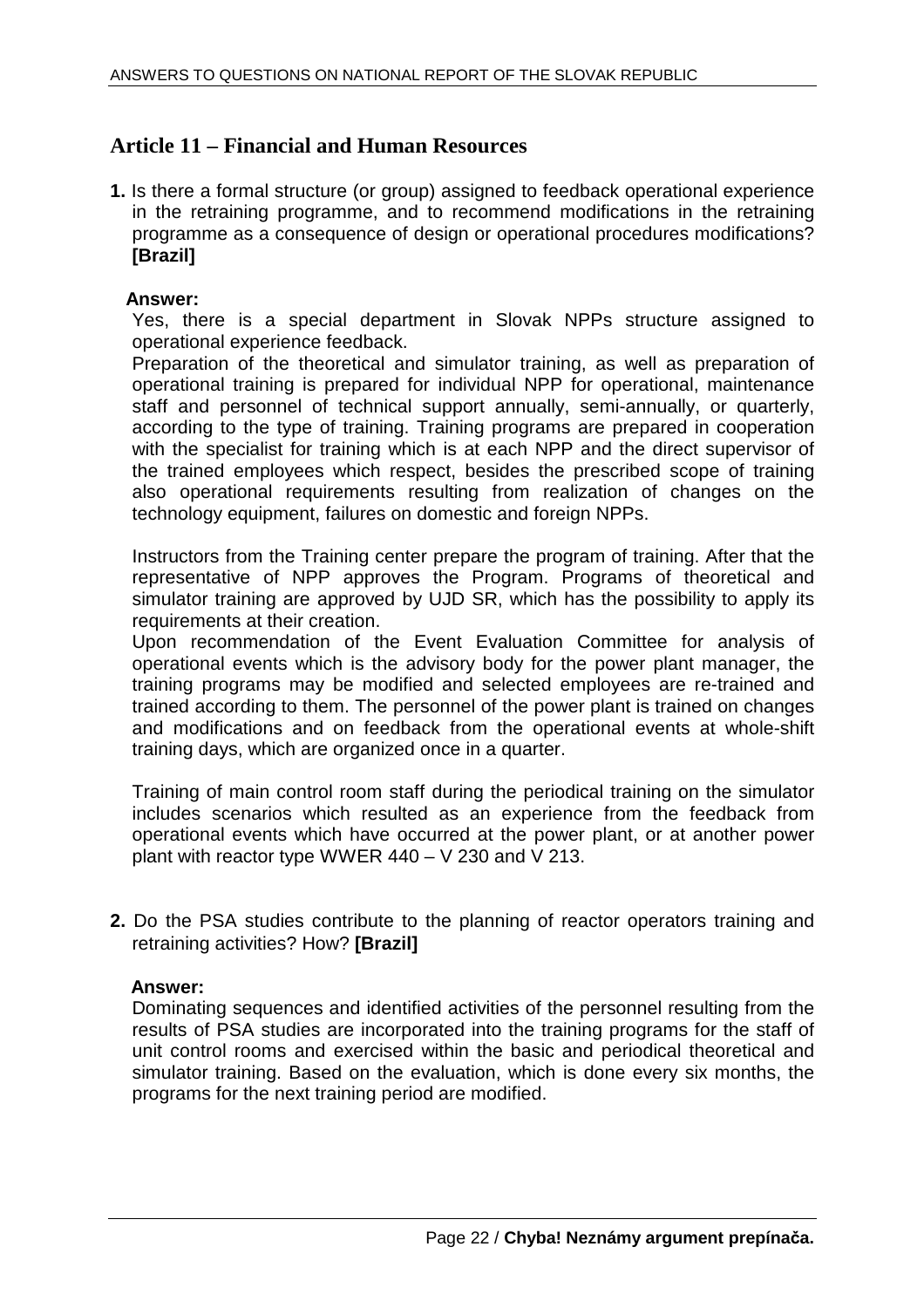**3.** Are adequate financial resources available to ensure that necessary safety improvements can be performed in a timely manner (e.g., for replacement of aged equipment, modernization and safety upgrades)? **[Austria]** 

## **Answer:**

Safety upgrading programs for Bohunice NPP was mainly secured from cash flow generated by Slovenské elektrárne, a.s. There was no specific model of financing created for Bohunice Units safety upgrading programs. Company arranged several international syndicate loans for general corporate purpose in 1996-1997 and part of this resources was also used for this safety upgrading program.

 Financing model for completion and safety measures implementation at Mochovce NPP Unit 1&2 is based on SKK 2,400 mil. Slovenské elektrárne, a.s. contribution and following international loans:

| VÚB (Slovak Republic)                    | 6.300 mil | <b>SKK</b> |
|------------------------------------------|-----------|------------|
| VÚB (Slovak Republic)                    | 95 mil    | <b>USD</b> |
| Česká spořitelna (Czech Republic)        | 100 mil.  | <b>DEM</b> |
| Komerční banka (Czech Republic) 200 mil. | USD       |            |
| <b>Russian Federation</b>                | 80 mil.   | <b>USD</b> |
| <b>Russian Federation</b>                | 70 mil.   | <b>USD</b> |
| Société Générale SA                      | 64 mil.   | DEM        |
| Kreditanstalt für Wiederaufbau           | 110 mil.  | DEM        |
|                                          |           |            |

**4.** What measures are taken to assure the availability of sufficient human resources for the operation of plants? **[Austria]** 

## **Answer:**

Ensuring availability of sufficient human resources for the operation of the power plant is tied in the first place to positions with a direct impact on nuclear safety, i.e. to selected staff which have the longest and the most demanding training. To perform their function they have to pass an exam before a state examining commission appointed by UJD SR.

The number of operational personnel is set within the organizational catalogue so as to create a sufficient reserve of trained / qualified employees capable of immediate start of their function. Besides this reserve there are conditions created for preparation of other employees for selected operational functions within the annual plan of selection, training and development of human resources.

**5.** What measures are taken to ensure that training instructors become aware of design modifications and operational changes in a timely manner? Have procedures been developed in this respect? **[Austria]** 

## **Answer:**

All changes in the technology area are managed and organized by a regulation of quality assurance, "Changes and Modifications". Changes in the area of documentation are governed by a regulation "Creation, approval and updating of technical documentation".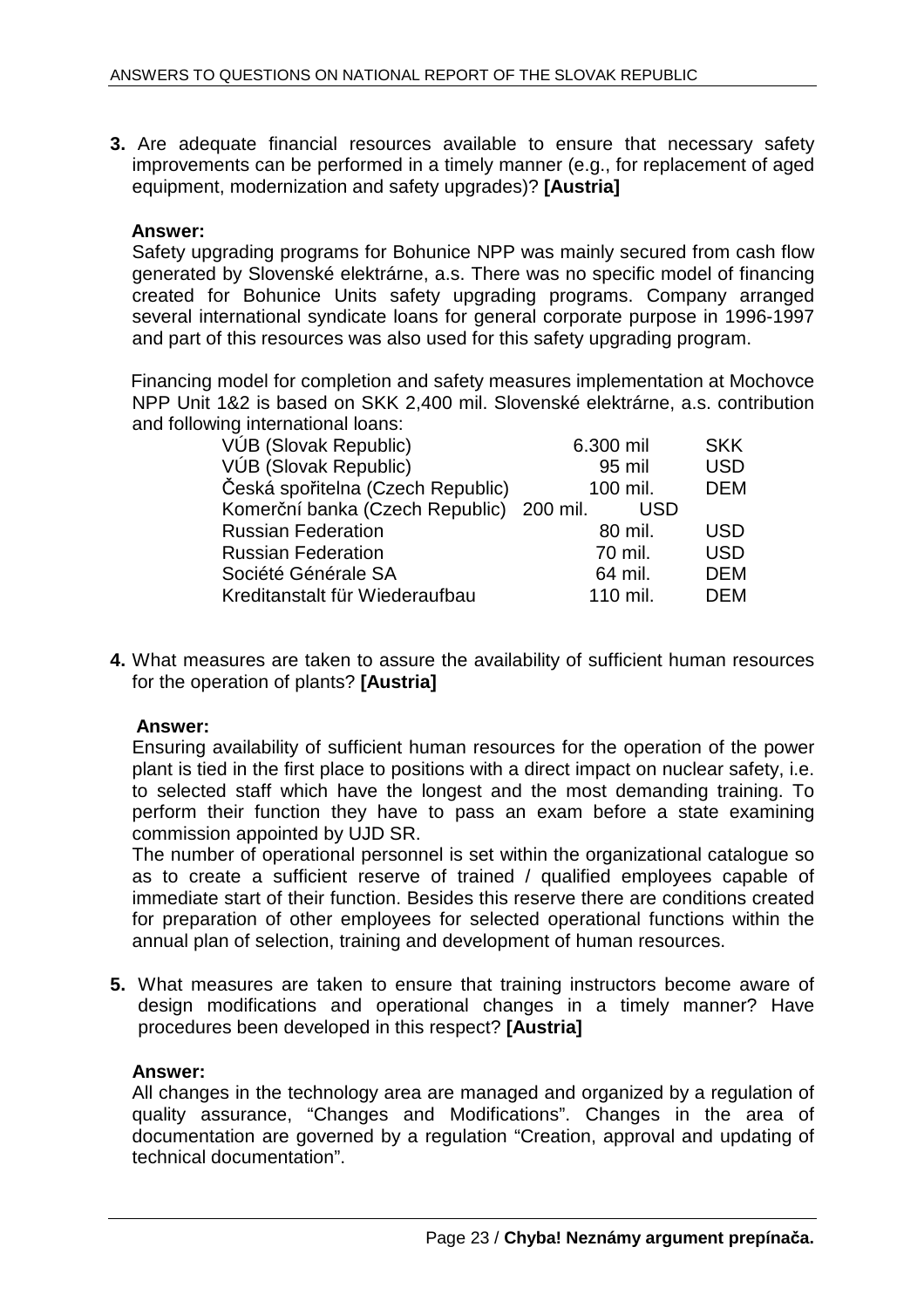Training of personnel on realized design changes is according to the scope of change performed in the following way (the order starts with simple changes):

a) Provable self-study of changes within the system of their introduction into the operational documentation.

b) On periodical operational training with lecturers from the technical departments (realizing the change) in more serious modifications.

c) For reconstruction works (gradual reconstruction of NPP V-1) training was realized in the following form:

c1) theoretical training at the power plant or in the Training center

- c2) on-the-job training
- c3) training during assembly and commissioning works
- c4) training at the contractor premises.

Training center of VUJE Trnava is the supplier of the fundamental theoretical preparation and simulator training for the units in Bohunice. It has at its disposal operational documentation of NPP, including its changes and amendments. According to internal procedures instructors spend periodically stays at NPP. The organizer of the training on modifications is the Training Center together with the department of training and by the contractor's personnel.

d) Within each Contract on works relevant to design changes there is an item "training of personnel" which specifies the content, scope and form of training.

**6.** Does the current legislation require the Operator to prepare and submit for the approval by the Regulatory Body a concept of decommissioning for each nuclear installation? If so, is there a requirement for a regular review of this concept? **[CZECH REP.]** 

## **Answer:**

- Act 130/1998 Coll. § 14-3d, § 15-2b4, § 19-3 and § 19-4 requires the operator to prepare and submit a conceptual decommissioning plan for each nuclear installation starting from siting, construction and operation stage.
- By this way a regular review is required in these important milestones of each nuclear facility life – time. In addition a regulation under preparation requires a review of the documentation for decommissioning with 10 years periodicity during operation.
- **7.** Which body (governmental or other) is responsible for the final disposal of radioactive waste coming from the NPP's operation? **[**Č**R]**

## **Answer:**

In the SR the area of radioactive waste management, including final disposal is governed by the following laws:

- Act No.347/1990 Coll. on organization of ministries and other central bodies of the public administration of SR in the wording of later regulations:
	- based on §3 of this law the Ministry of Economy is the central body of public administration, besides other also for energy, including nuclear fuel management and disposal of radioactive waste;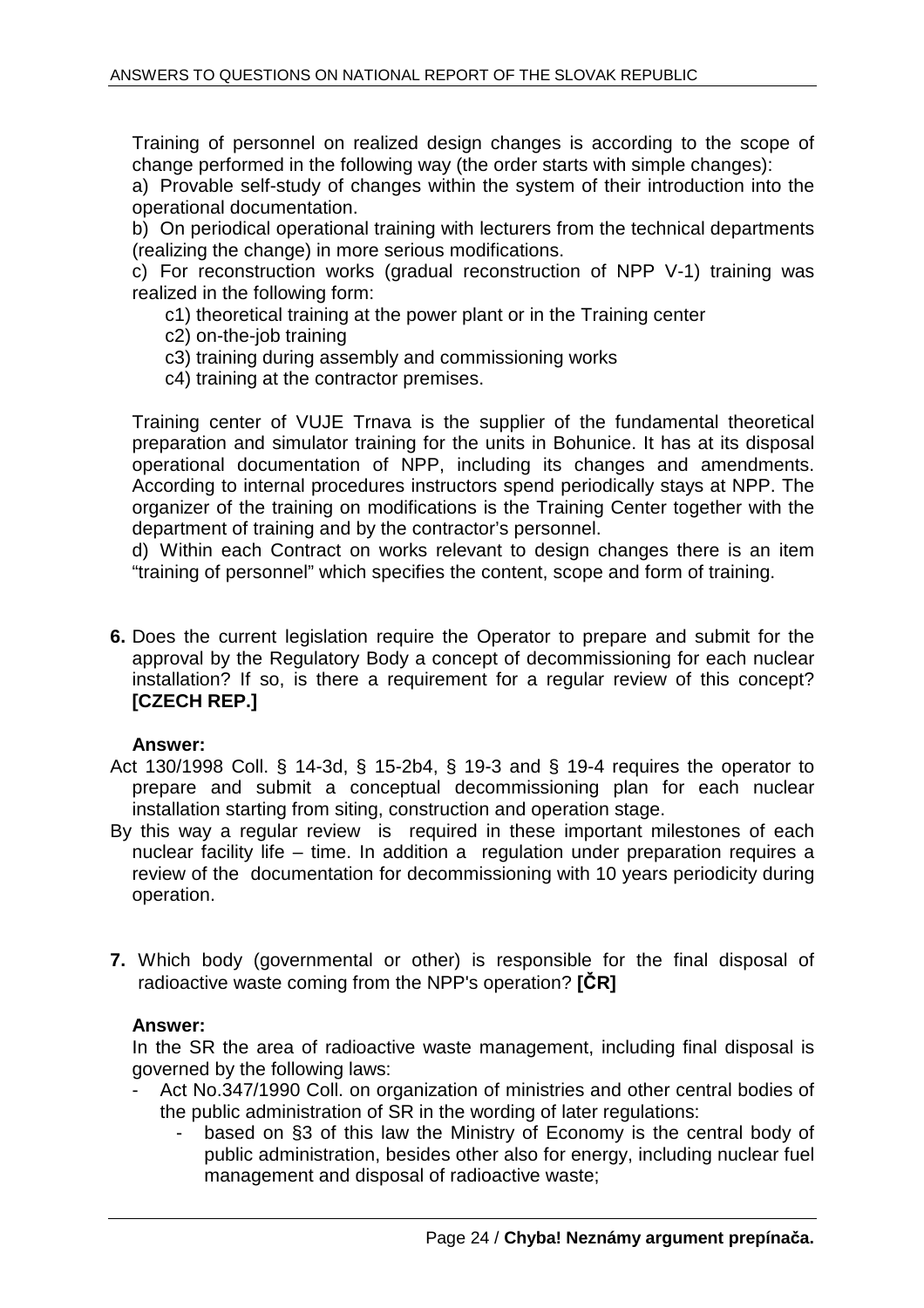- based on §21a) UJD is a central body of public administration for the area of nuclear supervision. It performs state supervision over nuclear safety of nuclear installations, including supervision over radioactive waste management, spent fuel and other phases of fuel cycle, as well as over nuclear materials, including their inspection and registration;
- Act of NC SR No.70/1998 Coll. I on energy and on change to act No.455/1991 Coll. on undertaking of business certificate holders in the wording of later regulations, which governs conditions for undertaking in energy sector stating that undertaking in energy sector is possible only based on a license issued by the Ministry of Economy SR. To grant such a license for undertaking in electricity and heat production in nuclear power plants it is required to have the approval of the UJD;
- Act No.130/1998 Coll. on peaceful use of nuclear energy and on changes and amendments to act No.174/1968 Coll.l. on state supervision over labor safety in the wording of NC SR act No.256/1994 Coll.l.. The issue of radioactive waste management is solved in §17. Based on §17, par. 12 the legal entity established or commissioned for this purpose by the Ministry of Economy SR is responsible under conditions stipulated by this law and the act of NC SR No.254/1994 Coll.l. on State Fund for liquidation of nuclear-energy installations and spent fuel and radioactive waste management. Disposal site for radioactive waste can be located only on the land owned by the state.

Based on these laws the organization responsible for safe disposal of radioactive and nuclear materials is Slovenské elektrárne , a.s. as the operator of nuclear installations.

On the January 1, 1996 the branch of SE (SE-VYZ) devoted to decommissioning of nuclear facilities, rad-waste treatment, spent fuel handling and operating of final repository was established by organizational splitting of Bohunice site. This subsidiary comply to the above requirements.

Within this branch several radwaste treatment facilities are in operation (bitumenization plant) or under construction. Major project in this field is Bohunice Radwaste Treatment Facility (BSC RAO) with following plants:

- cementation plant
- incinerating plant
- super-compactor unit

Civil construction, technology assembly, individual non-active tests of equipment and complex tests of operational systems activities are completed. Treated radwaste will be fixed in a concrete blocks and transported to final repository placed near Mochovce NPP site. It is expected that the repository will be put in operation in 1999.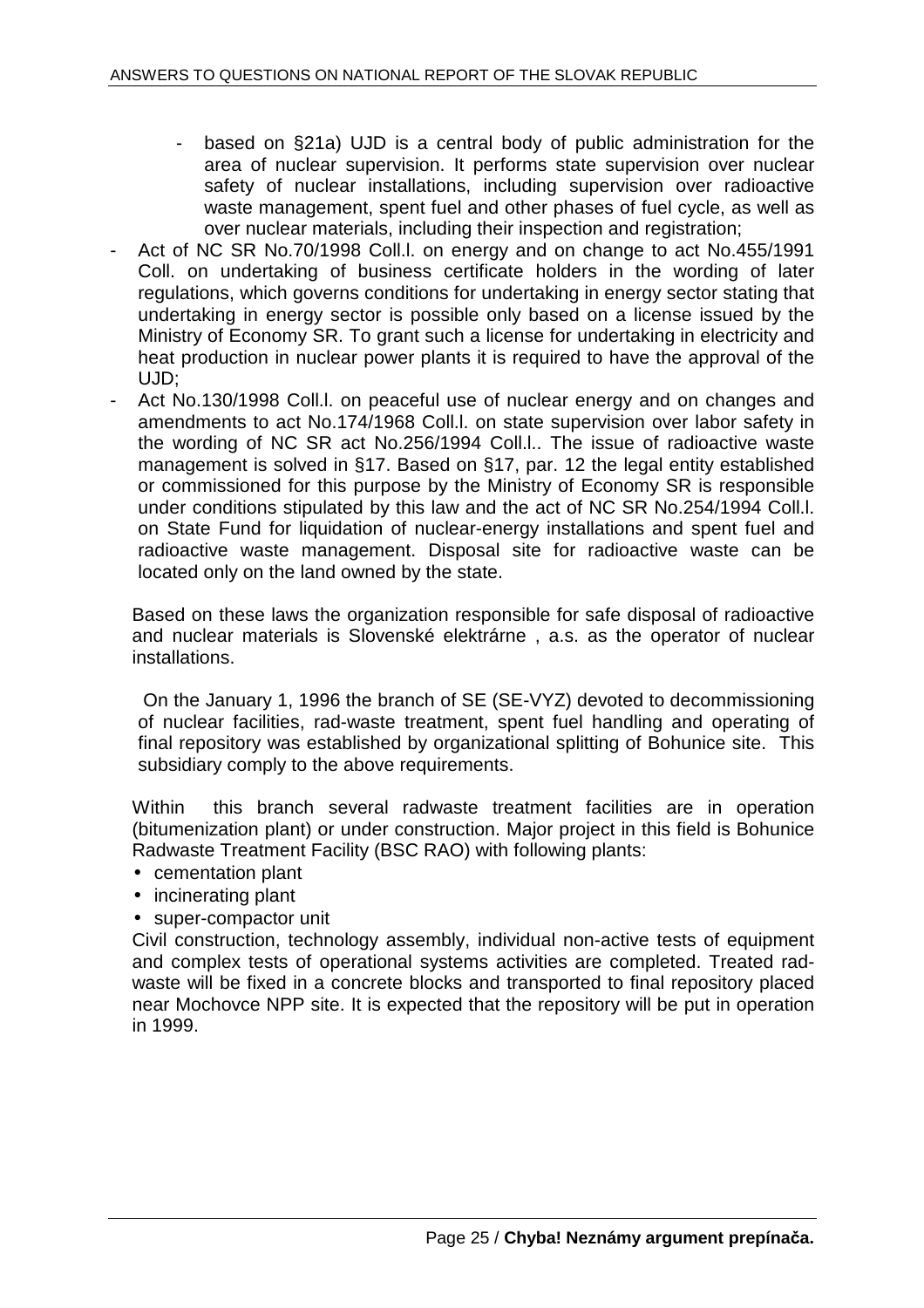## **Article 12 – Human Factors**

**1.** Additional information would be appreciated on man-machine interface, automation, organisation of plant operation, and also on operating and emergency procedures. **[Franc.]** 

## **Answer:**

To improve man-machine interface many improvements have been implemented:

## **Hardware modifications:**

- reliability of the systems improvements
- operator actions reduction
- safety systems controls are installed on new panels
- improvement in information systems

## **Procedures upgrading:**

- special surveillance programs developed
- new generation of normal operating procedures (user friendly, independent verification of critical steps,...)
- improvements of abnormal operating procedures
- development of Symptom Based Emergency Operating Procedures

## **Plant operation:**

- improvement of equipment identification system
- improvement of equipment isolation and tagging procedures
- extent and criteria of post maintenance testing improvements

Since 1996 a new generation of **normal operating procedures** is under development for NPP V-2. The project is planned until 2002 and should proceed in 5 phases. Currently first phase has been completed which includes writing of 15 most important procedures in accordance with new format and structure requirements. Several modern features have adopted like step-by-step format, check lists with signatures, specific procedure for each unit and split of the procedure in description and manipulation parts. Also a new generation of Surveillance Testing Procedures was developed in V-1 and V-2 NPPs. Each test is controlled, performed and evaluated according to specific procedure and results are logged in database.

SE EBO NPP **Emergency operating procedures** are developed in accordance with methodology and in cooperation with Westinghouse Europe. The subject of the contract is delivery plant specific Emergency Response Guidelines.

The EOP are composed of two independent sets of procedures. These two groups are Optimal Recovery Guidelines and Function Restoration Guidelines. The Optimal Recovery Guidelines are entered each time, when the reactor is tripped or Emergency Core Cooling system is actuated. An immediate verification of automatic actions is performed and accident diagnosis process is initiated. When the nature of the accident is identified, the operator is transferred to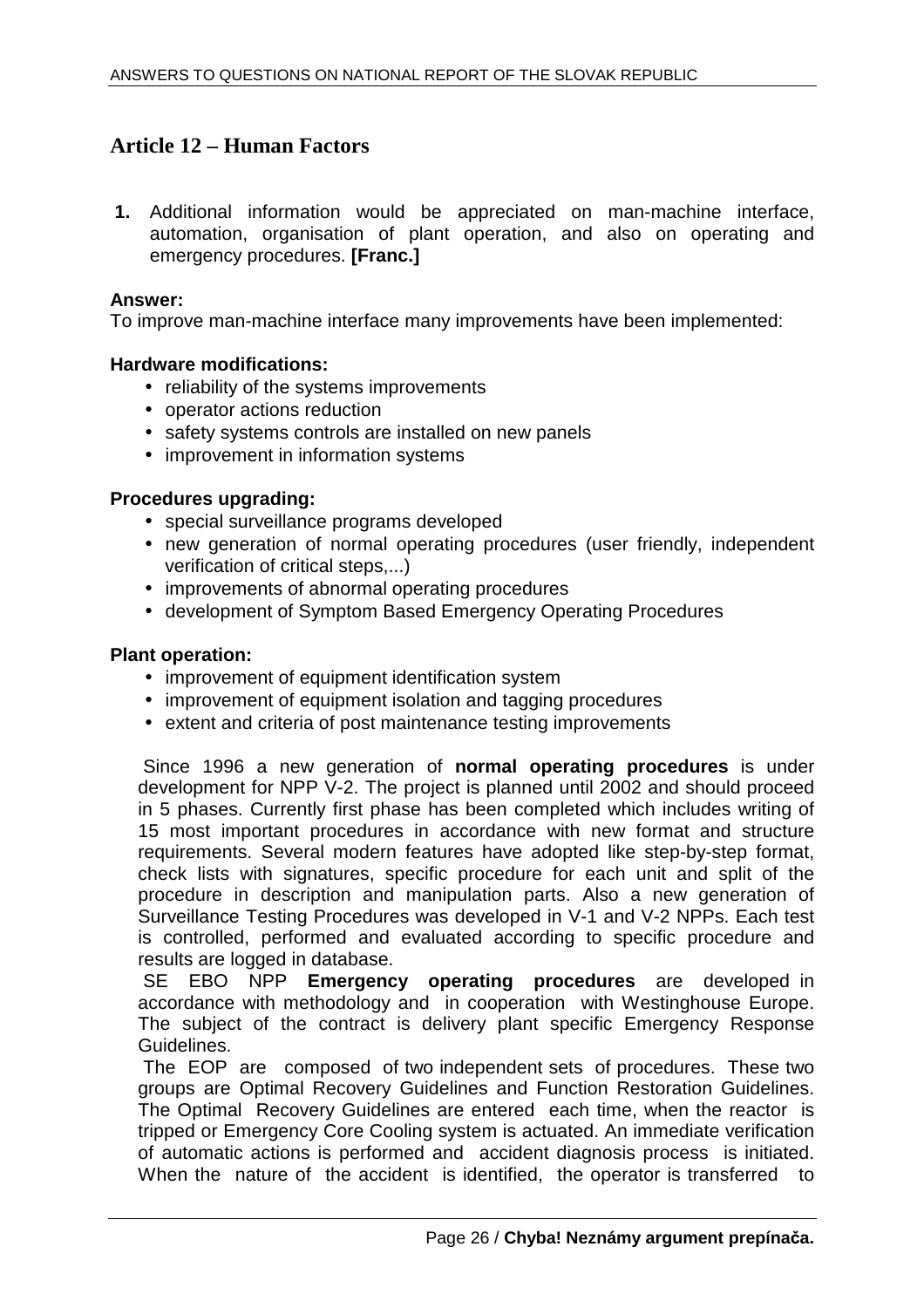the applicable optimal recovery procedure and subprocedure. These procedures are "scenario oriented" and provide recovery instructions for each accident or combination of accidents. The Function Recovery Procedures are a parallel and independent part of EOP package, which are entered when Critical Safety Function is challenged. Depending on the severity of the challenge, the transfer to Function Restoration Procedures can be immediate for a severe challenge or delayed for a minor challenge. These guidelines are independent of scenario of the accident and are based on plant parameters and symptoms. The package of guideline consists of 26 ORG (Optimal Recovery Guidelines) and of 25 FRG (Function restoration guidelines).

Validation of EOP package was performed in cooperation with Westinghouse and was in compliance with guideline INPO 83/006. Validation program was split in two phases - validation on Full Scope Simulator (FSS) and validation on Multifunction Engineering Simulator MFS). The first phase -validation on FSS was performed in VUJE Trnava in 11/97 . FSS validation program consisted of 36 scenarios.

The guidelines, which were not validated yet, because of limitations of FSS simulation, will be validated during second phase of validation - validation on MFS is taking place in the beginning of May 1999 in Dukovany.

**(Ref.: 12/6, 18/4 )** 

**2.** Shutdown situations have particular features concerning human factors : are there specific measures (procedures) relating to shutdown situations ? **[Franc.]** 

## **Answer:**

Each shutdown situation expected according to design is described in operational procedures. These procedures include general requirements for human actions regarding of technological manipulations in the shutdown status of the plant.

The following are the examples:

- The plant Technical specifications has specific chapter for limits and conditions in the refueling mode, which defines the requirements for system operability and surveillance, and prescribes corrective actions of plant personnel for the case of violation of operational limits and conditions.
- The Plant has a specific procedure for refueling process and manipulations with fuel assemblies.
- The Plant has a procedure for abnormal situations (event oriented) describing the recovery actions in the case of natural circulation degradation. Several situations in unit status dependence are analyzed and corrective actions are imposed in this procedures.
- The problems of foreign materials intrusion are solved in the procedure for outage of the units.
- Separate procedure exists to avoid injection of non borated water into the primary system (locking and tagging of isolation valves).
- The plant has a procedure for periodic checking of the boundary equipment to prevent the loss of coolant.
- **3.** Several efforts have been made to reduce human failure. What hardware measures have been taken to reduce human failure and to support operator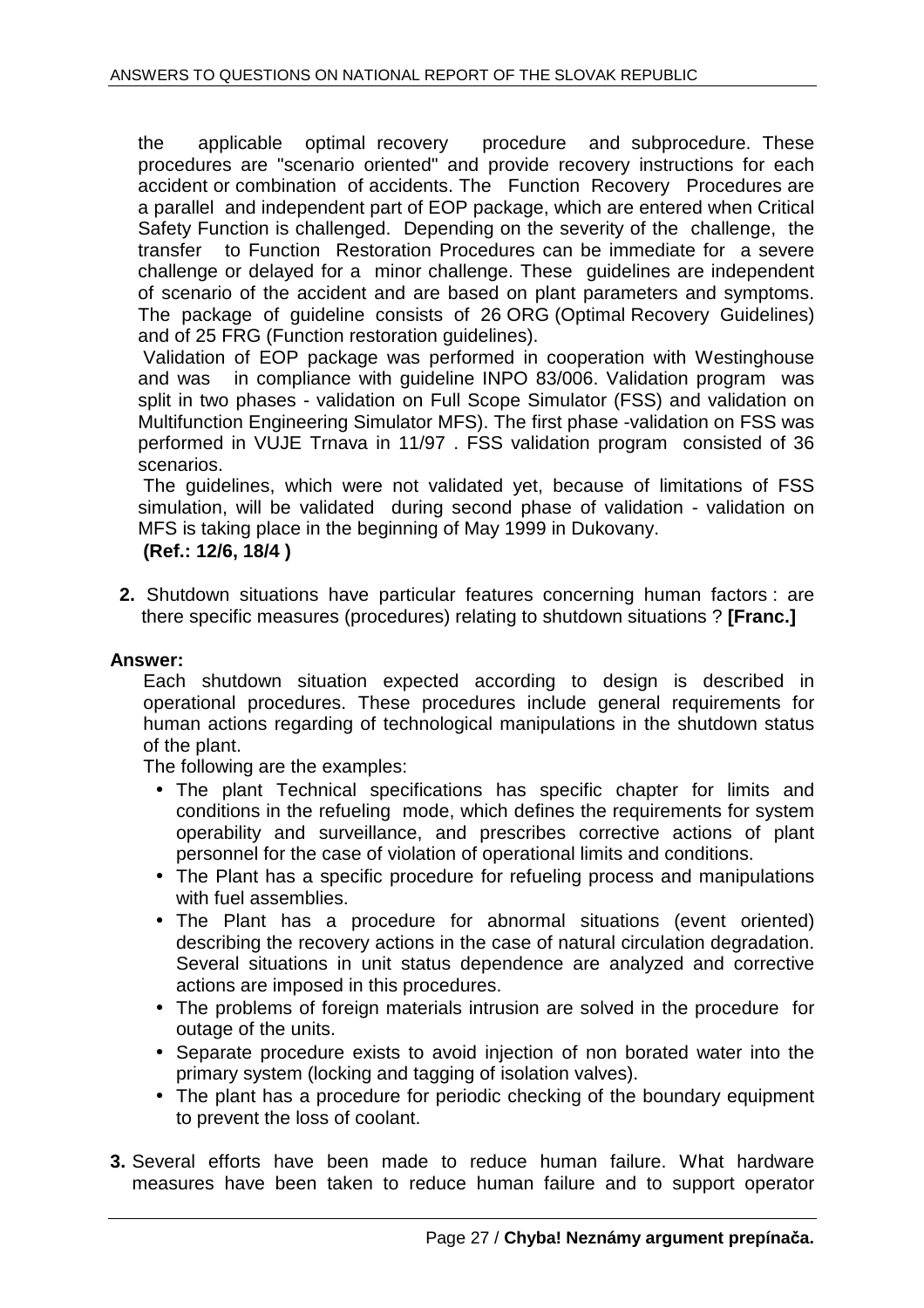actions, e.g. does the Reactor Protection System allow a 10 to 30 minutes grace period for operator action, is a Safety Parameter Display System available? **(Nether.)** 

## **Answer:**

A 30 minutes rule has been generally applied for safety systems to cope with design bases accidents. Safety systems such as Engineered Safety Actuating System (ESFAS) have been designed to cope automatically with the short-term phase of an accident. Operators cannot make any intervention to the function of above-mentioned systems for the time period of 30 minutes unless Emergency Operating Procedure (EOP) does not require another operator's action

In order to verify a 30 minutes rule analysis and calculation has been carried out.

In order to reduce a human failure several measures is being implemented. For instance new Emergency Response Guidelines (ERG) consisting of Optimal Recovery Guidelines (ORG) and Function Restoration Guidelines (FRG), coping with whole range of design basis accidents and incorporating preventive measures for beyond design basis accident have been developed and implemented. ERG provides the operators with clear guidance to (1) identify

an event and (2) continuously monitor plant safety status.

Up to now Main Control Rooms (MCR) of operating units have been equipped with up to date plant process information system. Design requirements considering human engineering are applied for the new systems and their controls that were or will be installed as a result of upgrading process.

Design solution of the Main Control Room implemented at Mochovce Unit 1 has already incorporated features of man-machine interface. The aim of such solution was to (1) provide the operators with more convenient layout of controllers, parameters displays, different gauges, announciators, alarms, CRTs to monitor plant status effectively during various plant conditions and (2) to operate plant systems with significant reduction of potential human errors (misleading or misinterpretation of information, incorrect manipulation due to inadequate layout of controllers, etc.). Implementation of Safety Parameter Display System is under consideration in Bohunice.

For example at Bohunice V-1 units several HW modifications have been implemented with aim to reduce human failure :

- improvements of reliability of normal operation systems controllers
- reduction of operator actions during start-up, shut-down of the unit
- implementation of reactor power limitation system
- improvements in logics of Reactor Trip System and ESFAS to minimize an operator action and to allow a 30 minutes grace period for most of DBA (for limited number of DBA the gracetime is 10 min)
- several hand valves have been replaced by electrical motor driven valves
- Post Accident Monitoring System has been installed in the control room
- Emergency Control Room has been built
- new computer process information system installed
- all safety systems are controlled from new panels in the control room
- most information which have been originally available in the non operational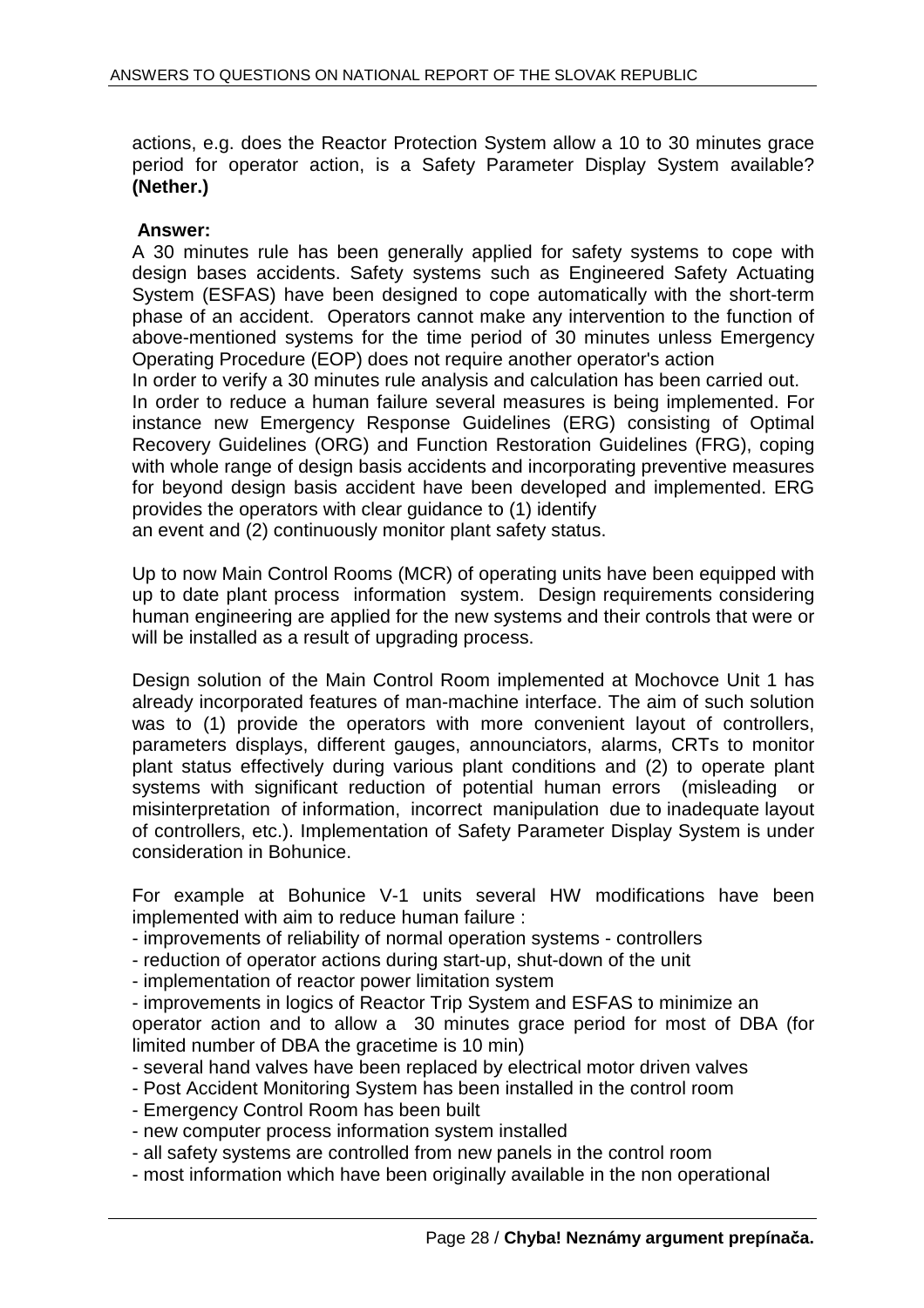(back panels) part of control room are now available in the operational part (front panels) of control room.

**4.** What is the policy to encourage plant staff to report "near-miss" events on a voluntary basis? Has the experience gained through this effort been fed back into training programmes? **[Austria]** 

## **Answer:**

- Official plant policy for reporting operational events results from QA documents. These describe reporting criteria for each level. The process of reporting is based on requirements of QA documents describing administrative measures for activities performance, procedures for surveillance testing, rules for equipment supervision, etc.
- To reveal equipment deficiencies or adverse conditions **management tours** are regularly performed. Corresponding QA procedures include the division of the complete site into individual smaller tour areas (buildings, workplaces) with specified inspection frequencies for individual managers. This measure helps to cover individual parts of the plant site with tours performed by the plant managers. Detailed guidance on how to inspect and what to focus on during the inspections is included in the procedures.
- To ensure that field operators report deficiencies and abnormal operational conditions a policy described in a document titled "**Field Operators Tours**" was adopted. It includes definitions of field operators' duties when making tours of the allocated equipment and compartments. A Tour Sheet is prepared for each position.
- The documentation includes written procedures of reporting deficiencies, including "near-miss" events, detected during tours. Each Tour Sheet contains both the tour frequency and description.
- There is a policy of the plant to support voluntarily reporting of inconsistencies. Such reports are analyzed by related specialized departments, resulting in numerous recommendations to inform the personnel in the frame of the regular training. The personnel is encouraged during the regular classroom training to report "nearmiss" events.
- Specialized departments maintain databases of non-reportable events and they are able to provide statistic data. This process, even it is part of operational experiences feed back, is under responsibility of specialized departments.
- **5.** What measures have been taken to assure that contractors follow plant safety culture policy (in particular contractors performing maintenance and design modification)? **[Austria]**

## **Answer:**

According Act No. 130/1998 all contractors for NPPs in Slovakia shall have regulatory approval, which is based on complex regulatory review.

In addition contractors, to get an entry permit for NPP beside other documents, have to submit also certificate on so called general eligibility for work at NPP. Certificate is issued to employees of contractors upon proving eligibility after passing the prescribed exam at the end of a training / preparation in one of the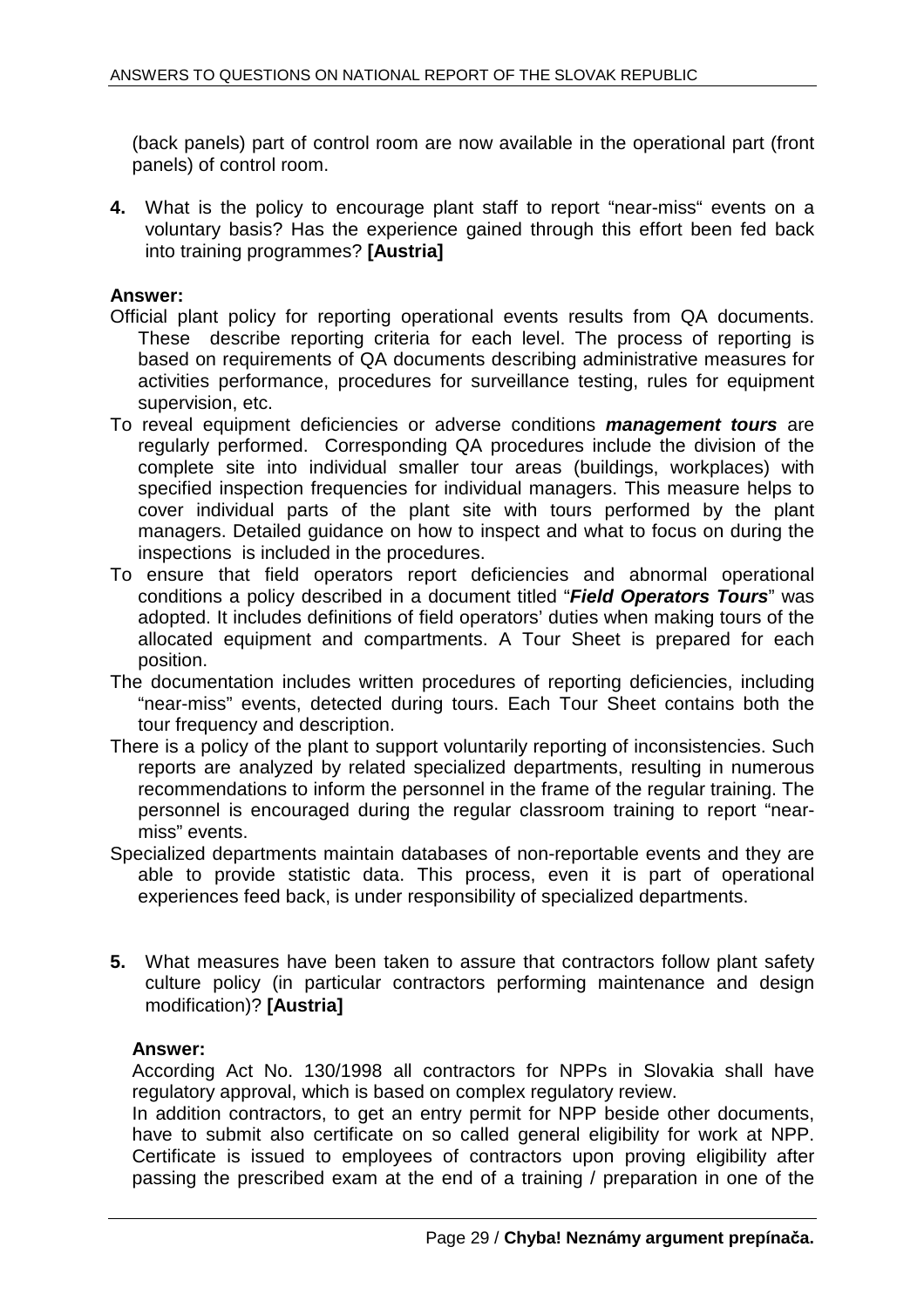three groups into which the contractors are divided according to the type, location and duration of work. From all training reports are prepared and lists of trained contractors are maintained.

Training programs of contractors include also the area of safety culture. Checking whether its principles are adhered to is made by the employees of relevant departments of NPP (safety and protection of health at work, fire protection, radiation safety,..).

**6.** Has a systematic control room design review, including environmental aspects, been performed at the units according to international standards, and what are the results? **[Austria]** 

## **Answer:**

Safety review and upgrading of the main (MCR) and emergency control room (ECR) have been performed in compliance with requirements and criteria of international standards as IEC 964, IEC 965, IEC 1227 as well as in accordance with standards of technology supplier country (KTA 3904) following the principle "as far as reasonably acceptable".

In accordance with safety improvement of the Bohunice plant, NPP has set the goal to improve environmental conditions in the control room. There were several measures carried out to increase the safety of staff and plant equipment in case of specific events as follows:

- a) in the case of fire
	- installation of fireproof doors,
	- $\blacksquare$  installation of new breathing devices for the shift personnel,
- b) in the case of earthquake
	- $\blacksquare$  seismic improvement of the building where the control room is situated,
- c) in the case of external air contamination,
	- $\blacksquare$  improvement of control room air conditioning system

The quality and kind of information for operators coming from the operation processes was improved by installation of a new user friendly computer hardware and software. To improve the working conditions of the staff there were installed new tables, new floor and a digital telephone station in the control room. There is a project underway to improve the lighting, which is to be finished this year.

## **(Ref.: 12/1, 18/4 )**

**7.** Is the communication between plant staff and plant management at a level that assures that any concerns of plant staff are adequately and promptly addressed? **[Austria]** 

## **Answer:**

Communication between the plant staff and plant management is secured on a sufficient level through operative and working meetings at the individual managerial levels (department – section – division - plant management).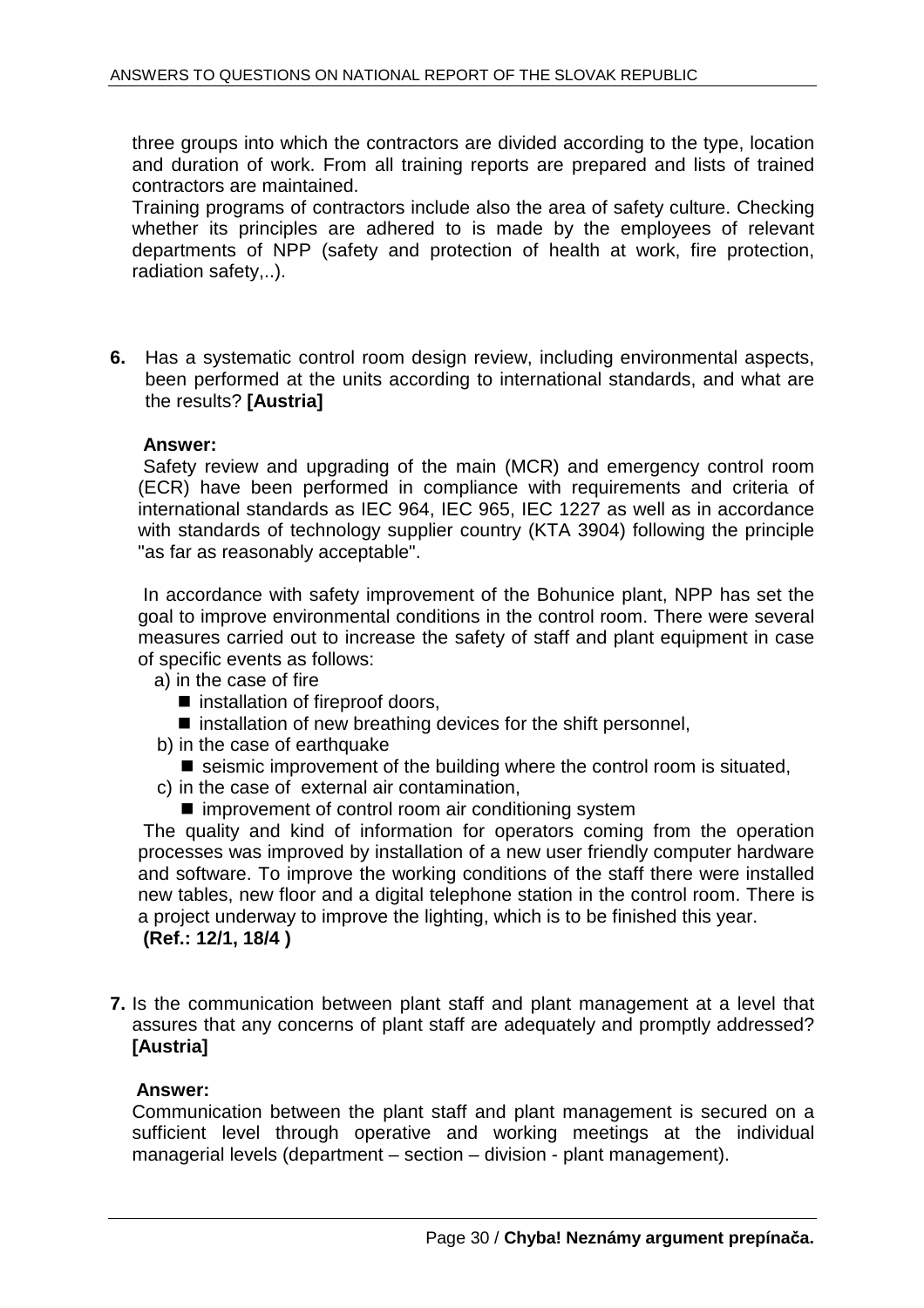The internal directive of QA program sets process and conditions of organizing working meetings at all levels of management, OR-08. Operative meetings of divisions, sections and departments are organized minimum once a week and they deal with concrete proposals and comments of each employee.

Besides this there are so called QA boxes at the power plants where the staff can address its comments, questions and observations to the management.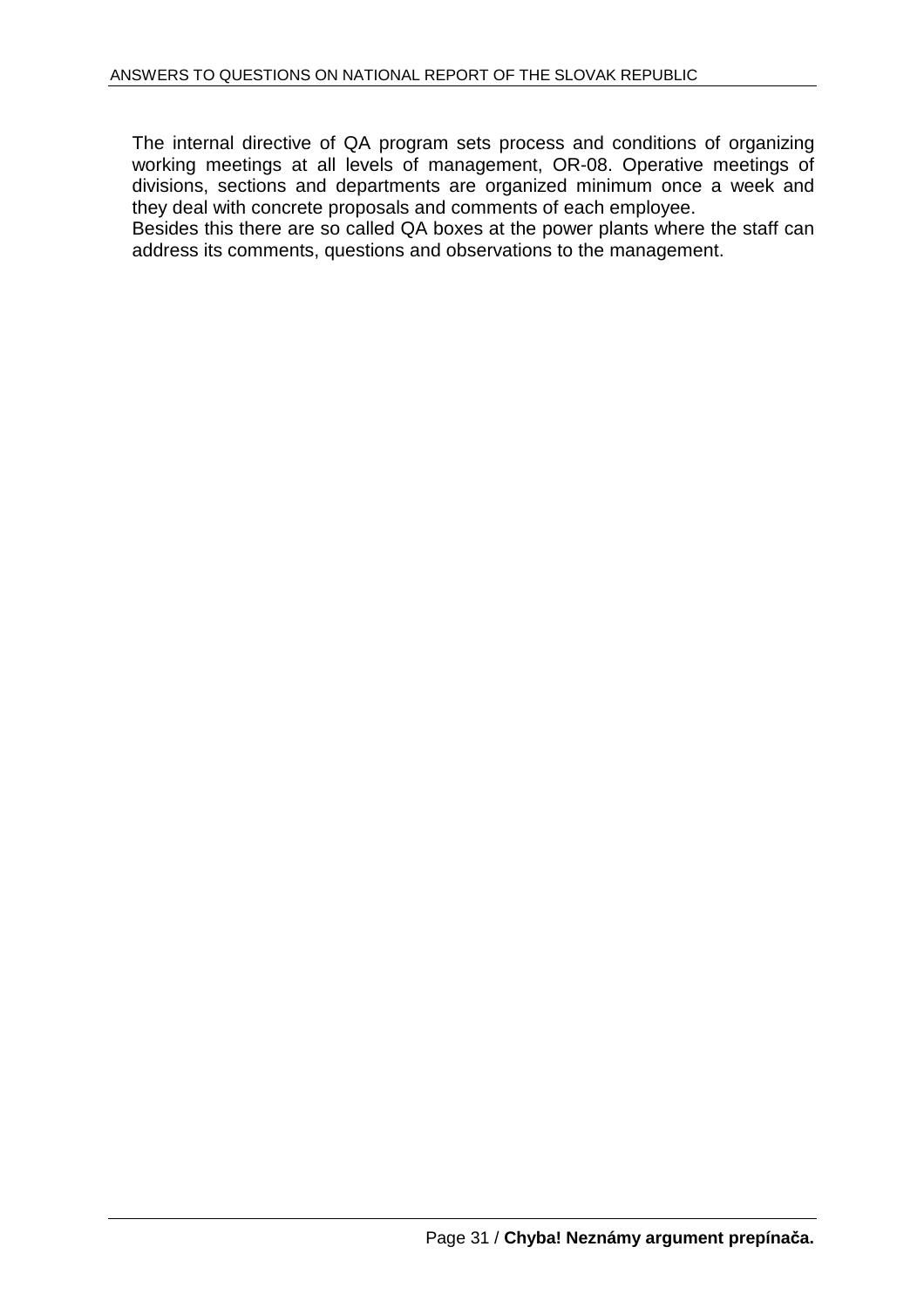## **Article 13 – Quality Assurance**

**1.** The report does not mention a QA Programme before 1990. If QA programmes during design and construction of the older plants have not been applied, it can be necessary as indicated in INSAG 8 to perform supplementary testing or nondestructive examination. Could Slovakia indicate its position on this issue ? **[Franc.]** 

## **Answer:**

a. The issue of the QA program for NPP Bohunice before 1990 is explained in the answer to question 13/3.

b. On the issue of supplementary testing and non-destructive examination:

V-1 units are currently undergoing a process of gradual safety improvement. Within this process the condition of equipment was examined in detail and also supplementary testing and non-destructive examination were made within the scope which significantly exceeds the original scope of inspections.

Large volume of this type of work was made, e.g. in proving the applicability of LBB principle for the piping of the primary circuit. The scope of non-destructive examination on the primary circuit was increased; a Dutch company, RTD did independent inspection of piping of the primary circuit. Inspection of the pressure vessel of the reactor is done with the participation of SIEMENS. We bought also state-of-the-art equipment for non-destructive examination. We have introduced a program of monitoring the life of the installations and we are convinced that the condition of important equipment from the safety point of view is covered by quality inspections and testing. At NPP units we have installed stable diagnostic systems with which we are able to monitor possible leakage of the primary circuit, free particles in the primary circuit, vibrations of internal parts of the reactor, oscillation of the main circulation pumps.

Measures in the area of quality improvement and the scope of non-destructive examination, program of controlled aging and monitoring of the equipment life, installation of stable diagnostic equipment were applied also on units V-2.

We are convinced that recommendation of INSAG-8, which is mentioned by Austria, is applied at NPP Bohunice. **(Ref.13/3 )** 

**2.** What is the maximum permissible time interval between the audits for the same functional area? **[Austria]** 

## **Answer:**

According to quality manual each functional area should be assessed by internal audit at least every 3 years. In fact internal audits are done more often.

**3.** How were standards and regulations for quality control used before 1990? When was their use terminated? When was the integration of the new system finalized? **[Austria]** 

**Answer:**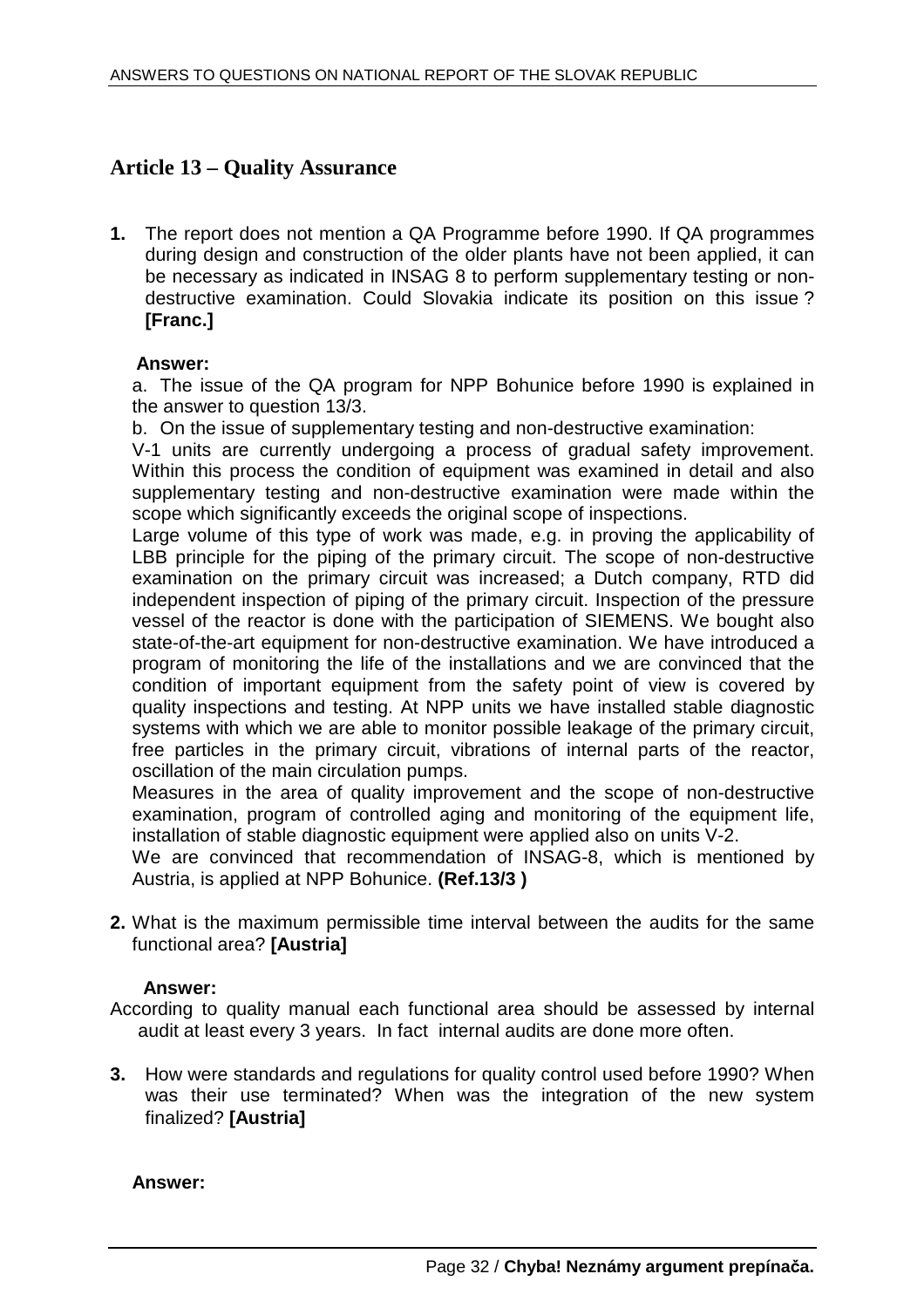It is necessary to distinguish between the regulations for quality assurance and quality control.

Until 1979, quality assurance of all items of nuclear facility in Czechoslovakia based on national industrial standards valid for specific areas such as electrical, mechanical, civil parts etc. and on requirements of the Russian design.

Since 1979 the regulatory authority (Czechoslovak atomic energy commission) have been requiring licensee to establish and implement quality plans for systems, structures and components important to nuclear safety (SSCs), to assure its required quality. Detail requirements was established in regulation ČSKAE č.5/79Zb on quality assurance of selected items in nuclear energy from the point of view of nuclear safety.

The Act No. 28/1984 on state regulation of nuclear safety of nuclear facilities, required to establish and implement Quality assurance programs and submit them for approval to the regulatory authority, to ensure quality of SSCs and thus nuclear safety of nuclear installations. Based on this act the regulatory authority issued in 1990 the regulation No. 436/1990 on quality assurance of selected items from the point of view of nuclear safety of nuclear installations requiring, in addition to, preparation, approval by regulatory authority and implementation of Quality assurance programs for each phase of nuclear installation (design, construction, commissioning, operation etc.) to assure their quality. This regulation is still in force but a new regulation is under preparation based on the Act No. 130/1998 Coll.

Since 1990 the requirements of IAEA safety standard 50-C-QA (later on 50-C/SG-Q) is taken into account by constructor and operator.

For quality control prior to 1990 we will explain in details approaches used in construction of units V-1, V-2, and after their commissioning:

## **A. Quality Control in construction of units V-1**

NPP V-1 was constructed according to the Soviet design. Components important from the safety point of view were produced in USSR according to the Soviet standards and regulations. Manufacturing plants according to their own internal regulations performed quality control at the production. The developer (CSSR) received from the manufacturer, together with the delivery, also records on results of control at production.

The Czechoslovak party, as a developer of a nuclear power plant according to its plan, was performing entry control of equipment after being delivered to the construction site and then independent quality controls during assembly, testing and pre-operational and operational testing. Independent supervision over the quality was performed also by the bodies of state supervision.

In the inter-governmental agreement on construction of units V-1 it was stated that the construction will be realized according to regulations and standards of USSR with respecting applicable standards of CSSR. From the aspect of quality control the most important ones were the following regulations and standards of USSR:

• Regulations for construction and safe operation of nuclear power plant equipment, experimental and research nuclear reactors and sets (issued by the State committee for supervision over labor safety in industry, Moscow 1973);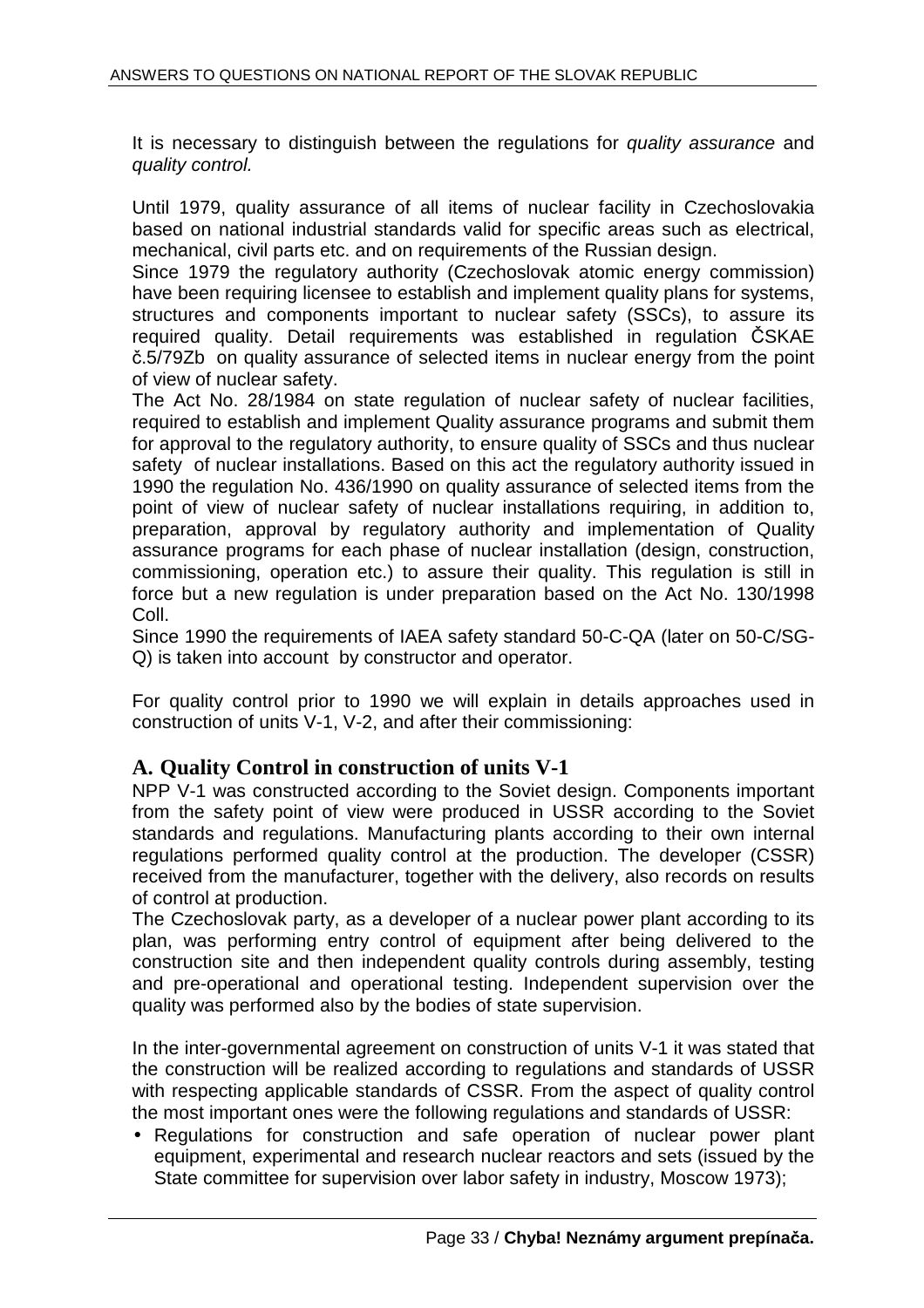- Changes and amendments to regulations for construction and safe operation of equipment of nuclear power plants (issued by the State committee for supervision over labor safety in industry, Moscow 1975):
- Standards for strength calculations for reactor parts, steam generators, vessels and piping in nuclear power plants, testing and research nuclear reactors and equipment (Moscow, Metallurgija 1973)
- Regulations for control of welded joint and weld on assemblies and constructions of nuclear power plants, experimental and research nuclear reactors and sets, PK 1514-72 (issued by the State committee for supervision over labor safety in industry at the Council of ministers USSR, Moscow 1974);
- Basic regulations for welding and weld on assemblies and constructions of nuclear power plants, OP 1513-72 (issued by the State committee for supervision over labor safety in industry at the Council of ministers USSR, Moscow 1974);

## **B. Quality control in construction of units V-2**

For NPP V-2 Czechoslovak factories produced the decisive components. For these components quality plans were prepared (called "individual programs of quality assurance – IPZK"), and these were approved by the developer and the regulatory body. Adherence to quality plans in manufacturing equipment and during their assembly and testing on the construction site were controlled by the developer and naturally, independently also by the staff of the state regulatory body.

In the area of quality control also for units of V-2 the requirements of regulations of USSR were applied: OP1513-72, PK1514-72, standards for strength calculation (see regulations 1-5 for NPP V-1).

In those areas where there was no contradiction with the Soviet standards, the Czechoslovak standards were applied.

## **C. Quality control during operation of V-1 and V-2 prior to 1990**

The operator of NPP Bohunice was performing operational control from the beginning of operation according to the program approved by the supervisory body, CSKAE. Operational control consists of non-destructive component testing made during the shutdown of NPP units, and from periodic testing of active systems (as for example the System of protection devices of the reactor, dieselgenerators, system of emergency feed of the reactor) during unit operation with output. Records can prove all tests.

The operator of NPP Bohunice was gradually improving the program of operational controls and testing. All changes to the program were subjected to review and approval by the state supervision body. **(Ref.13/1 )**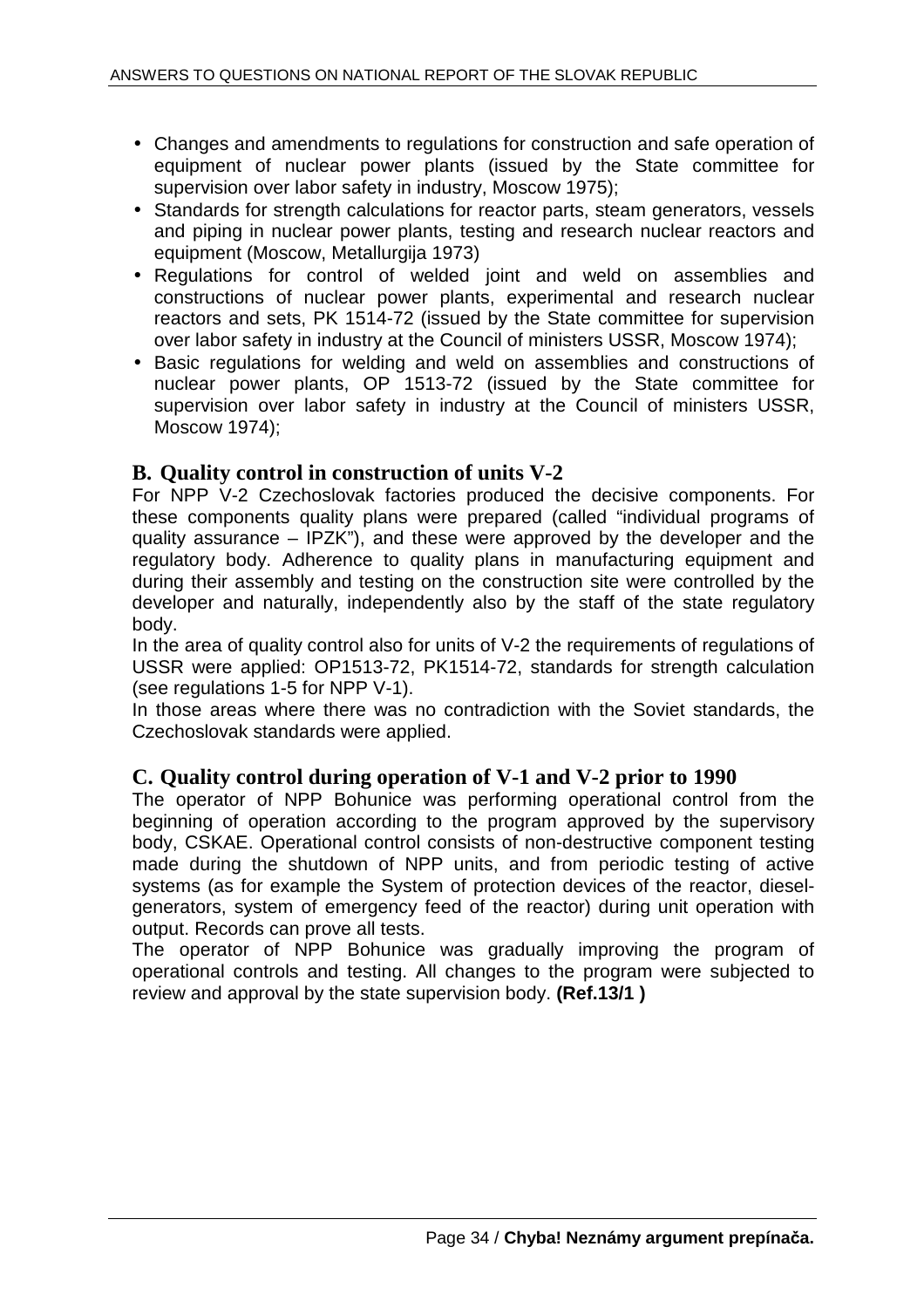## **Article 14 – Assessment and Verification of Safety**

1. Along with the design safety assessment seismic improvements of the entire plants were suggested. How complete is the seismic improvement of the different units? **[Austria]** 

## **Answer:**

 The completion of seismic reinforcement of different units is as follows (status of 15.3.99) :

- Bohunice V-1 (Unit  $1+2$ ) 80%
- Bohunice V-2 (Unit  $3+4$ ) 20%
- Mochovce Unit 1 99.5%
- Mochovce Unit 2 75%
- **2.** How is operating experience evaluated in order to detect precursor signs of possible tendencies adverse to safety? **[Austria]**

## **Answer:**

The results of analysis of Operating events are regularly submitted to Event Evaluation Commttee, which is a body responsible for approval and monitoring of corrective actions.

The investigation process includes also the evaluation of recurrence of the events, i.e. monitoring of precursors affecting the safety.

The results of such evaluation are summarized in regular annual reports, in order to detect the families of precursors causing the operational events.

**3.** In the Mochovce nuclear power plant certain upgrades were installed in order to assure proper functioning of the bubbler condenser. Were comparable upgrades implemented also in the Bohunice V2 nuclear power plants? Are there plans for future upgrades? **[Austria]** 

## **Answer:**

Qualification of the bubbler condenser and its behavior in situations evoked by design accidents is currently assessed by the BCEQ consortium (Siemens, EDF, Empresarios Agrupados) within the PHARE project 2.13/95 "Experimental verification of the bubbler condenser". The main task of the project is to make thermal-hydraulic testing and static tests of the steel inner-construction. NPP Paks, NPP Dukovany, NPP Rovno, NPP Kola and NPP Bohunice participate on this project. In 1997 SE-EBO in cooperation with VUEZ Levice made strength calculations for the steel inner construction of the bubbler tower. Results of calculations proved that the integrity of the steel construction will be maintained. Starting from 1999 there is a project of internal metalic parts of bubble condenser improvement.

**(Ref. 6/4 )**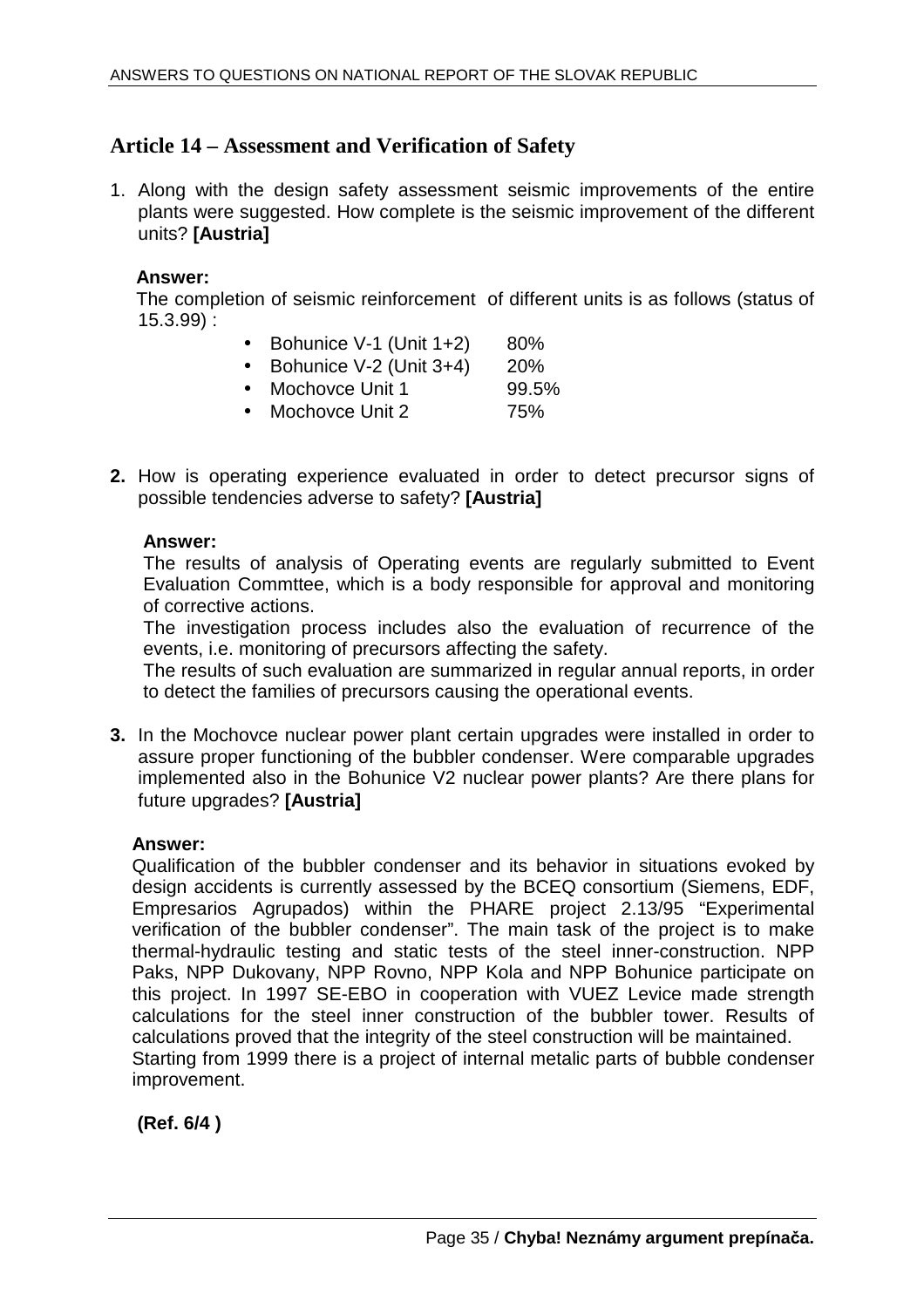**4.** Which provisions are made to ensure that plant modifications do not invalidate commissioning tests and limits? **[Austria]** 

## **Answer:**

Every safety relevant plant modification has to be analyzed and justified in accordance with the valid Slovak legislation and the plant QA documentation from the point of view of its impact on the safety margins showed in the SAR.

There are several rules established in the plant QA program. The final step of implementation of modification is the special commissioning tests. Modified systems are tested according to the modification specific procedure which includes acceptance criteria. The scope of the test and acceptance criteria for safety systems are reviewed by regulatory body. When required, an integral plant commissioning tests are performed.

The limits of the main components are maintained as defined by manufacturer. The systems specific limits and conditions are modified according to SAR and approved by regulatory body prior putting the system into operation.

The commissioning tests can not be invalidated. They can only be confirmed by new test or modified by controlled manner.

**5.** What is the frequency of periodic safety reviews of operating units? Are there any specific requirements for re-licensing? **[Austria]** 

## **Answer:**

According to the Law No. 130/1998 ("Atomic Law"), NPP operator is obliged to perform complex and systematic safety assessment of a NPP. In a regulation, which is currently being developed, the periodicity of this kind of assessment is set as 10 years. After positive reviewing of the Periodic Safety Review Report submittal, UJD SR issues the permit for further operation of NPP unit **(Ref. 6/4, 17/5 )**

**6.** In assessment of meeting the requirements of Article 14 under the Convention no participation of Russian organizations - designers of WWER reactors, in planning due attention is paid to the requirement for the fact that the current physical state and operation of nuclear installation continue to comply with its design (paragraph (ii) of Article 14). This is rather important having in mind the necessity to assure compatibility of the measures, listed in sections 4.5 and 5.4 of the Report, with the original design. Such compatibility could be assured only with active and implementation of the measures on safety improvement and modernization of NPP Bohunice and NPP Mochovce. **[RF]** 

## **Answer:**

The approach of Bohunice NPPs is always to operate the units within design basis. This fact was recognized also by international missions which took place since 1990.

The upgrading program was very carefully evaluated to be sure that original design requirement for operation of the plant are satisfied.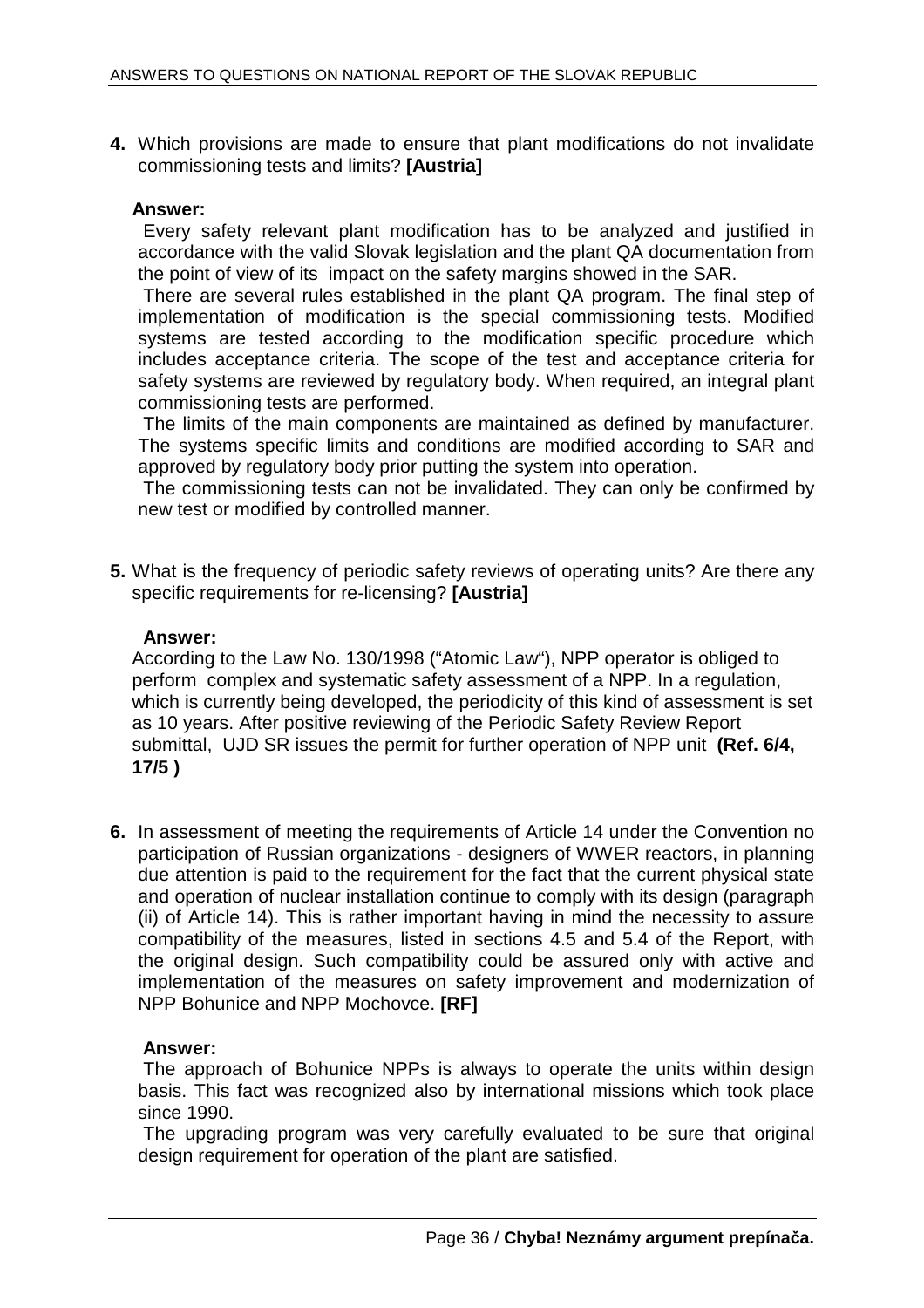All modifications of nuclear design of the reactor has always been modified only in close cooperation with designer.

The representatives of Russian designers are permanently on site. The upgrading program is mostly focused to replace old I&C and electrical equipment by new qualified systems. The original logics of the systems are maintained in this process as much as possible. The equipment is only modified, when it results from deterministic or probabilistic analysis. The functionality of the new I&C equipment is modified to cope with newly defined design basis accident and in case when an upgrading of the safety systems is regarded. The resulting functionality is validated by quantitative safety analyses of the new design basis accident and additionally defined PIEs covering the original scope of design basis accident for the safety systems. In addition the upgrading program includes an increase of the plant ability to cope with a larger scope of LOCA by a new designed ECCS. The approach of validation of the new I&C equipment functionality covers the validation of the proper function of ECCS as well. Exactly the same approach is applied regarding the improvement of primary and secondary bleed&feed.

The modifications also consider reduction of common mode failures by improving redundancy of the systems, ensuring of separation of individual redundancies, seismic upgrading, fire protection, etc. Modified systems are thoroughly tested prior putting the unit into operation.

The negative influence of increased capacity of the safety systems (ECCS, feedwater) to the components and NSSS are evaluated by the validated computing codes which has not been available during original design. Czech and Slovak firms produced all main components, including the reactor for units in Mochovce. In order not to disturb the safety concept of the WWER 440 project the general designer – EGP in Prague, reviewed all changes. There were also consultations on solutions with the Russian institutes.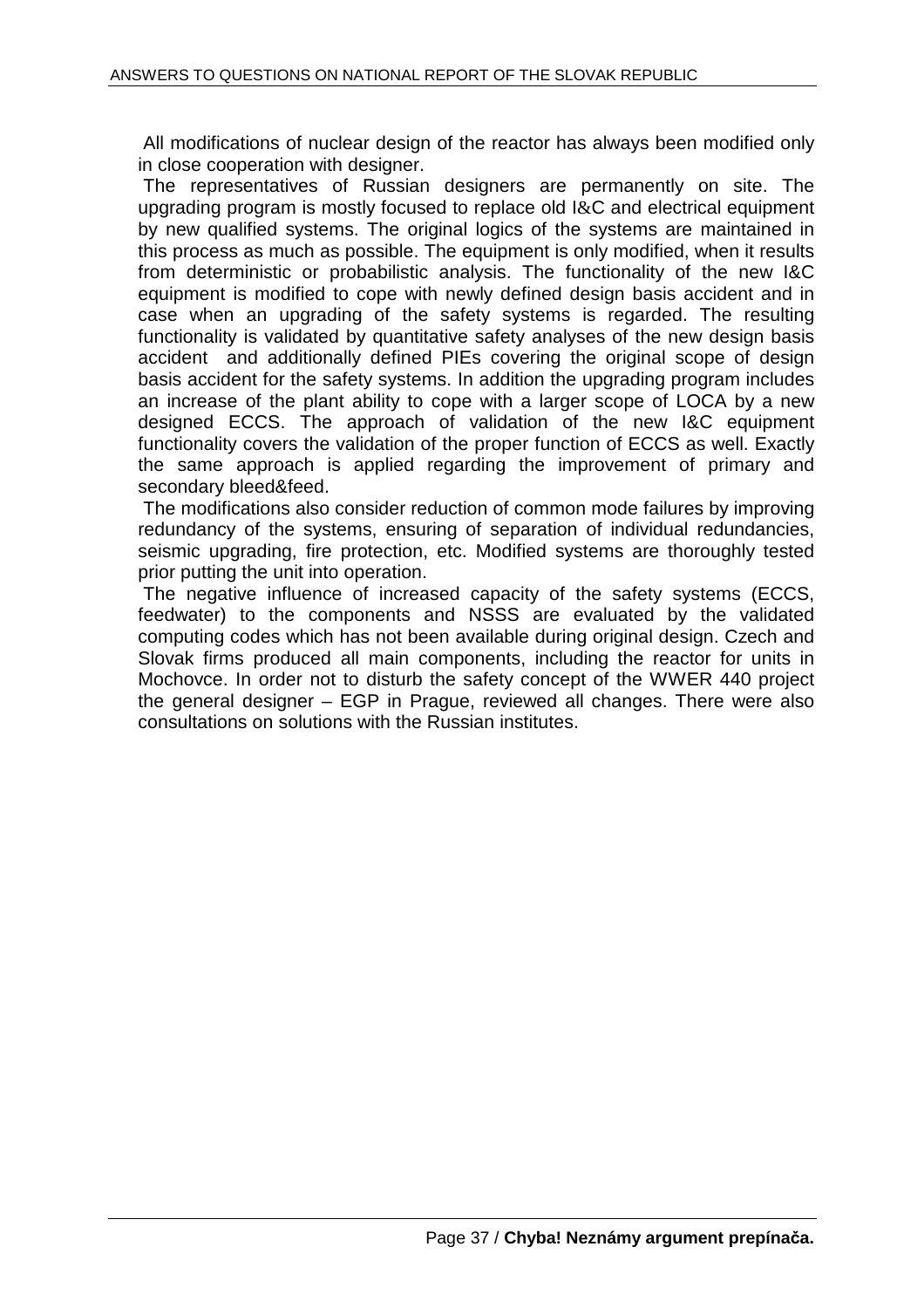## **Article 15 – Radiation Protection**

**1.** Based on the report, the national radiation protection regulation is in accordance with ICRP recommendations. Is it in accordance with ICRP 60 or ICRP 26? In the latter case, when does Slovakia intend to comply with ICRP 60 ? **[Franc.]** 

## **Answer:**

Act on protection of health of public No.272/1994 Coll.l. in the wording of later regulations is based on recommendations of the International Commission for Radiological Protection (ICRP)No.60.

**2.** The report indicates the average collective equivalent dose for one reactor and the evolution over the past years. The value, approximately 800 mSv in 1997, appears lower than those observed in most other countries. Could Slovakia indicate if the dose to all the workers, including maintenance operations, is taken into account ? **[Franc.]** 

## **Answer:**

The report by Bohunice NPP includes the doses from all persons who worked at the station including maintenance and operators.

- The value of 800 mSv/r corresponds with the collective effective dose of WWER 440 Units in Czech Republic, Hungary and Finland.
- **3.** Could Slovakia give more information concerning measured individual doses (average, statistical distribution, maximum) ? **[Franc.]**

## **Answer:**

Data on questions 3 and 4 are prepared as slides.

**4.** The report indicates the rare gas release for EBO reactors and the evolution over the past years. Could Slovakia provide the aerosols and iodine atmospheric releases and the liquid releases ? **[Franc.]** 

## **Answer:**

Data on questions 3 and 4 are prepared as slides.

**5.** What measures were taken to limit or reduce exposure levels in case of accident releases? **[Austria]** 

## **Answer:**

According to the legislation valid in the SR it is the obligation of the operator and the administrative bodies on both regional and national level to prepare emergency plans. SE prepares regulations and procedures determining activity in case of accident, including procedures for evaluation and adopting protection measures during the accident. Limit values for introducing protection measures for public and control of doses of staff are fully in compliance with the recommendations of the IAEA – TECDOC-955 (August 1997). The Ministry of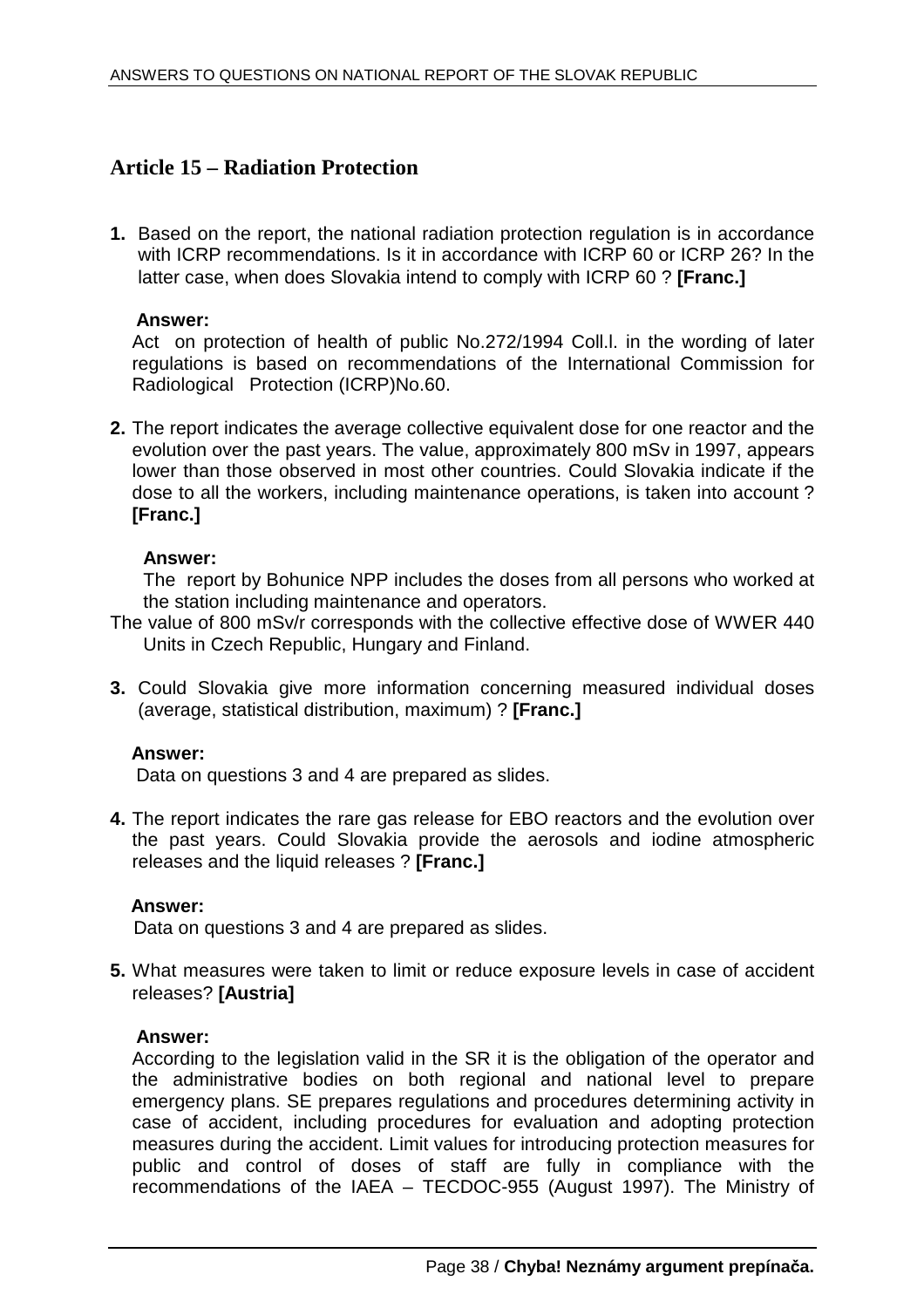Health SR prepared "Radiology criteria for evacuation and resettlement of the population in case of nuclear accident", which were approved by the Commission of the Slovak Government for solution of radiation accidents and will be incorporated into the newly adopted generally binding regulations (laws, decrees). Emergency plans contain measures as everywhere else in the world (iodine tablets, sheltering and evacuation of persons, control of the food chain, etc.).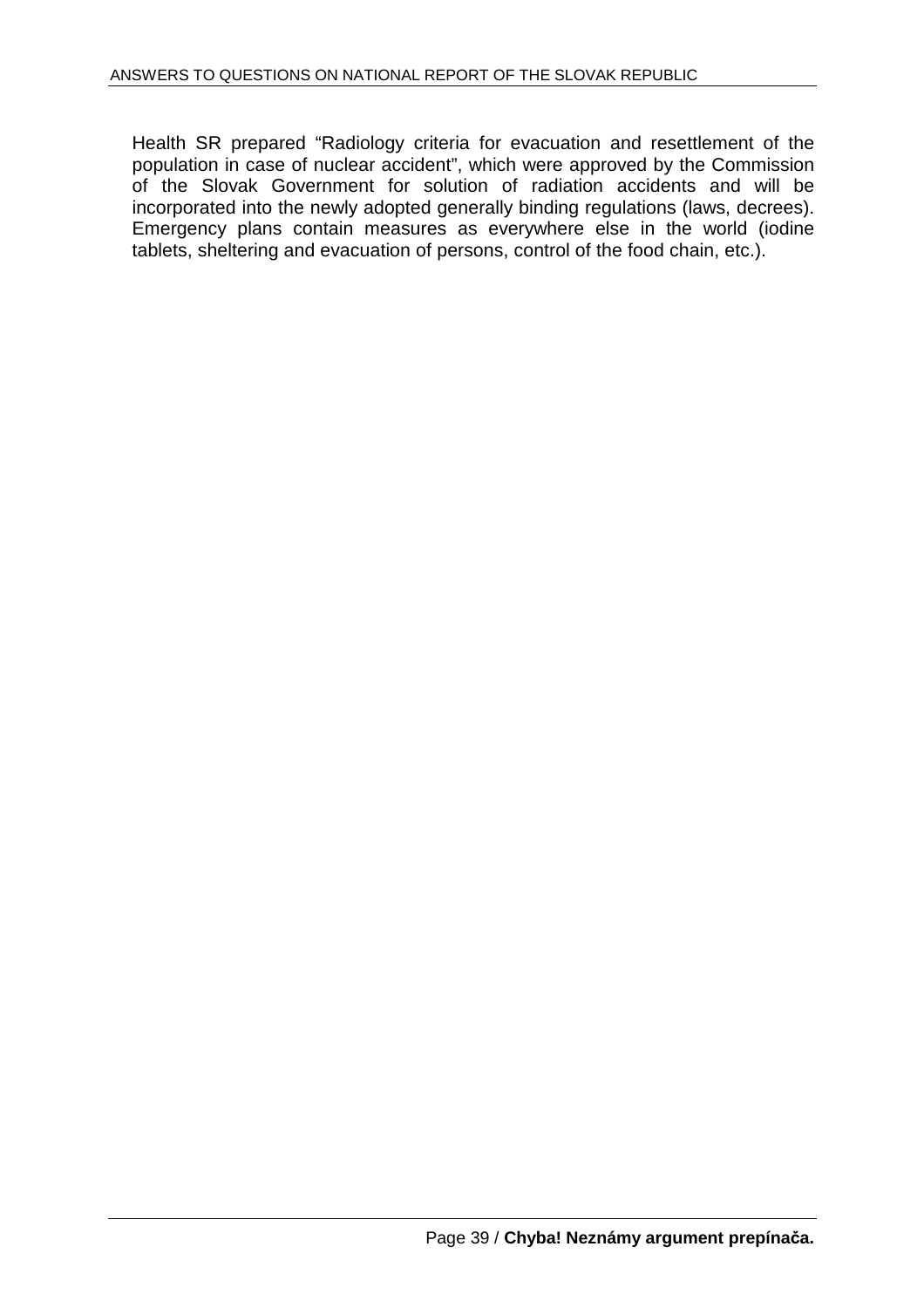## **Article 16 – Emergency Preparedness**

**1.** What are the criteria used to define the different measures to protect the public (sheltering, evacuation, stable iodine tablet distribution) ? What are the criteria used to enter in an emergency situation ? **[Franc.]** 

## **Answer:**

The Ministry of Health for urgent and follow up measures aimed at protection of health of population and levels of interference for ordering them based on recommendations of the IAEA applies Safety Series 109/1994. Institute of Preventive and Clinical Medicine (UPKM) in Bratislava developed a table of values for specific activities of radionuclides in food-stuffs, area activity of selected radionuclides in pasture, specific activity in fodder and values of area activity of <sup>137</sup>Cs for permanent resettlement as interventional levels.

It was based on Principles for Intervention for Protection of the Public in Radiological Emergency ICRP No.63/1993 and Safety Series No.115/1996 – International Basic Safety Standards for Protection against Radiation and for Safety of Radiation Sources (BSS). In connection with preparation of amendment to Act of NC SR No.272/1994 on protection of health of public and preparation of the Hygiene Code also this part will be amended based on recommendations of the IAEA (TECDOC 955/1997).

Criteria for implementation of individual measures according to the emergency plan are set by the staff included in the organization of emergency response based on analysis of radiation situation (identification of the source element), prediction of development of the event and permanent monitoring. Depending on the type of emergency situation the danger for the vicinity of NPP is calculated, based on which immediate measures for the surrounding public are recommended – sheltering, iodine prophylaxy. Realization of these measures is automatic after the warning and notification through radio and TV. **(Ref. 16/5 )**

**2.** Why is area at risk in an emergency defined as 30 Km for Bohunice and as 20 km for Mochovce? **[ Brazil]** 

## **Answer:**

There are 3 NPPs at the site of Jaslovské Bohunice, each having a different type of reactor. The oldest one is A-1 in decommissioning (HWGCR), another is V-1 with WWER/440-V-230 and the last one, V-2 with WWER/440-V-213. Based on data according to the analyses made by original Soviet designer the emergency area for the site of Jaslovské Bohunice with respect to NPP V-1 is set as 30-km diameter area and for the Mochovce site was set with 20km diameter.

Both areas (20 and 30 km) are set with a sufficient reserve, rounding the numbers upwards, for the whole site. At the same time also the terrain profile in the vicinity of NPP was respected.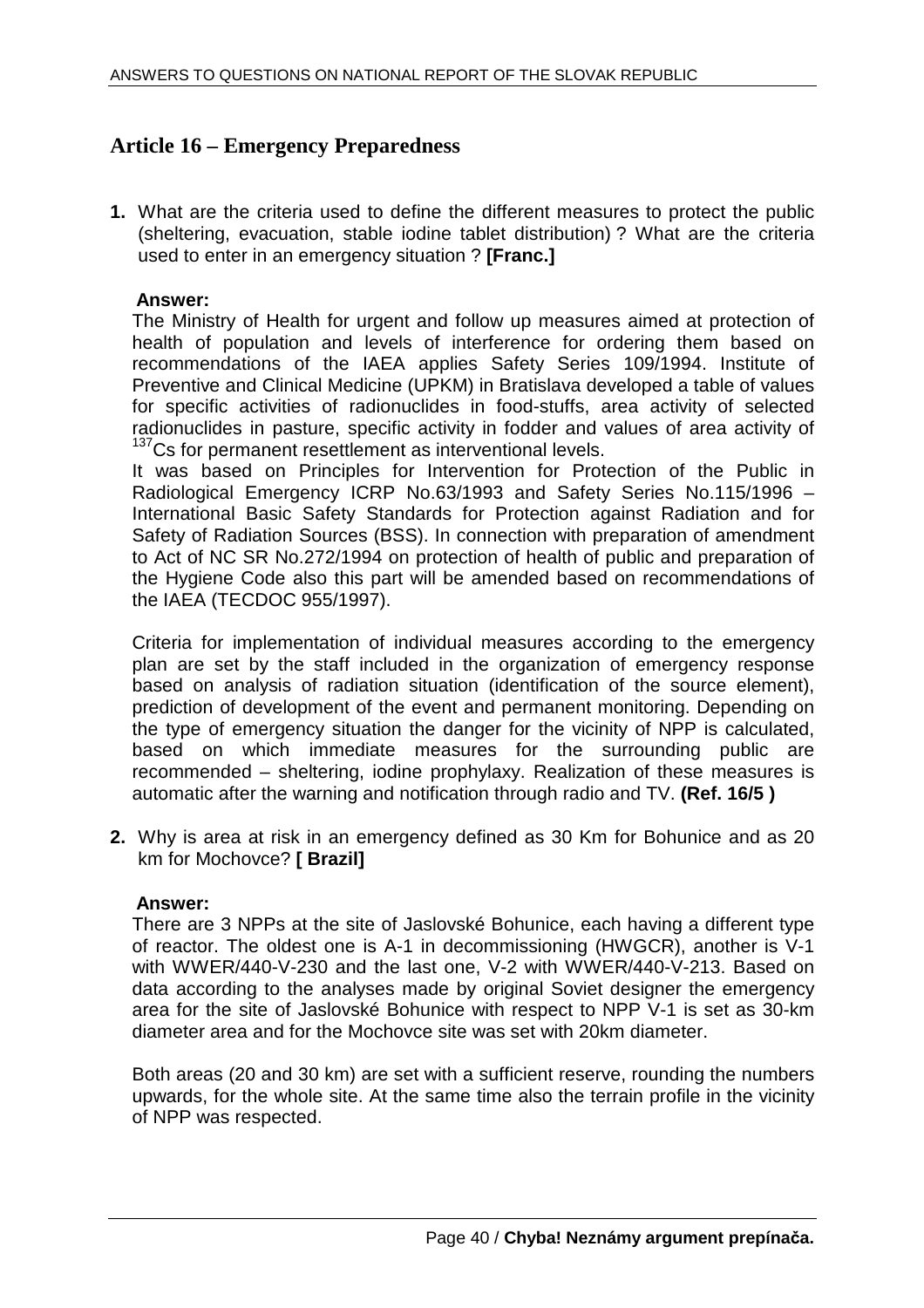**3.** Has the experience gained at the Bohunice nuclear power plant been reflected in the development of the emergency plan for nuclear power plant Mochovce? **[Austria]** 

## **Answer:**

 Yes. All experience gained in introducing and exercises of the emergency plan at NPP Bohunice were taken in regard and used in preparation of the emergency plan for NPP Mochovce. Creation of emergency plan for NPP Mochovce was done in cooperation with NPP Bohunice staff, while all experience of other foreign NPPs were incorporated as well.

**4.** "National emergency plan is currently under development....." What is the current state? **[GERMANY]** 

## **Answer:**

National Emergency plan is in progress as follows:

The Commission of the Government for radiation accidents approved the proposal of UJD as for the draft and the content of the National Emergency Plan. By the end of 1999 the individual ministries will prepare meeting of NEP according to their competencies. Then the specialists from KRH SR, under the leadership of UJD, will make a review, or they will return it for re-working. The first complete draft of NEP should be ready by the end of 2000, with that KRH SR shall approve it. From 1.1.2001 it should be utilized in practice.

**5.** Which criteria exist for the initiation of different measures in case of an emergency? **[GERMANY]** 

## **Answer:**

Criteria based on which individual measures to protect public are applied, are derived from level of interference, which are approved by Ministry of Health. Based on that the measures to protect the public are divided into two basic groups: immediate and follow up measures.

To each type of measure a certain value of interference level is tied. These are based on regulations of the EU, ICRP, IAEA – TECDOC 955 and 953 and the safety manual of the IAEA No.109. All these criteria are respected and stated in relevant laws and related decrees valid in SR. The authors of these regulations are Ministry of Health, Ministry of Interior and UJD SR. **(Ref. 16/1 )**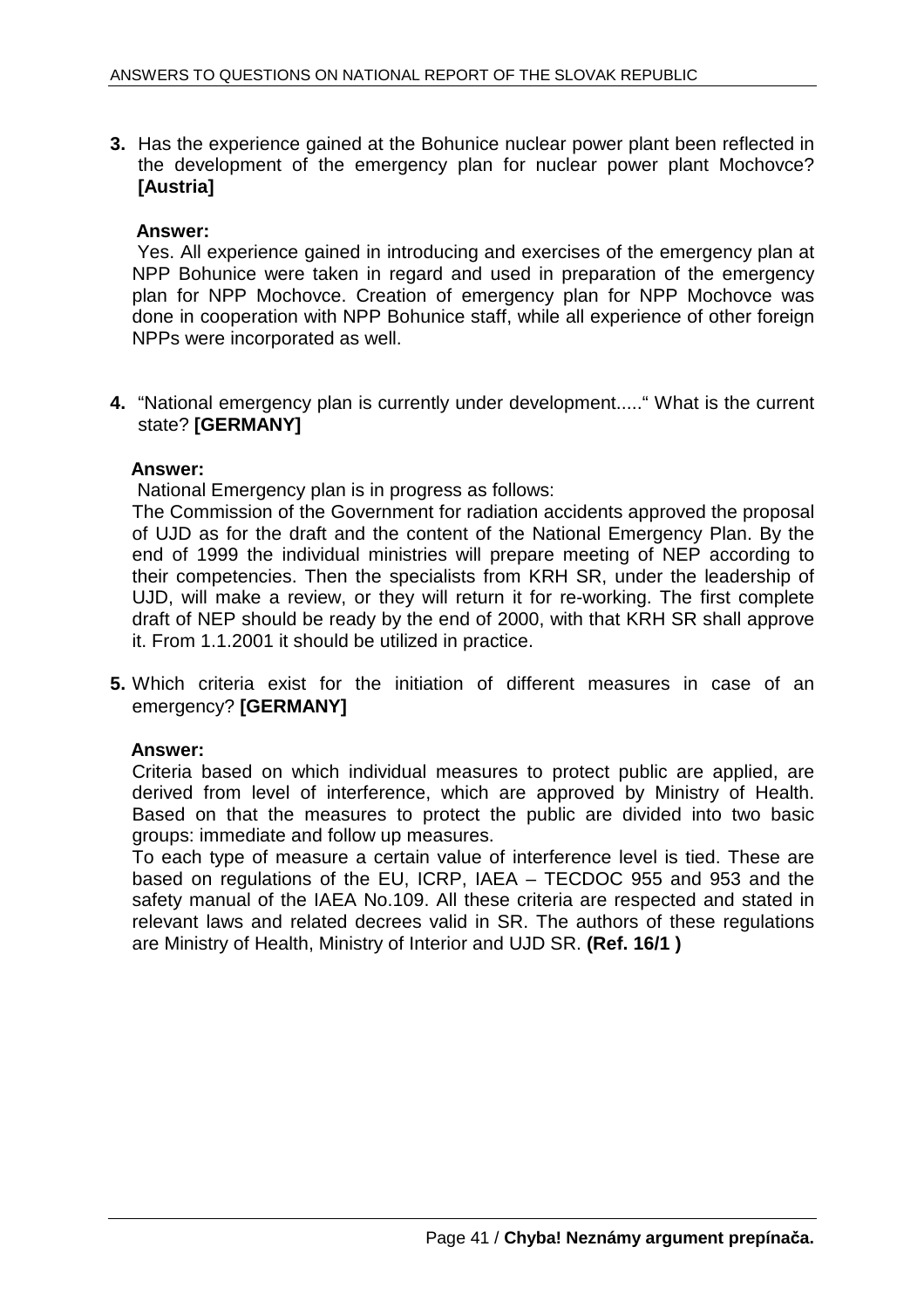## **Article 17 – Siting**

**1.** What are the dose limits for design basis accidents ? **[Franc.]** 

## **Answer:**

Dose limits for DBA in Slovakia are established in accordance with IAEA TECDOC 955/97 taking into account also Basis Safety Standards for Protection against Radiation and for Safety of Radiation Sources - BSS 115/96, i.e. essential dose limits are:

- dose equivalent < 50 mSv for entire body
- dose equivalent < 500 mSv for thyroid
- **2.** Re-assessment of seismic events led to define for Bohunice a SSE of MSK 8 and to upgrade the seismic resistance of category 1 buildings and structures. What is the SSE at the Mochovce site ? Is this SSE different from the value of 0.1g and was the associated risk evaluated ? **[Franc.]**

## **Answer:**

The SSE for EMO is 0.1 g (ZPGA) and this value is a result of a seismic risk evaluation for EMO-NPP area. A tectonic stability and design basis ground motion parameters for the Mochovce site were reviewed by IAEA Seismic Safety Review Mission in 1998 year upon the request of Nuclear Regulatory Authority of the Slovak Republic. **(Ref. 17/3, 17/4 )**

**3.** At the Mochovce NPP, the horizontal acceleration for earthquakes has been increased from 0.06g to 0.1g.

Is the new value for the horizontal acceleration appropriate with respect to the seismic situation? What measures are planned to protect equipment and buildings important to safety? **[GERMANY]** 

## **Answer:**

- Yes, the new value appropriately respect the seismic situation. Additional reevaluation of seismic resistance of all safety important buildings (cca 15) and equipment (cca 17 500) was performed. Identified equipment, which did not meet acceptance criteria, were reinforced or replaced by qualified ones. Only minor local reinforcements of buildings was needed. **(Ref. 17/2, 17/4 )**
- **4.** Have state-of-the-art seismic analyses been performed for the Mochovce and Bohunice nuclear power plant sites (e.g., probabilistic seismic hazard analyses, seismic margin analyses, seismic PSA)? Did any upgrading result from these analyses? If the analyses are planned, what is the schedule for their completion? **[Austria]**

## **Answer:**

Following methods were used for the seismic re-evaluation program at Bohunice site:

## **Seismic qualification by Earthquake Experience**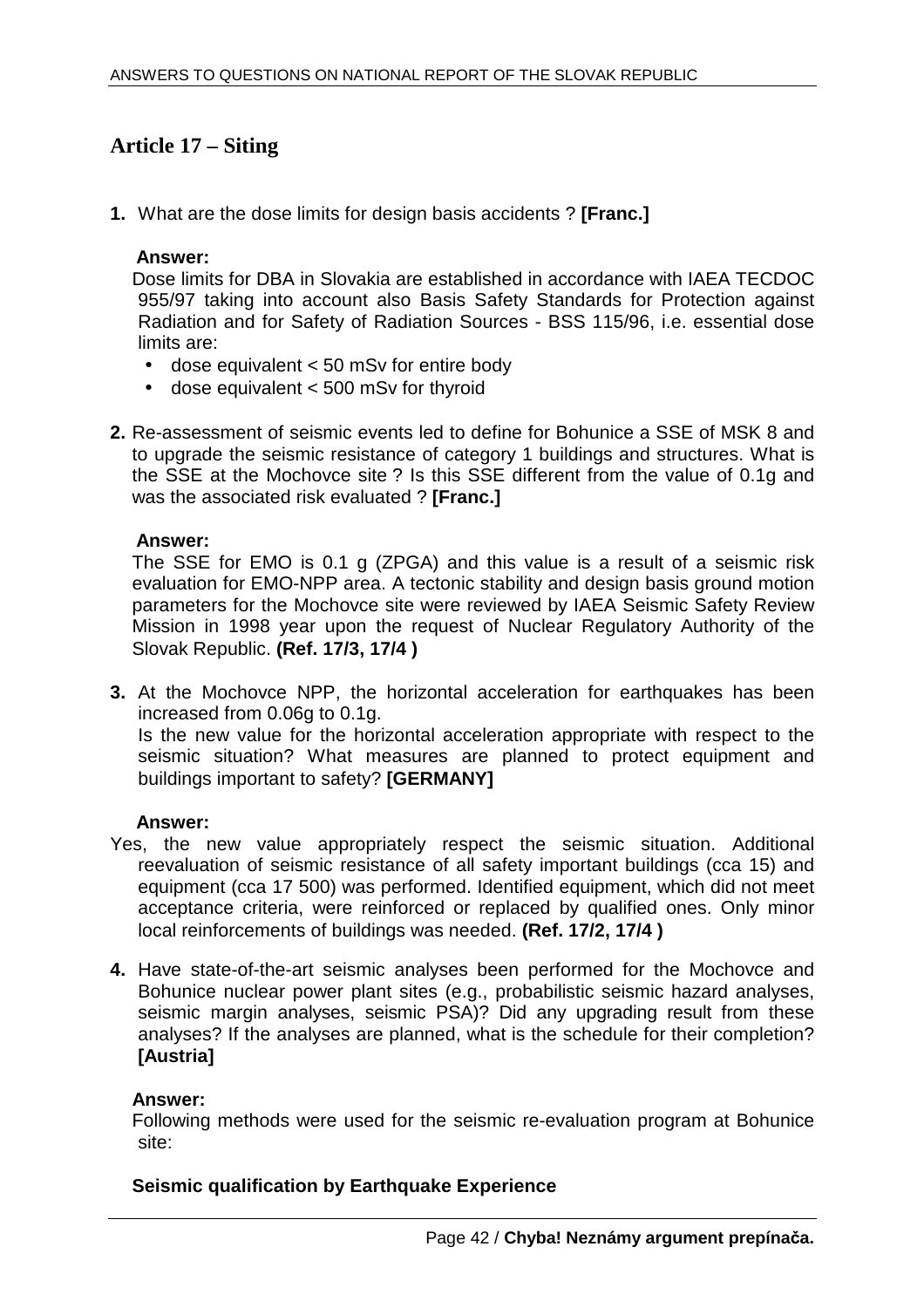The seismic experience based methodology developed by the Seismic Qualification Utility Group (SQUG) for verification of seismic adequacy of existing NPPs. This methodology is intended to complete the design basis of plants whose equipment was not seismically qualified. This methodology is applicable to generic classes of equipment. It does not cover structures or piping. A generic implementation procedure (GIP) provides detailed criteria for implementation.

## **A probabilistic safety analyses**

In the PSA method the postulated seismic event over a range of probabilities which typically range between  $10^{-3}$  to  $10^{-5}$  per year is defined as an initiating event. The SSC, which are identified by deterministic and probabilistic approach as potentially significant for safe shutdown are included in the Safe Shutdown Equipment List (SSEL). The SSEL are finished for Bohunice V-1 and V-2.

## **A seismic margin assessment (SMA)**

The seismic margin assessment method has typically been used for seismic reevaluation of existing facilities for beyond design basis earthquakes in the international community and is presented by EPRI in the NP-6041 document. This method we partially used at V-2 units.

A new comprehensive state-of-the-art probabilistic seismic hazard analysis has been performed for Bohunice site in 1996-98. The analysis has been performed in accordance with IAEA Safety Guides (1991, 1994), IAEA Technical Guidelines (1996), US NRC RG 1.165 (1997) and other relevant documents. The analysis has been performed in the following steps:

- analysis of previous estimates of the seismic hazard for Bohunice site,
- compilation of the seismological and geological databases,
- determination of attenuation,
- probabilistic computation of the uniform hazard spectrum,
- determination of Review Level Earthquake (RLE) characteristic.

The analysis was performed under supervision of the K.W. Campbell and R.D. Campbell of EQE International. It was also a subject of the IAEA Seismic Safety Review Mission to Slovakia in November 1998.

The analysis led to the proposal of the new RLE characteristic (the RLE corresponds to the SL-2 in IAEA, 1991). The RLE for the Bohunice site is characterized by

- magnitude and distance of the controlling earthquake for the 0,2 s UHS value (the UHS spectrum corresponds to the probabilistic mean 10 000-year response spectrum),
- horizontal and vertical response spectra (including the PGA value) for 5% of critical damping,
- sets of three component accelerograms, whose spectra were matched to the horizontal and vertical RLE spectra.

Following upgrades resulted from the calculations and review of the seismic demand for structures, systems and components at Bohunice V-1 units to reduce seismic vulnerabilities of equipment to a minimum:

- reinforcement of existing connections
- implement additional supports(i.e. for piping)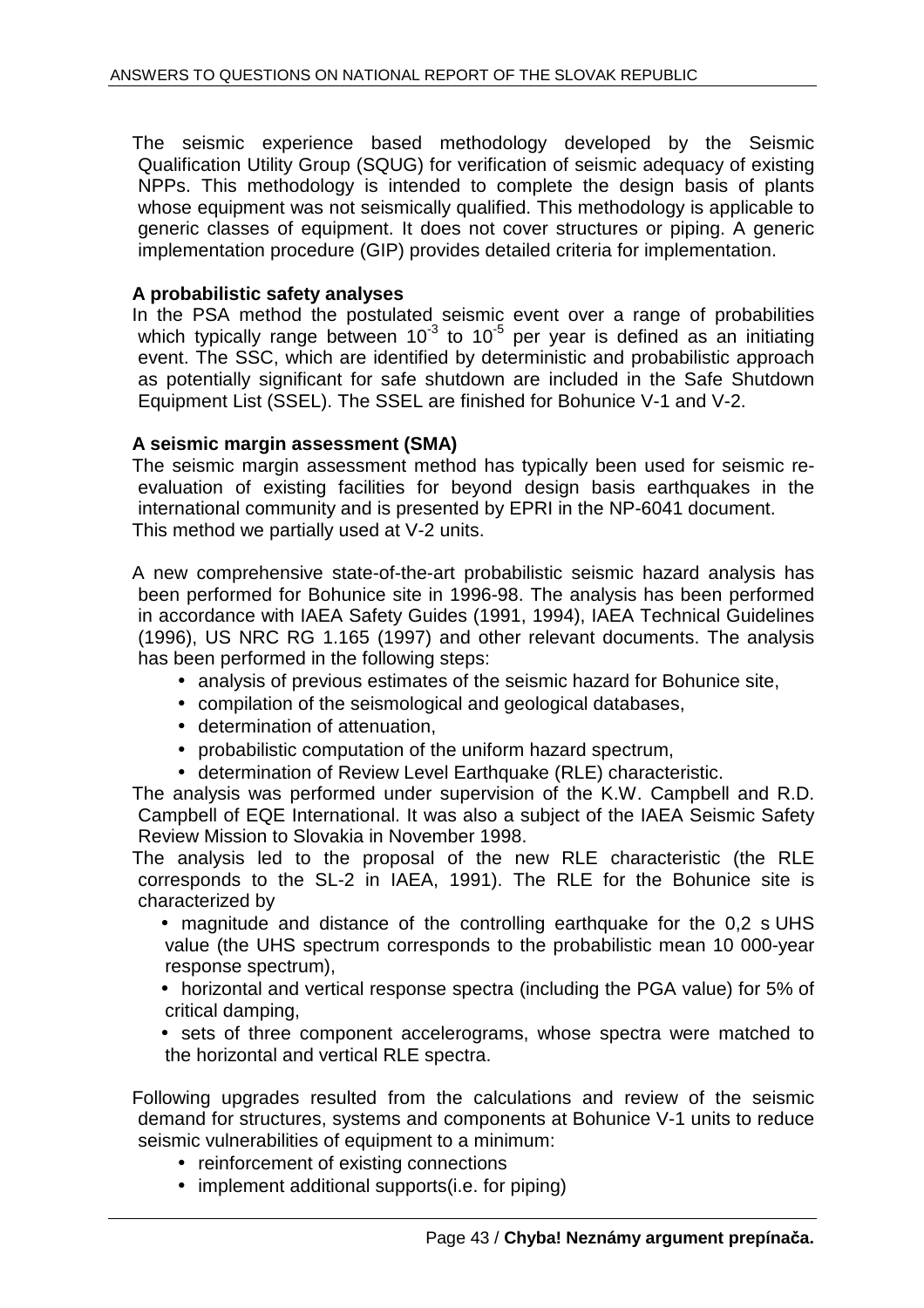- replacement of existing supports and/or anchorages
- application of corrective measures to existing support structures
- reconstruction of the main building complex, emergency pump house, dieselgenerator building, stack, brides and administration building.

For Mochovce NPP the seismic input data and seismic qualification of SSC were reevaluated.

## **Seismic input data**

Based on the new requirements from NRA (ÚJD-SR) to follow IAEA guide 50- SG-S1, rev. 1, was the input data for the EMO NPP reevaluated. Previous works, were done:

- Study Supplementary review of seismic hazard and faulting in area of interest of EMO NPP - by Dr. Simunek & CO, EGP Praha, 1992,
- Evaluation of works in the area of interest of EMO NPP by Dr. Juhasova & CO, SAV Bratislava, 1994
- Geological evaluation of EMO NPP site, Environmental and geological survey - EQUIS, 1996
- Seismological database for EMO NPP, final report (reviewed edition),- by Dr. Moczo, SAV Bratislava 1997

**The results were completed in the POSAR, chap. 2.5, made by EGP Praha**, as general designer for EMO and the main responsible organization (contractor) for siting and Basic design, and were finalized in 09/97.

The evaluation of seismic hazard was done by deterministic methodology. In frame of this work was made estimation of recurrence period of maximal potential earthquake. The comprehensive work concludes from following parts:

- completion of seismological and geological database
- reassessment of seismogeneric domains
- attenuation determination
- establishing of hazard spectrum and iRLE
- calculation of recurrence period for OBE and SSE level earthquake

The POSAR was submitted to ÚJD SR 12/97.

This works indicated increasing of SSE (SL-2) level (ZPGA) from 0.06 g to 0.1 g in horizontal direction (and 2/3 in vertical d.) with probability of such events 10-4/year. To this value was associated standard response spectra NUREG-0098 with 5% dumping. From the input data three directional accelerograms and next the new floor response spectra were calculated.

The result are demonstrated on IAEA mission in 11/98. The major results were, that **used methods and the associated results are accepted and are in accordance with international practice**. Also was recommended minor investigation for next future and alternative probabilistic calculation for better demonstration of safety margin of nuclear installation.

## **Seismic qualification of building and equipment**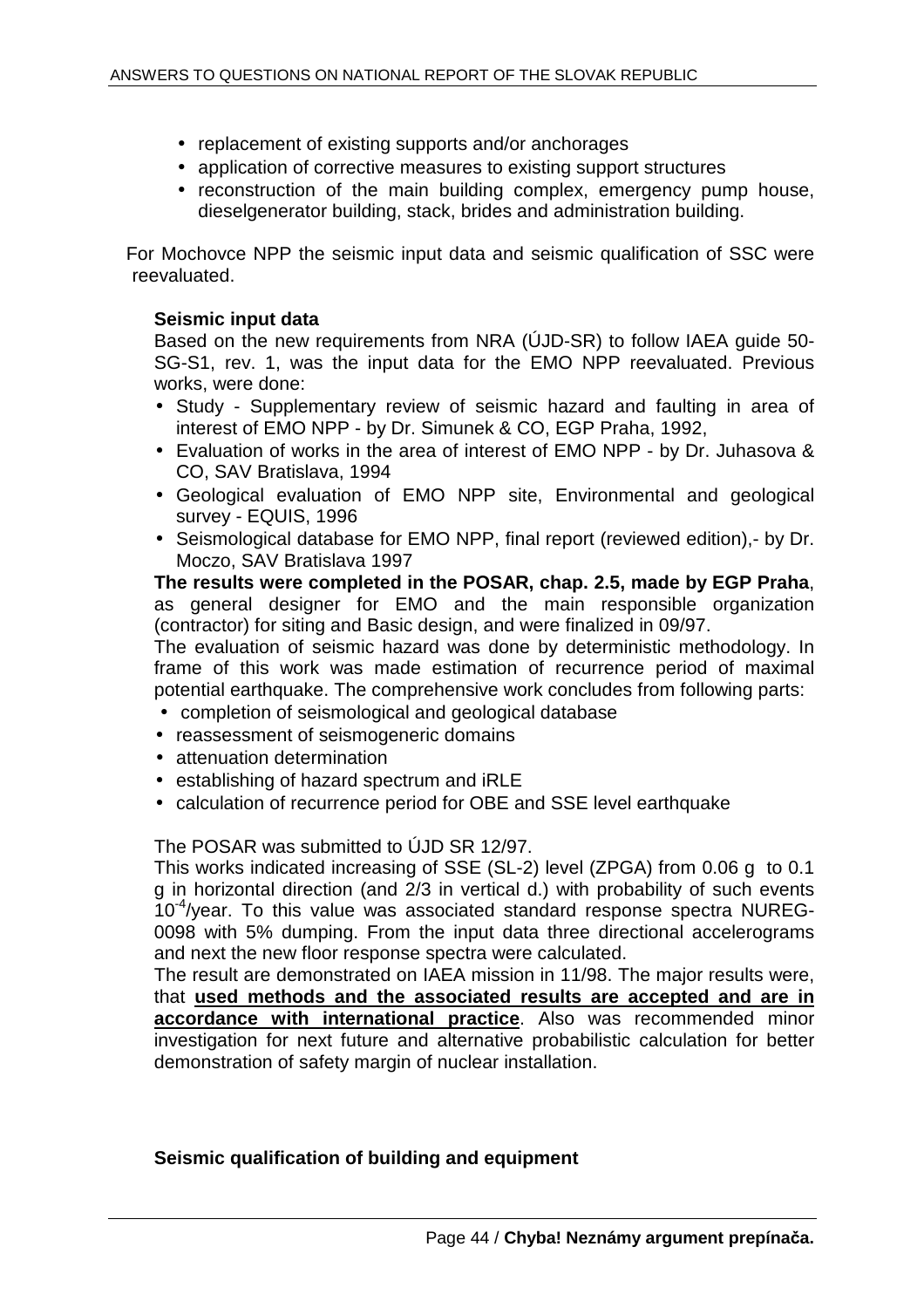According to the increasing of SSE level, in frame of "safety upgrading project", was reevaluated the seismic resistance of all buildings and equipment which are important from nuclear safety point of view.

As base for reevaluation method was used the SQUG method developed for the existing nuclear installations mainly in US and West-Europe.

Also was included a generic implementation procedure (GIP), and on the request of SE, a.s. was made in frame of technical cooperation program with IAEA basic document - "Technical guideline for seismic reevaluation of EMO NPP".

In the frame of classification was created a group of nuclear safety important equipment (so called nuclear island), and was screened the ability of withstanding against the SSE level earthquake - for shut-down, cooling-down and state in that position min 72 hours (residual heat removal).

All seismic important building were recalculated. The evaluation indicated only minor, local reinforcement in reactor building and auxiliary building and feasible reinforcement in service building. All reinforcement was completed to start up of 1 unit.

The technological part was reevaluated, and at this time (03/99) was reinforcement or replacing done to 98% for unit 1 and 70% for unit 2. All this work should be finished at the end of 1. refueling outage in unit 1, resp. start-up for unit 2. **(Ref. 6/9, 6/20, 17/2, 17/3,)**

**5.** What are the requirements for nuclear installation operators to periodically reassess external hazards and the adequacy of facility design against those hazards? Does this extend to both man-made external hazards as well as natural phenomena hazards? Which verification processes and monitoring programmes are in place for ensuring that relevant new external hazards information is brought to the attention of the regulatory body and the nuclear power plant operators on a timely basis? **[Austria]** 

## **Answer:**

Assessment of external hazards man-made and caused by natural phenomena are currently included in the OSAR NPP V-2 which follows the content and format established in US NRC guide REG.1.70. Reassessment of external hazards and adequacy of the design will be performed periodically every 10 years within the Periodic Safety Review, according to the decision of the Regulatory body from 1996. Following hazards have been analyzed in NPP V-2 OSAR :

Man induced external events:

- airplane crashes
- damage to major pipelines in the vicinity of the NPP site
- missiles in turbine hall ieopardizing containment

Natural phenomena:

- external flooding
- wind loads
- seismic events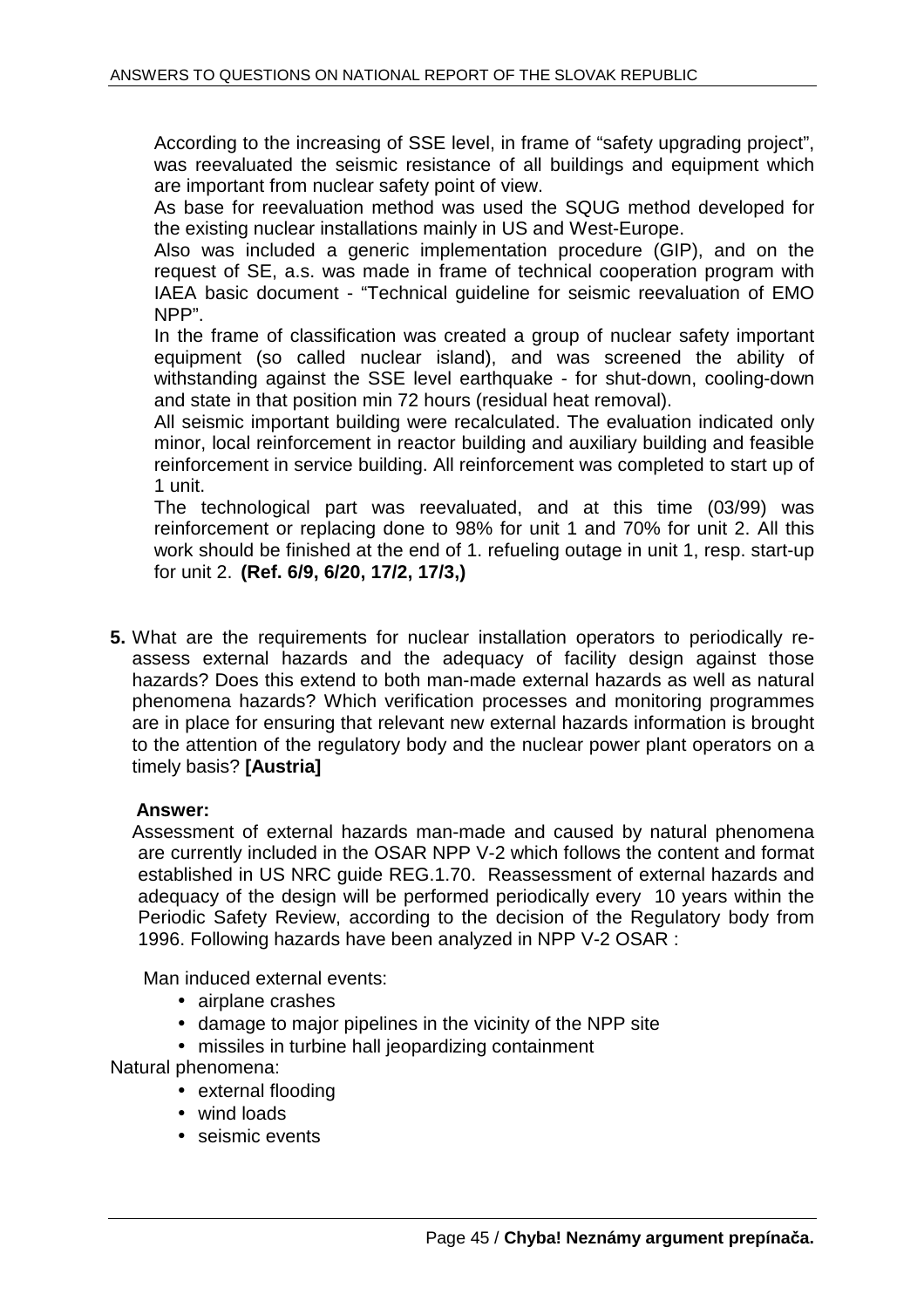New OSAR of V-1 after reconstruction is currently under development and all of the above given hazards will be included.

Evaluation of potential to man induced external events caused by new installations on-site is insured by the QA principle requiring safety assessment of all design changes, among others, also in the Department of Nuclear Safety which is responsible of maintaining and updating of OSAR. If relevant, appendix to OSAR has to be prepared within the modification process.

## **Periodical reassessment of the external hazards at Mochovce NPP**

Based on the scope of "Safety problems of VVER type reactors" (doc. IAEA SC-108) was prepared and implemented the "Safety updating project" in EMO NPP. In frame of this project was reviewed next topics:

Man induced external evens:

- aircraft crash
- shock wave from potential explosion (hydrogen, natural gas)
- missiles
- heavy load drops

and natural phenomena

- external flooding
- extreme wind loads
- extreme temperatures

All this investigations, analyses was made and their conclusion was implemented in EMO NPP nuclear installation.

As base of the analyses was adopted IAEA guide 50-SG-S11A with recurrence period  $10^{-2}$  and  $10^{-4}$ / year.

There was elaborated by EGP Praha (General designer and responsible organization for siting of NPP) the "Study of meteorological condition in area of interest for EMO NPP".

As results of this analyses some additional modifications were implemented and the results were included in the new version of the POSAR (from 1998).

The assessment will be repeated on the bases of periodical review of safety and will be reflected in relevant safety documentation (mainly in OSAR) in the recurrence period 10 year. Also, if there will be special request of ÚJD SR it can be repeated at between this term.

**(Ref.6/4, 6/20, 14/5, 17/2, 17/3 )**

**6.** Which national standards does the regulatory body apply and to which extent do these standards comply with international standards with regard to the design of nuclear installations against external hazards? **[Austria]** 

## **Answer:**

Principles (conditions) for application of regulations and standards in design of the former Czechoslovak NPP with WWER-440 units with V-213 reactor type are published in the Measure No.3/1981, Ministry of Fuels and Energy of CSSR, issued based on a resolution of the government of CSSR No.303/1979, item III/1. These principles include an extensive list of norms, standards, directives, decrees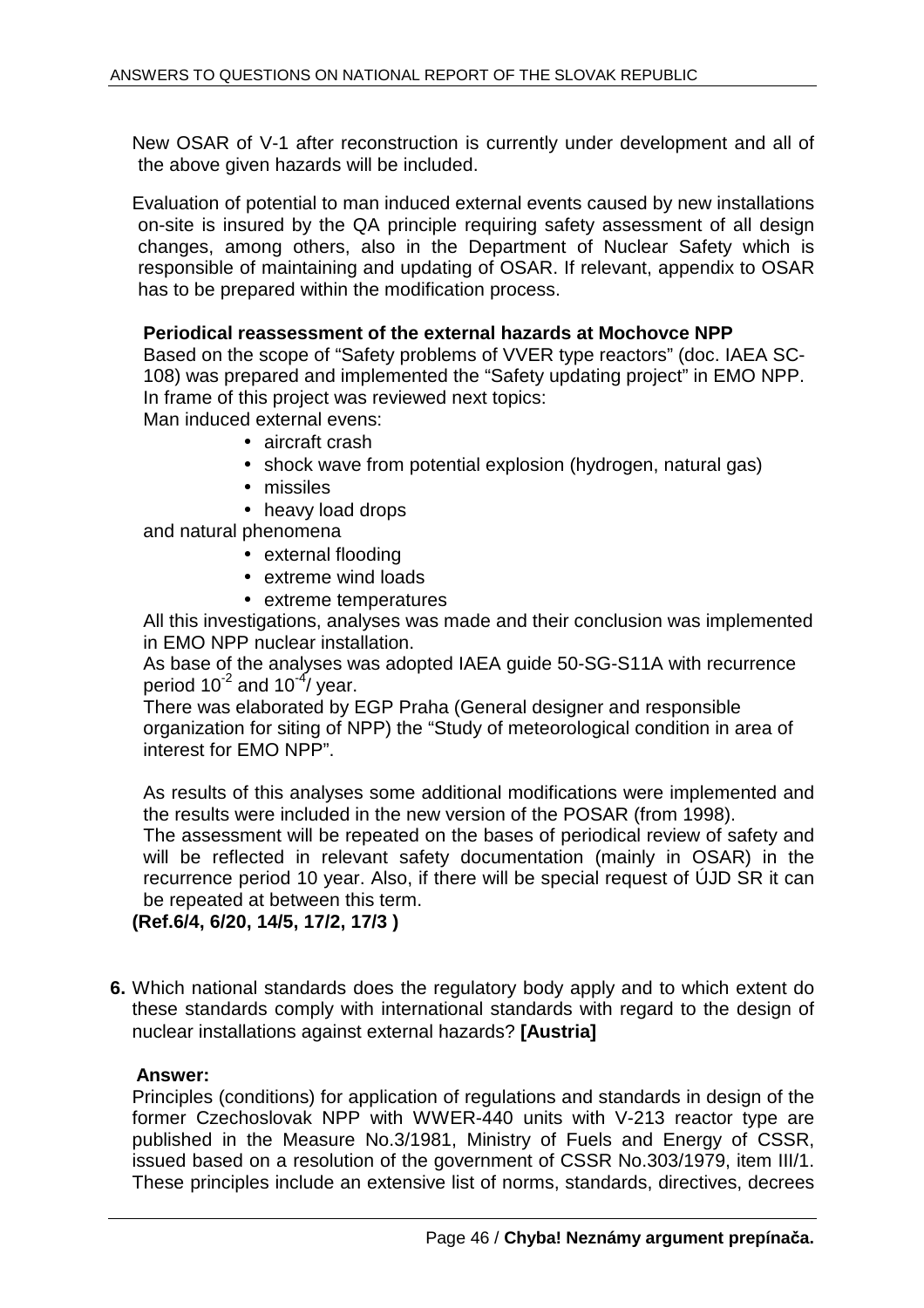(both Soviet and Czechoslovak) used in preparation of both technical and implementation projects for NPPs.

The specific list of international standards and criteria used in preparation of preoperational safety report of NPP EMO and proving nuclear safety of NPP EMO against external impacts is stated in individual sub-chapters of the pre-operational safety report of NPP EMO (sub-chapter 3.2 to 3.13):

1) Technical Guidelines for the Re-evaluation Program of Mochovce NPP (units 1-4). IAEA, Vienna, August 1995.

2) IAEA Safety Series 50-SG-S1: Earthquake and Associated Topics in Relation to Nuclear Power Siting. IAEA, Vienna, 1991

3) IAEA Safety Series 50-SG-D15: Seismic Design and Qualification for Nuclear Power Plants. IAEA, Vienna, 1992

4) Criteria for Seismic Evaluation and Potential Design Fixes for VVER Type Nuclear Power Plants. Prepared for IAEA by Stewenson and Associates, Cleveland, 1994

5) Masopust R., Podruzek J.: Requirements for re-evaluation of seismic resistance of constructions and installations of NPP EMO, unit 1 and 2. Technical report SKODA PRAHA and Stewenson and Associates, arch, c.Jc 42075Zp/Rev.4 or REP 15-95.SPH/Rev.4, Plzen, 1997

6) Resolution of CSKAE No.2/1978 on securing nuclear safety in design, permitting and realization of constructions with nuclear energy installations, CSKAE, Praha 1978

7) Decree CSKAE 436/1990 on quality assurance of selected installations from the point of nuclear safety of nuclear installations

8) IAEA Safety Guide No.50-SG-S11A, Extreme Meteorological Events in Nuclear Power Plants Siting Excluding Tropical Cyclones, Vienna 1981

9) STN 73 0035: Load on civil constructions, M.Tichy a kol.

10) Directives for calculation of break wave pnB 121/1971 VUVH Bratislava, 1972 11) ANSI/ANS 2.12: Guidelines for Combining Natural and External Man Made Hazards at Power Reactor Sites. ANSI/ANS, 1978

12) IAEA Safety Series 50-SG-S3: Atmospheric Dispersion in Nuclear Power Plant Siting. Part B; Extreme Meteorological Conditions in Nuclear Power Plant Siting. Vienna 1980

13) STN 35 0001 – Shielding of electric machines rotating

14) IAEA Safety Guide No.50-SG-D4: Protection against Internally Generated Missiles and their Secondary Effects in Nuclear Power Plants, Vienna 1980

15) IAEA Safety Guide No.50-SG-D1: Safety Function and Component Classification for BWR, PWR and PTR, Vienna, 1979

16) IAEA Code of Practice No.50-C-D: Design for Safety on Nuclear Power Plants, Vienna 1978

17) Regulatory Guide 1.115, Protection against Low-Trajectory Turbine Missiles, US NRC, Regulatory Guide, Revision 1, July 1977

18) Design of Structures for Missile Impact, Topical Report, BC-TOP-9A, Rev.2, Bechtel Power Corporation, California, September 1974.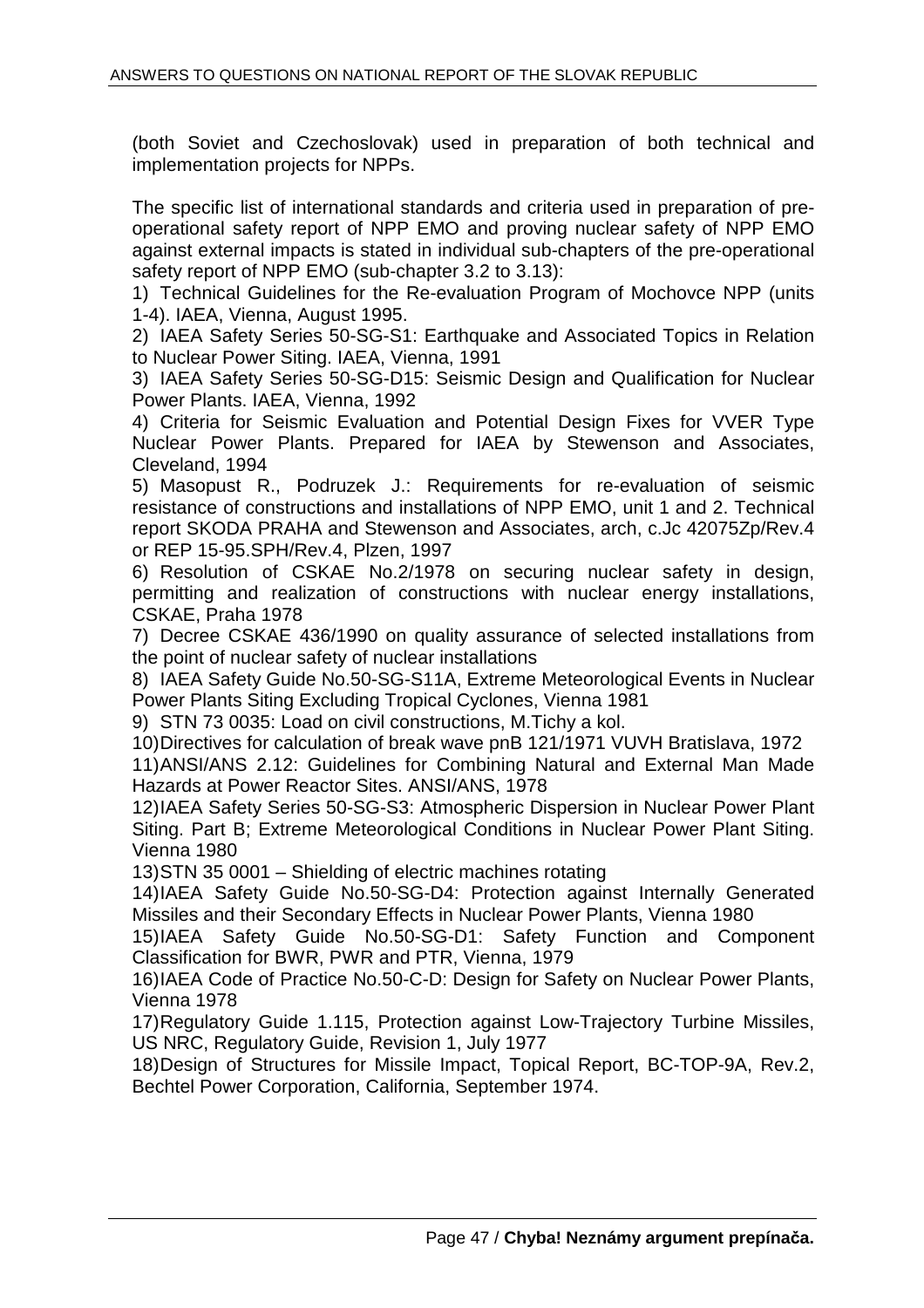## **Article 18 – Design and Construction**

**1.** With reference to defense-in-depth, prevention and mitigation of accidents, what were the design problems, and what were the main reasons underlying the modifications implemented or planned ? **[Franc.]** 

## **Answer:**

The plant upgrading program has been based on both national and international safety evaluation programs.

The improvements in the prevention of accidents are mostly focused on :

- Emergency operating and maintenance procedures and rules
- ISI and surveillance program
- fire prevention

The improvements in prevention of accidents were :

- extension of DBA (LB LOCA, MB LOCA, MSLB, Earthquake, Fire...)
- setting of preventive modification AM measures for BDBA in the EOPs including HW modifications
	- electricity power supply (devoted)
	- feed and bleed on primary and secondary sides
- improvement of redundancy or separation of safety systems
- single failure criterion application
- common mode failures elimination as practicable achievable

## **(Ref.: 18/2 )**

**2.** It is stated on p. 74 that NPPs are built according to the defence-in-depth principle. Does the CSKAE Decree No. 2/1978 On Securing of Nuclear Safety in Designing, Approving and Implementing of Constructions with Nuclear Power Installations also require compliance with such high-level safety philosophies or is the requirement to fulfil the defence-in-depth principle only indirectly given by demanding that all technical requirements have to be met (see sec. 5.2.1 of the report)? **(Nether.)** 

## **Answer:**

The decree establishes requirements for "ensurance of nuclear safety of nuclear power installations during design, approval and construction with the aim of implementing of uniform principles of state technical policy in the construction and the environmental solicitude."

- The technical requirements included to Regulation No. 2/1978 issued in 1978 are in compliance with earlier version of US 10 CFR Part 50 App. A. The principles of defense in- depth were published by IAEA later when the INSAG-3 report was elaborated. The principles of defense in-depth are implicitly covered by the technical requirements included in the above mentioned regulation. **(Ref.: 18/1 )**
- **3.** As mentioned above, it is stated that nuclear reactors in Slovakia are built according to the principle of defence-in-depth (p. 74). A corollary is that they must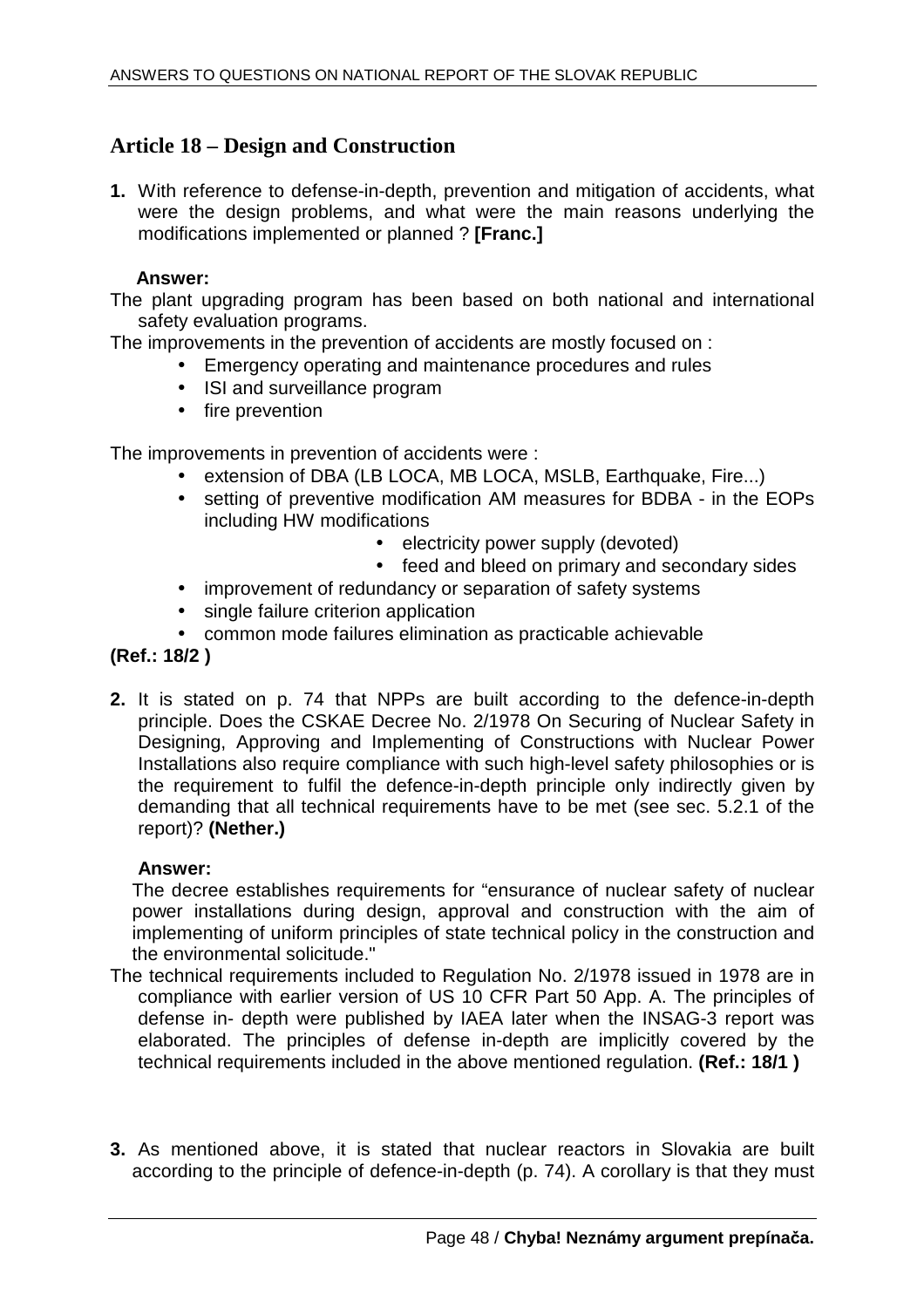satisfy the multi-barrier principle (see e.g. IAEA Code on Design). Although important improvements have been made on the leaktightness of the confinement of the VVER 230-type (p. 21), a leakage rate of still more than 50% per 24 hrs. conflicts with the multi-barrier principle and, hence, with the defence-in-depth principle. In this sense, there appears to be no full compliance with Art. 18.

 What method has been used to calculate the source term (the release to the environment) from design basis events (e.g. USNRC Reg. Guide 1.3 or 1.4, German methods)? **(Nether.)** 

## **Answer:**

 Review and assessment of design of WWER 440/V-230 reactor type accomplished by experts nominated by IAEA in the frame of Extrabudgetary Project were based on defence-in-depth safety philosophy. Defence-in-depth approach was directly included in the clasification criteria (see IAEATECDOC 640).

Safety upgrading program for Bohunice V-1 Units reflects all of TECDOC 640 recommendations and in many aspects goes beyond usual way of addressing of safety issues and even beyond recommendations of TECDOC 640.

The limiting cases for source term are the LOCAs. For these events by accident analyses codes (RELAP-5, TRAC or CATHARE) the fuel cladding temperatures and pressures in primary circuit are calculated which serve as an input values for fuel damage prediction (codes FEMBUL-2, DEFOS-A). Based on the predicted failed fuel amount the release term is determined to the coolant. Due to the fact that fuel temperatures during this accident are less or equal ones during normal operation the released activity to the coolant is taken as the gap + plenum inventory in the failed fuel on the end of the fuel cycle.

The release ratios to the environment are calculated as ratio of fission product + corrosion products contained in the released air or steam to the mass of these substances (air, steam) contained in containment.

Radioactive iodine release is assumed in three forms - aerosols (90 %), organic (7 %) and elementary form (3 %).

The source term for Beyond Design Basis Accident (guillotine rupture of the cold leg of the main circulation line,  $2 \times \Phi 500$  mm) has also been calculated in accordance with the methodology described above and is described in the Preliminary Safety Analyses Report.

**4.** How is an easily manageable operation with regard to the human factor aspects guaranteed? The last sentence of sec. 5.2.1 reads: "The human factor is only considered with respect to activities outside of the nuclear installation". What does this mean? Please explain how ergonomic principles, man-machine aspects, etc., are recognised in the control room design. **(Nether.)** 

## **Answer:**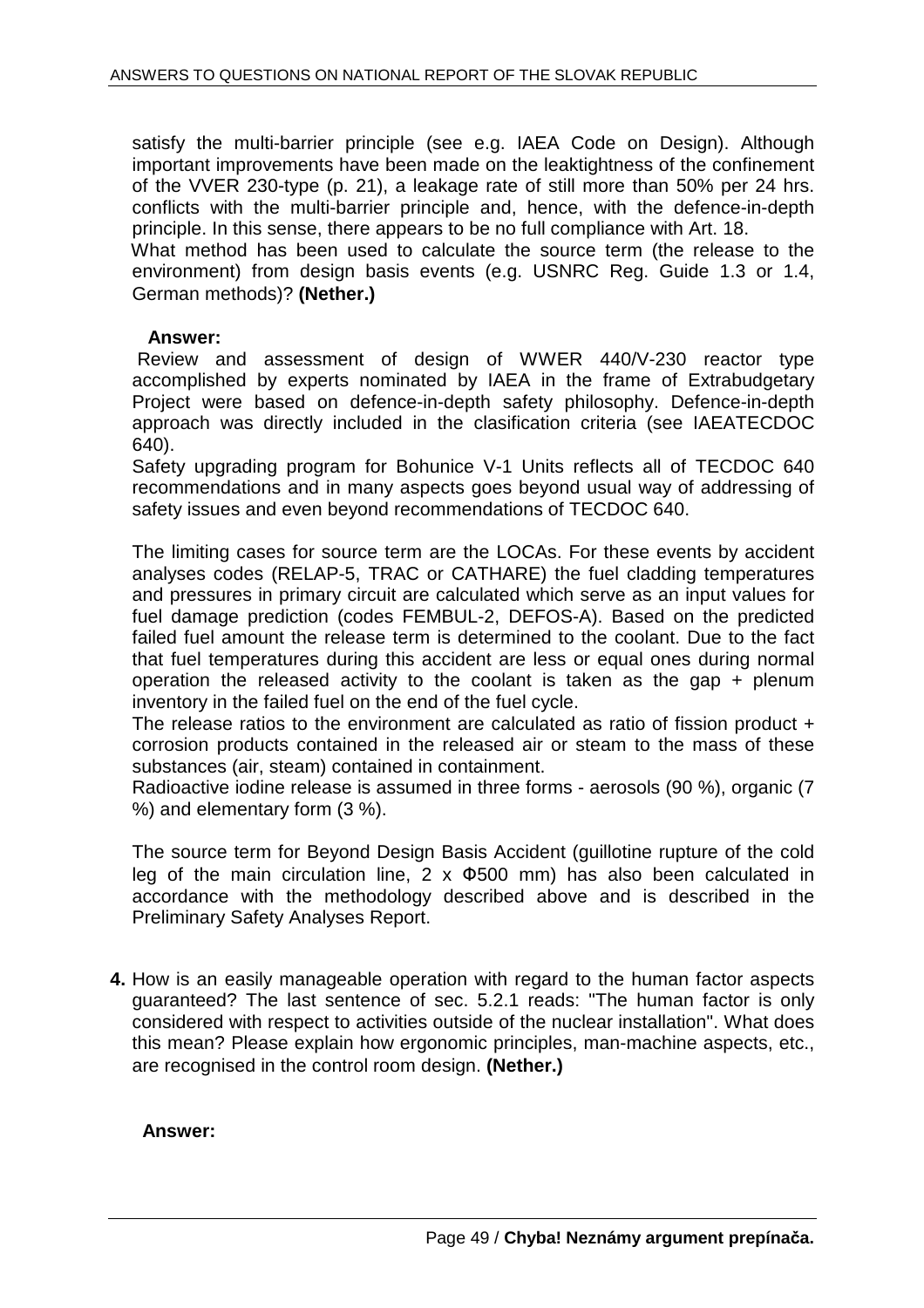There is a mistake in the sentence "The human factor is only considered...". Right wording should be "The human factor is also considered..." and safety re-assessment and development of upgrading program for MCR were meant.

 Human factors had been considered at the initial stages of the reconstruction project and throughout the design process to assure that the functions allocated to the operator[s) and maintainer(s) can be successfully accomplished to meet the safety system design goals. Adequate administrative controls and security are being provided to prevent unauthorised changes from being introduced through a human-machine interface (e.g. authorisation to open cabinets, use of keylock controls, restriction on vital area access, etc.). Administrative controls and design features have been specifically addressed as for software access in addition to typical equipment access provisions. The aim of all of these provisions is to

minimise the possibility of system (especially safety systems) failure due to human error, or due to unauthorised entries or alterations of the system through a maintenance, test, or configuration interfaces. These types of failures are also considered in the failure analysis.

Safety review and upgrading of the main (MCR) and emergency control room (ECR) have been performed in compliance with requirements and criteria of international standards as IEC 964, IEC 965, IEC 1227 as well as in accordance with standards of technology supplier country (KTA 3904) following the principle "in compliance as far as reasonably achievable".

Design features, requirements and criteria of these standards contain both human-machine interface and ergonomic principles and aspects.

## **(Ref.: 12/6, 12/1 )**

**5.** Which additional safety analyses have been performed to reflect the ongoing process of design changes and facility upgrading measures? **[Austria]** 

## **Answer:**

## **Bohunice V-1 units**:

Safety upgrading of V-1 units has been supported by a large number of safety analyses performed in all stages of the project life: Basic engineering, preparation and licensing of "small reconstruction" as well as "gradual reconstruction" programs. To support basic design of the gradual reconstruction, LOCA and non-LOCA analyses were done by Siemens. To verify correctness of detail design of safety systems, new safety analyses were developed in 1998 by independent company Energoprojekt Sofia. Many other partial safety analyses have been done during preparation of the reconstruction.

All decisions on design changes have been based on evaluation of contribution to safety in deterministic and probabilistic areas. Any change to original design presented to Regulatory body within the licensing procedure had to be supported by safety evaluation and modification of specific part of the OSAR and Limits and Conditions included. Reconstruction have resulted in substantial revising of OSAR (status after small reconstruction) and currently a completely new OSAR is being produced by consortium Siemens-VÚJE, in compliance with US NRC Reg. guide 1.70 and IAEA guide EBP-WWER-01. Additional analyses dealing with severe accidents, accidents in shut-down modes (EBP-WWER-09) and PTS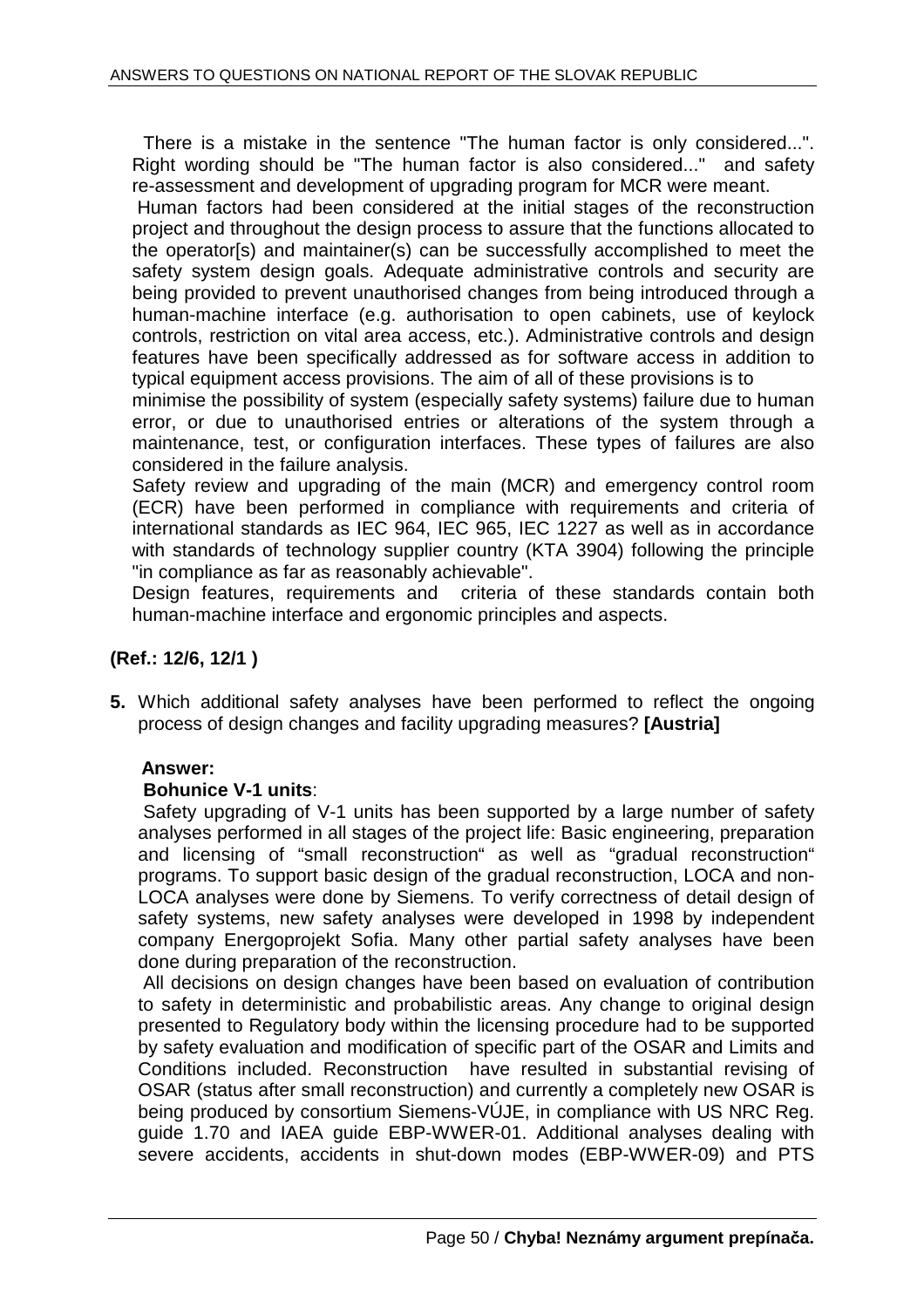analyses (EBP-WWER-08), which are not required in the US NRC document will be attached.

Examples of areas extensively analyzed:

- completely new design of ECCS
- new logic and signals in the reactor protection system
- improved design of Accident localization system

## **Bohunice V-2 units:**

Project of safety upgrading of V-2 units is currently under development. All design modifications in project will be supplemented by new safety analyses, new database and specific safety analyses will be performed in support most important design changes.

**6.** Have the codes used for these new analyses also been modified? **[Austria]** 

## **Answer:**

- The thermohydraulic codes used for safety analyses are being updated continuously by the contractor organisations within their own development and QA program. In general, all organisations working for EBO use latest or recent versions of codes. VUJE as main engineering support company even participates in development programs of codes, like CAMP for RELAP5 and takes part in all engineering projects supported by IAEA. Based on the decision of the Regulatory body from 1996 the information, validation and verification of codes used for analyses in OSAR has to be included into OSAR. Quality of codes available is an important factor in decision process in the frame of contracting of safety analyses.
- In the frame of safety upgrading of V-1 NPP new models have been developed for RELAP5 and MAAP4/VVER codes. In general, the quality of software used for safety analyses of NPPs V-1 and V-2 is very good and quite comparable with the situation in western Europe and USA.
- **7.** How is the need for improvement decided upon? **[Austria]**

## **Answer:**

 The safety of the **Bohunice V-1 plant** has been evaluated extensively by various organizations, including (Czecho-)Slovak and international bodies and missions, against western and international safety standards. These evaluations resulted in a number of requirements and recommendations for the enhancement of the safety of the plant.

The former CSKAE (Czechoslovak Atomic Energy Commission) in its decision No. 5/1991 extracted from these requirements and recommendations those improvements in safety that had to be implemented in the two stages of the reconstruction of the plant. The first stage, the so-called small reconstruction brought the improvements (81 + 14 short term backfitting measures) necessary to continue of plant operation. The small reconstruction was completed in 1994.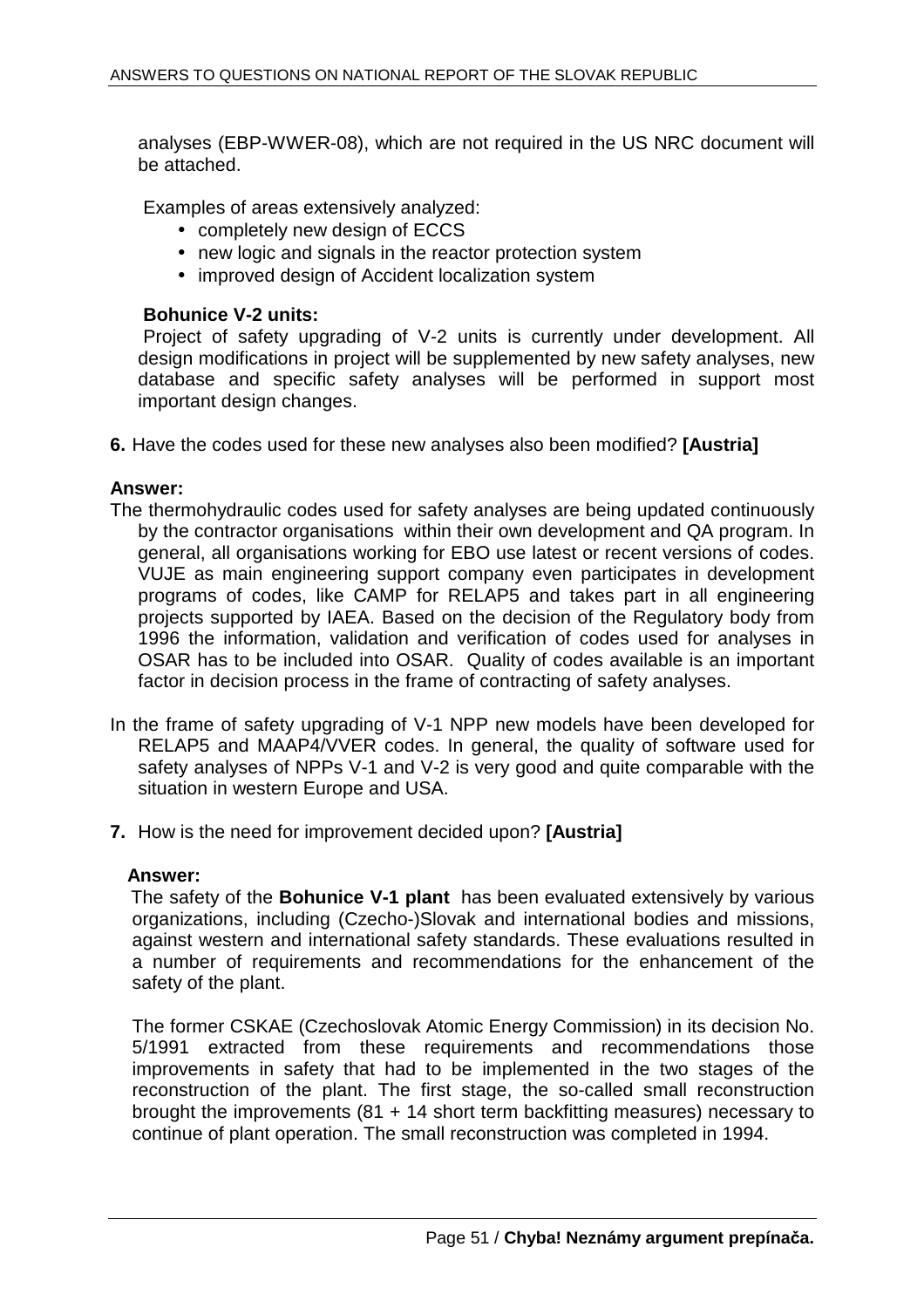The second stage ( so-called gradual reconstruction) , required by UJD SR´s decision No. 1/1994 planned for the period of 1996-2000, has brought further essential safety improvements allowing the continuation of plant operation.

At present, a project of modernisation and safety enhancement of the **Bohunice V-2 plant** is being developed. This is based on results of safety re-assessment after ten years of operation, as well on extensive evaluation of the plant safety carried out by various national and international companies and missions. Decision on safety enhancement has been made and codified in UJD SR decision No. 4/1996.

Regarding the **Mochovce NPP** the operator accepted all the recommendations and measures for the plant safety enhancement, specified by a number of international missions, mainly in IAEA and RISKAUDIT recommendations. Most of the recommendations and safety measures have been implemented so far. The rest of them is requested for implementation in ÚJD SR decision No. 318/1998 as a condition to the operating licence.

Some sources for safety upgrading programs are listed in Annex 6.3 of the National Report.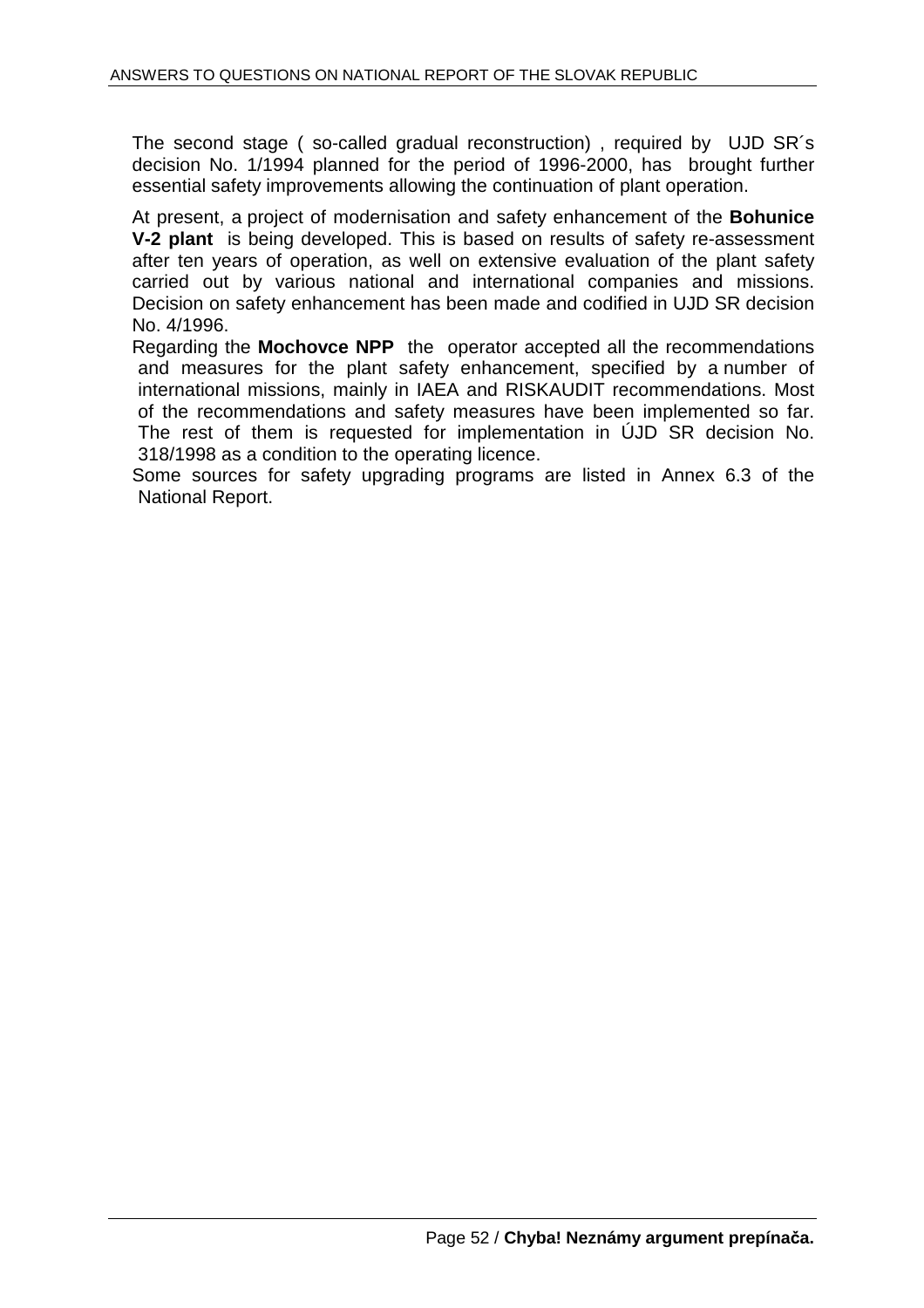## **Article 19 – Operation**

**1.** Is there in the Operation limits and conditions (OLC) document which is part of the Safety report, the Reactor Coolant System Heatup and Cooldown Limitations rates? If yes, which are the highest allowable rates (°C/hour)? **[Croatia]** 

## **Answer:**

Operational limits and conditions are a part of the Operational Safety Analysis Report. The limitations of the primary coolant temperature changes for normal operation are following:

- temperature increase less than 20 °C/hour
- temperature decrease less than 30 °C/hour
- **2.** This section enumerates the different tasks (14) of the technical support and safety units that are parts of the licensee's organisational divisions. Task n° XIII is related to the organisation and co-ordination of liaisons of the divisions with the Regulatory Body in the field of nuclear and technical safety. Which of the above tasks relevant to safety require the approval of the Regulatory Body when the plant is in commercial operation (after issuing the licence) according to the Act of the National Council of the Slovak Republic No 130/1998 ? **[Franc.]**

## **Answer:**

Following tasks relevant to safety are subjects of regulatory body approval in accordance with the Act No.130/1998 when the plant is in commercial operation:

- Item I Regulatory requirements on radiation safety are not explicitly covered by Act 130/1998 since this competence belongs to Ministry of the health. However, radiation safety is also covered by §20 Nuclear Safety of the act 130l1998.
- Item IV Procedures for normal and emergency situations (OP and EOP) are submitted to UJD for review. This is covered in §15 section 2 of the Act 130/1998. UJD can also impose the licensee to make modifications or improvements in content and format of OPs and EOPs.
- Item V Regulatory requirements on supervision over the nuclear safety in nuclear installations is covered by §32 of the Act 130/1998. Modifications to be carried out at nuclear installation are subject of regulatory body approval according to  $\S$  20 section 5 of the Act 130/1998.
- Item VI Regulatory requirements on Event analysis and experience feedback are covered by §24 of the Act 130I1998.
- Item VIII Regulatory requirements on Surveillance testing of safety and safety related systems are covered by §20 section 9 of the Act 130l1998.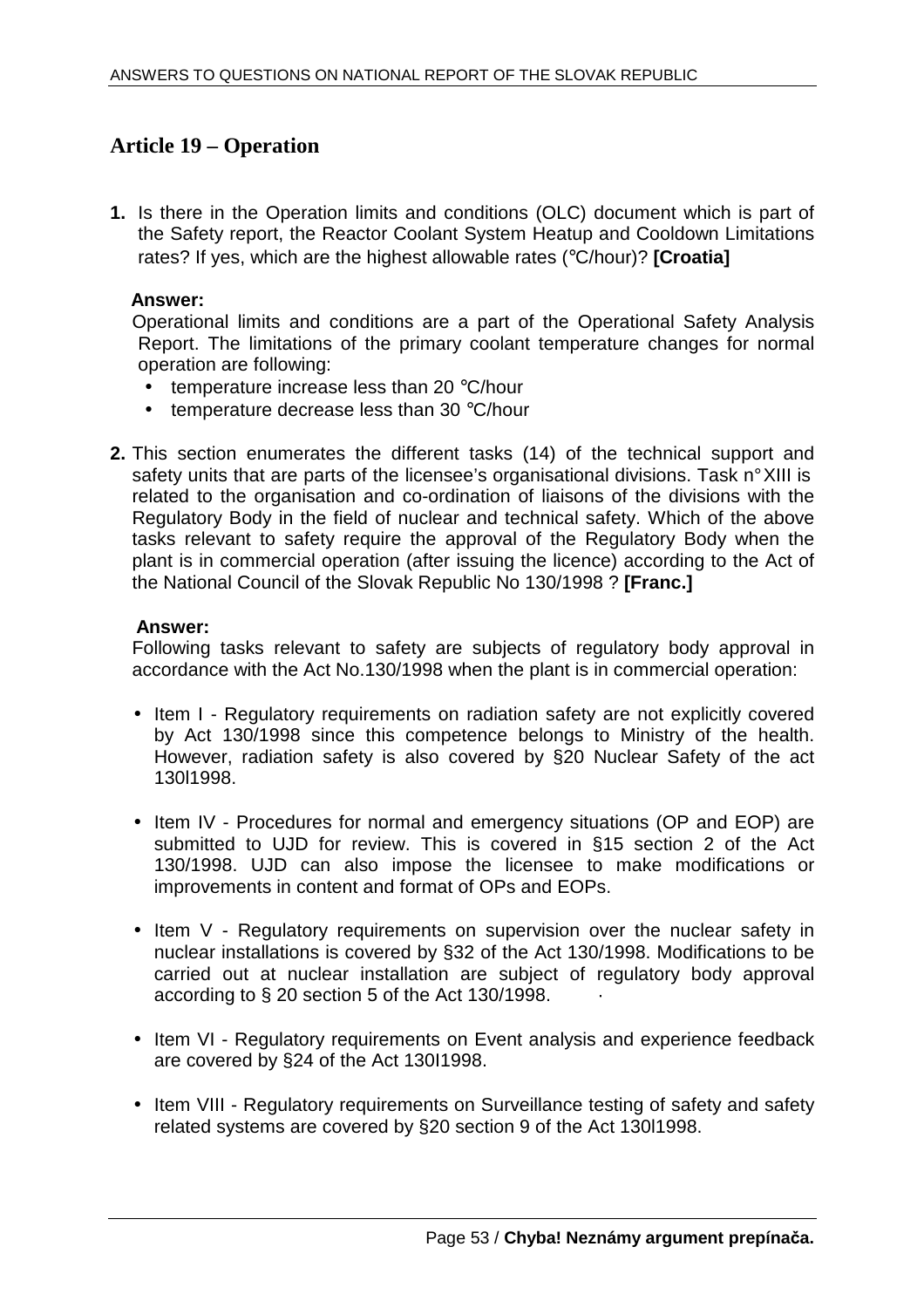- Item IX Regulatory requirements on safeguards are covered by §12 of the Act 130/1998. Regulatory requirements on fuel cycle, calculation of the core and regulatory supervision are covered by §15 of the Act 130/1998.
- Item XIV Regulatory requirements on Emergency planning e.g. management and organisation are covered by § 25 of the Act 130l1998.
- **3.** Information would be appreciated on the safety classification of radioactive wastes for disposal and on the corresponding criteria. **[Franc.]**

## **Answer:**

There is no classification system of radioactive wastes in regulatory documentation so far and regulatory requirements in the Slovak Republic follow the classification system proposed by the IAEA.

 The classification system for radioactive wastes is proposed in the new ÚJD SR regulation prepared as a respective regulation to the new atomic act. According to this classification radioactive wastes are divided into 3 categories - very low level, Iow and intermediate level and high level wastes. The category of low and intermediate level wastes is further divided into 3 subcategories.

 The low and intermediate wastes will be disposed of in a near surface disposal facility located near Mochovce NPP. The acceptance criteria were derived on the basis of safety analyses assessing the normal and intruder scenarios of radionuclides transport to the individual of critical group. The proposed criteria includes the activity concentration for 19 radionuclides.

**4.** Do sub-contractors who operate waste disposal systems have a specific license? **[Franc.]** 

## **Answer:**

The near surface disposal facility for radwaste according to Act No. 130/1998 is an nuclear installation and for its siting, construction and operation specific licence is required. The radwaste disposal facility will be operated by Slovenské elektrárne, a.s. company - branch SE-VYZ.

**5.** How are the Symptom Oriented Emergency Procedures developed in cooperation with Westinghouse being validated? **[Brazil]** 

## **Answer:**

- In the first stage of contract preparation the applicability of Westinghouse generic analyses for V-213 NPP has been assessed based on a set of representative analyses. The result was that most of the strategies in Westinghouse EOPs can be applied in V-213 EOPs. Individual strategy changes have been supported by specific analyses performed concurrently with the development of EOPs.
- After finalizing the EOP a two phase validation process is in place. Validation of EOP package was performed in cooperation with Westinghouse and was in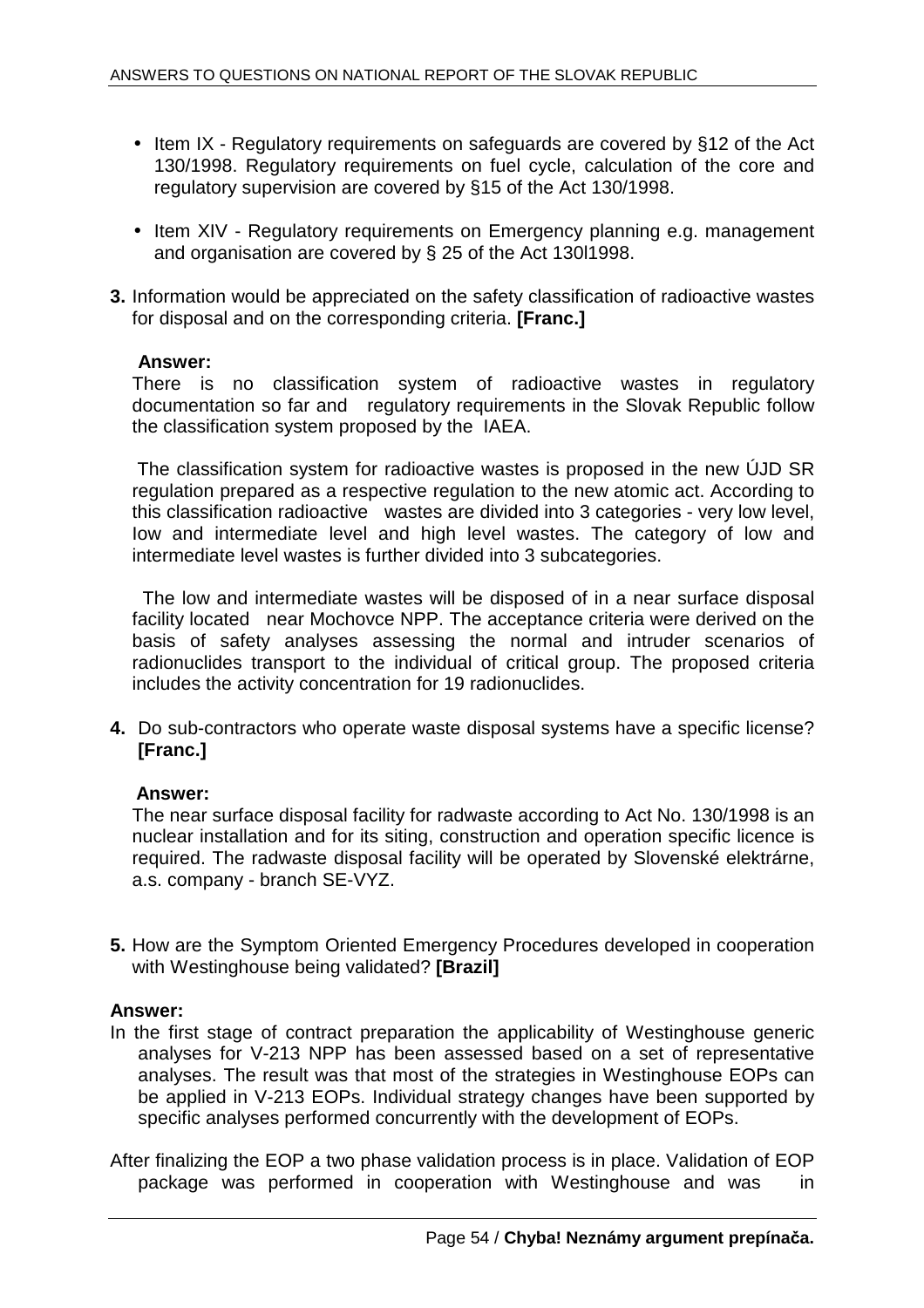compliance with guideline INPO 83/006. Validation program was split in two phases:

- a) validation in Full Scope Simulator (FSS) in Trnava (36 scenario ) with plant staff from Bohunice and Dukovany was successfully completed in 11/97, findings have been already resolved and EOPs revised
- b) validation of strategies that could not be validated on the full scope simulator (because of extreme parameters and FSS limitation) will be validated using Multifunctional Simulator (MFS) developed in the frame of PHARE project. This part of validation would be performed in 1999 in Dukovany.

At SE-EMO the EOPs were validated on a full scope simulator at NPP Mochovce with the participation of WESE experts. Validation was made with the participation of two MCR crews in October 1998. **(Ref.: 19/9)**

**6.** The US NRC requirements for Operation Limits and Condition (OLC) are based on the existence of Standard Technical Specifications for the various suppliers. How were this Technical Specifications adapted to WWER-type reactors? Are the OLC for V-2 plant available for the public? **[Brazil]** 

## **Answer:**

Operation Limits and Conditions for Bohunice units were developed in 3 phases:

- Phase 1 based on different information sources (design documentation, procedures, Preliminary Analysis, general safety requirements of Russian origin). OLC for NPP V-1 were developed in the frame of plant licensing.
- Phase 2 new format and structure of OLC were adopted, using US NRC Standard Technical Specifications for Westinghouse NPPs as a format and content template. Within NPP V-2 licensing OLC requirements were collected from design documentation, Preliminary Safety Analysis Report of V-2, OLC for V-1, general safety requirements and procedures. Czechoslovak General Constructor (SKODA Plzen) was responsible for this development.

Phase 3 - OLC for NPP V-1 were updated to structure and format of V-2 OLC

Upgrading of OLC:

- Development of bases for OLC was a state funded R&D project coordinated by VUJE Trnava and some of the technical specifications were qualitatively justified. Currently a new project for OLC improvement (wording, logic, comprehensiveness, unambigousness, ..) and justification (development of deterministic and probabilistic bases) is underway for NPP V-2.
- OLC for the Unit 1 in Mochovce were prepared by the general supplier ŠKODA Praha. They are part of the SAR and they are based on the design of units VVER 440.

OLC are available for the public. **(Ref. 19/10, 19/7, 19/12,)**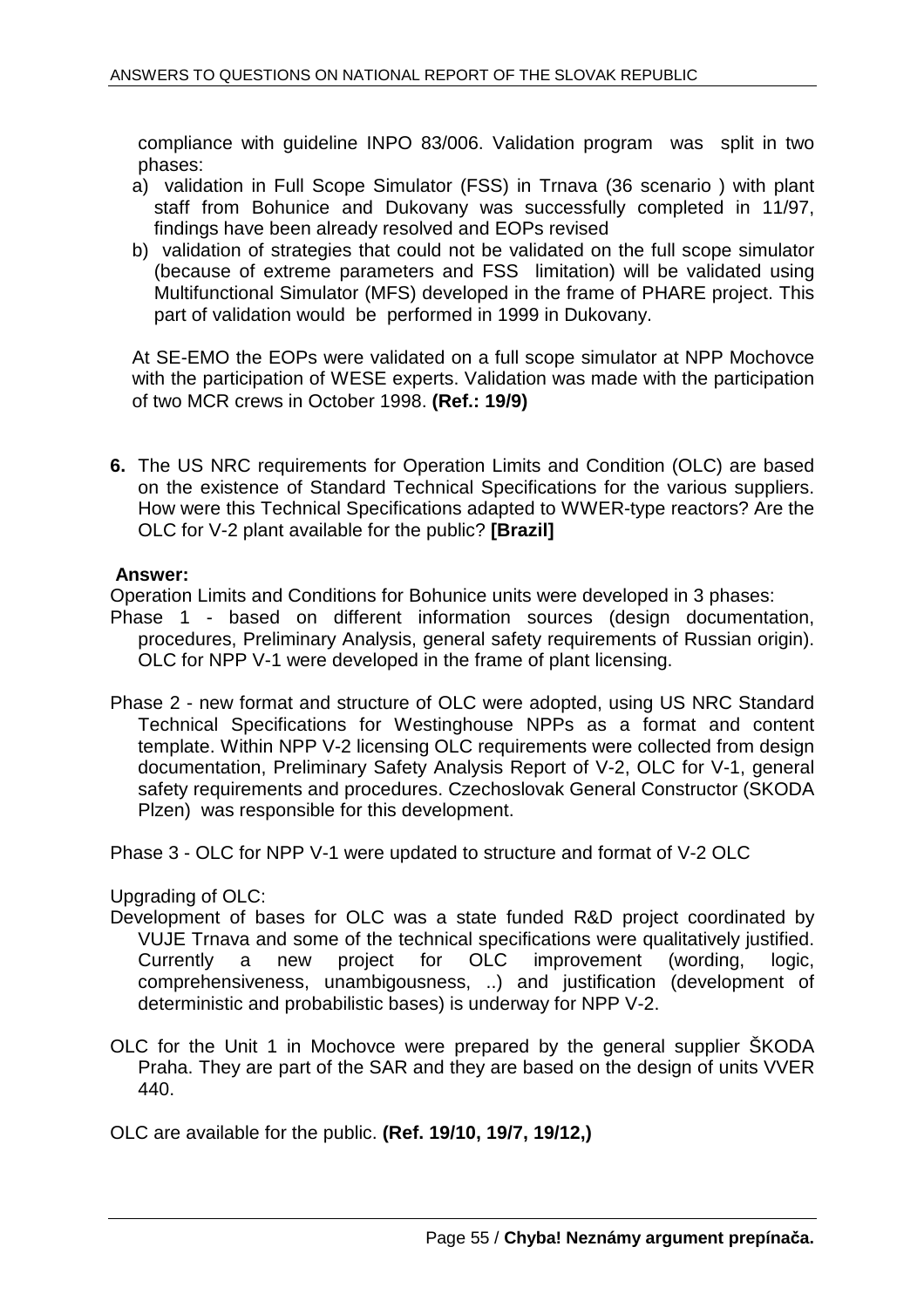**7.** It seems that the OLC uses the definition of "Modes" of operation (as in the US NRC Reg guide 1.70). How many modes of operation are defined for V-2 plants, considering the possibilities of operation with one or 2 isolated loops? **[Brazil]** 

## **Answer:**

- In the OLC seven modes of operation are defined but there is no link to the status of loops. The OLC in principle does not prohibit operation with one or two non.operated loops. For operation in the mode 1 (power > 2% of nominal power) the maximum allowed power level is limited by number of operating loops.
- Major difference in definition of operating modes used in Slovakia from mentioned US NRC RG is the mode No 7 additionally used in Slovakia. This covers plant conditions with reactor without fuel. It reflects RPV ISI Program with 4 years periodicity when all fuel is discharged from reactor.

**(Ref. 19/10, 19/6, 19/12 )**

**8.** Please clarify the role of the "Nuclear Safety Committee" mentioned in the text. Is there one or more committees? What is the composition? **[Brazil]** 

## **Answer:**

The Nuclear Safety Committee of SE is an advisory body for the Board of Directors of SE, which assesses and proposes solutions for generic safety issues of nuclear installations of SE. The Committee is composed of members from the top management of the joint stock company Slovenské elektrárne, and its subsidiaries operating nuclear power installations, further representatives WANO, universities and research institutes dealing with use of nuclear energy and experts in Slovak Republic.

The idea of establishment of this committee originates from 1995 when the Nuclear Safety Committee was established at NPP Bohunice as an advisory body for the power plant manager. This committee started to work in 1996. Similar committees are constituted and are working also at other subsidiaries of SE operating nuclear installations – at NPP Mochovce and also at the plant for Decommissioning of nuclear installations, radwaste and spent fuel management in Bohunice.

The role of these committees is to monitor the global development in the area of safety of nuclear installations and to propose strategic procedures and solutions for application at nuclear installations of SE, in compliance with the European standard and safety standards of the IAEA in Vienna. It also regularly assesses the status of nuclear safety of nuclear installations of SE and proposes necessary measures for permanent sustainability and improvement of its level.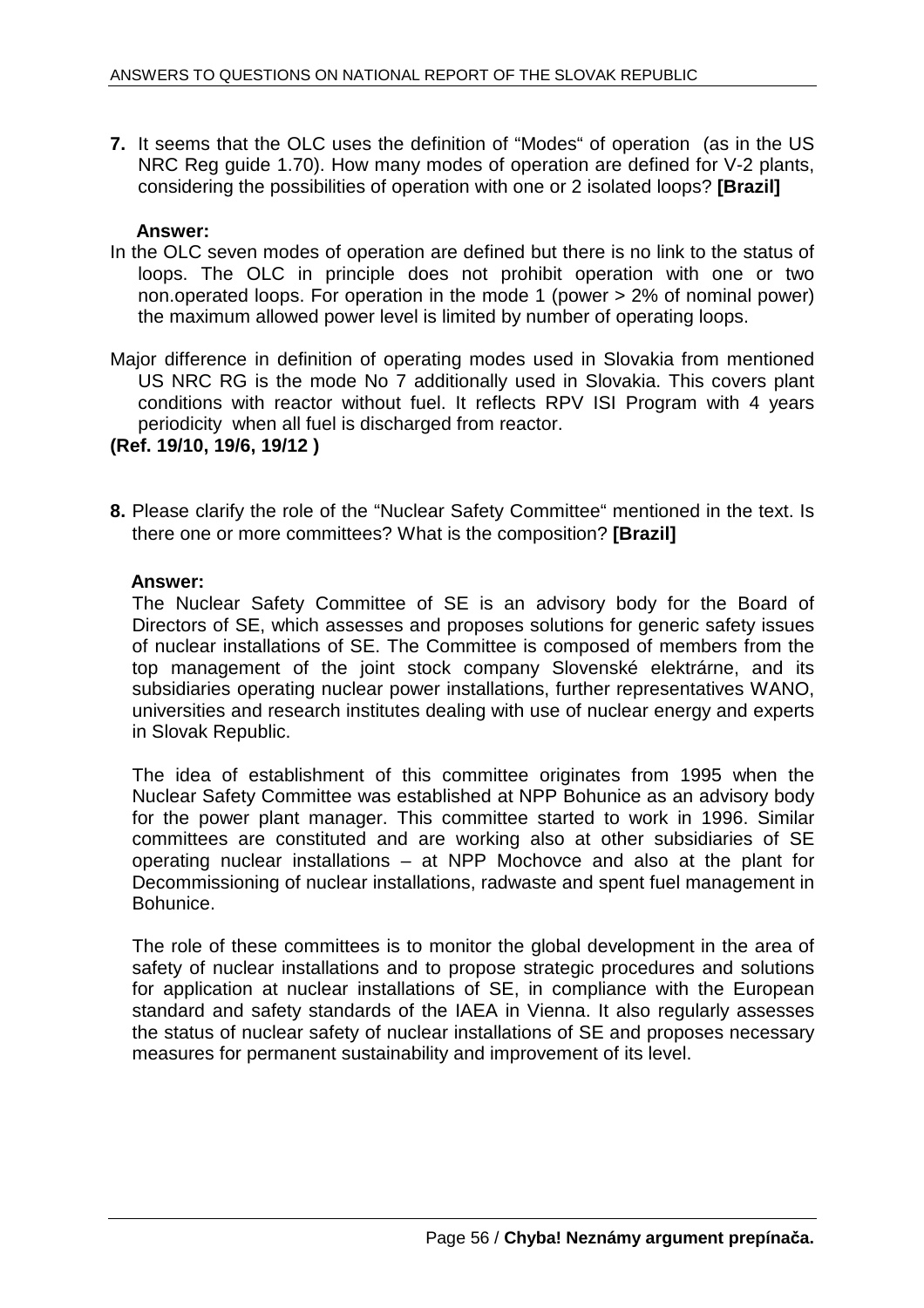

NSC - Nuclear Safety Committee TC - Technical Committee

**9.** When will the advanced emergency operational procedures (EOPs), e.g., symptom based EOPs, be implemented at nuclear power plants? **[Austria]** 

## **Answer:**

Project of EOP development and implementation at V-2 units was split into following phases:

- Emergency Operating Guidelines Development
- Transformation Emergency Operating Guidelines to Procedures
- EOP Verification
- EOP Validation
- Personnel Training

Phases of EOP development , verification, validation on Full Scope Simulator (FSS) were completed. The guidelines, which were not validated yet, because of limitation of FSS simulation, would be validated during second phase of validation on Multifunction Simulator (MFS) in May 1999 in Dukovany. Process of personnel training started in1996 and will be finished in June 1999. After validation on MFS the EOP licensing and approval process will be started so that EOP should be implemented on 3-rd an 4-th unit of Bohunice NPP after refueling in Unit No. 3 in September 1999.

Symptom based Function Restoration Procedures have been implemented at unit 1 and 2 in 1993.

Symptom based EOPs will be implemented at NPP Mochovce on the 1. Unit from the 2. fuel cycle, on the Unit 2. from the commissioning.

**10.**In 1998 the new operational limits and conditions for the Unit V-1 of Bohunice NPP were introduced. (in the format of the Westinghouse firm). What are the differences from the ones acting before? **[Ukr.]** 

## **Answer:**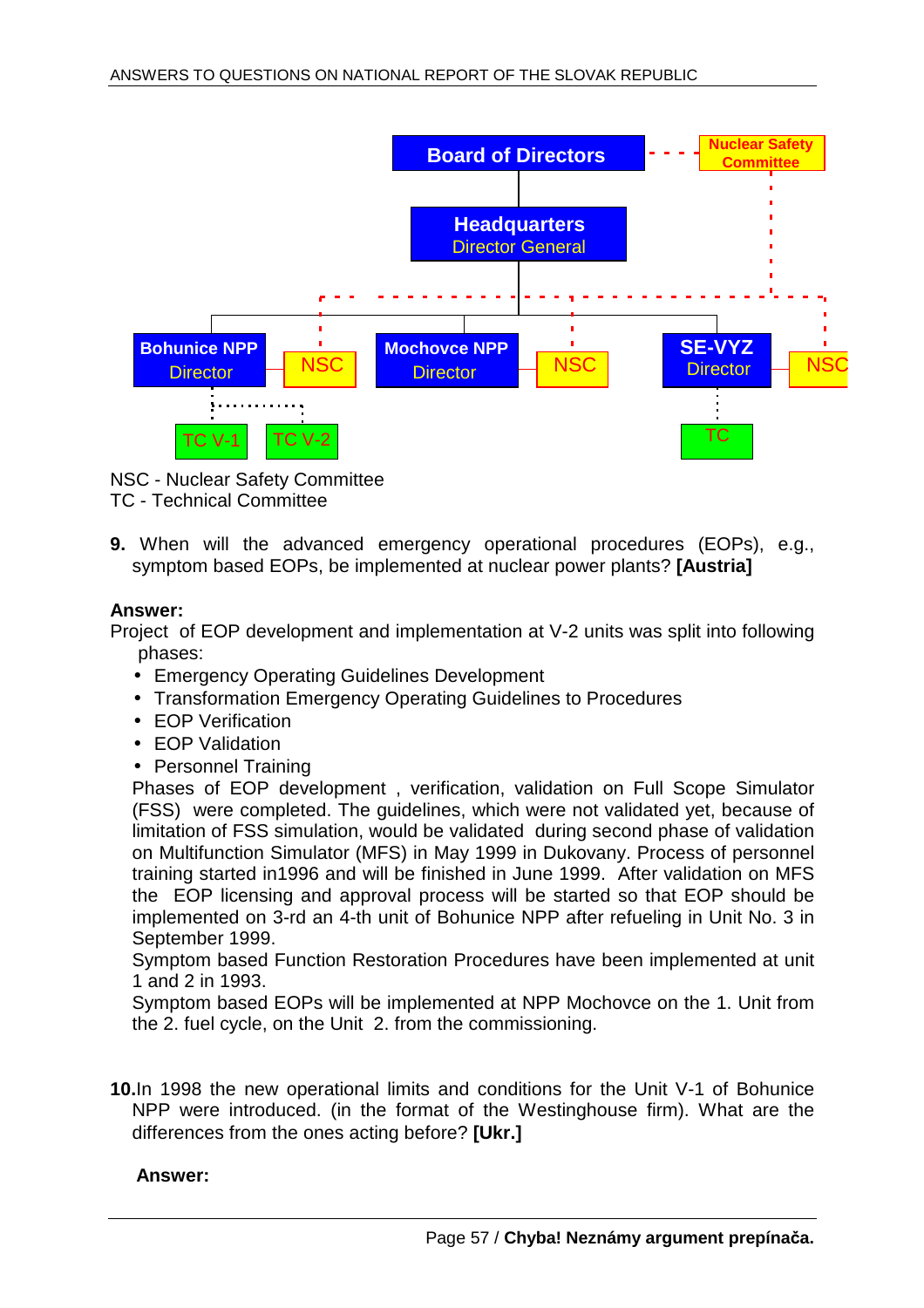In 1998 only some parts of operational limits and condition were modified which are related to the gradual reconstruction of V-1 units. During this reconstruction important modification of safety systems, reactor protection system and safety related systems was done. According to SAR for "Gradual reconstruction" it was necessary to modify also related parts of operational limits an conditions. There were no changes in the format of OLC. The Westinghouse format of OLC is in use in Bohunice NPP since 1984 at V-2 and since 1988 at V-1 plant. Original OLC were based on Soviet "Technological Reglament". **(Ref. 19/6, 19/7, 19/12)**

**11.** Which measures are applied to address the effects of ageing phenomena on the safety of the plant? **[GERMANY]** 

## **Answer:**

The impact of construction materials ageing on the operational safety of EBO is monitored on several levels. Assessment of the equipment life which is safety important is done continuously on individual units after the end of each fuel cycle. Assessment covers the most loaded equipment including RPV and components of the primary and secondary circuit.

Assessment of equipment lifetime expiration is made from the aspect of highly deformational (low-cycle) fatigue, which (based on international experience) is the limiting degrading mechanism. Corrosion-erosion damaging mechanism is negligible for materials of austenitic type (despite that the primary circuit includes so called corrosion loop which continuously monitors the status of the corrosion damage during operation). Carbon and ferritic steel (pressurizer, SG, stem and feed water piping) are monitored periodicaly using the method of measuring the loss in the wall thickness and monitoring defects at potentially critical points. All equipment which is safety important is thoroughly re-qualified.

**12.** New OLC (Operation Limits and Conditions) for Bohunice V-2 were issued in March 1998 subject to the approval by UJD; they have been split into two separate documents (Unit 3 and Unit 4). Which measures or modifications made this necessary? **[GERMANY]** 

## **Answer:**

- The plant policy for operational documentation is to have unit specific document for each activity in the unit. Specific unit documents are color-coded, i.e. procedures are printed on unit specific color paper. The reason for this measures is to reduce potential confusion of personnel when using procedure for certain unit.
- The new OLC are practically identical for Unit 3 and Unit 4. The differences are only in numbering of equipment which is unit specific. We experienced significant benefit of this approach at V-1 plant during gradual reconstruction, because each unit was at different stage of implementation of measures. There was a need to reflect this fact in OLC. **(Ref. 19/10, 19/6, 19/7 )**
- **13.** What kind of on-site accident management measures are under consideration or already in place to prevent severe accidents or mitigate their consequences (e.g.